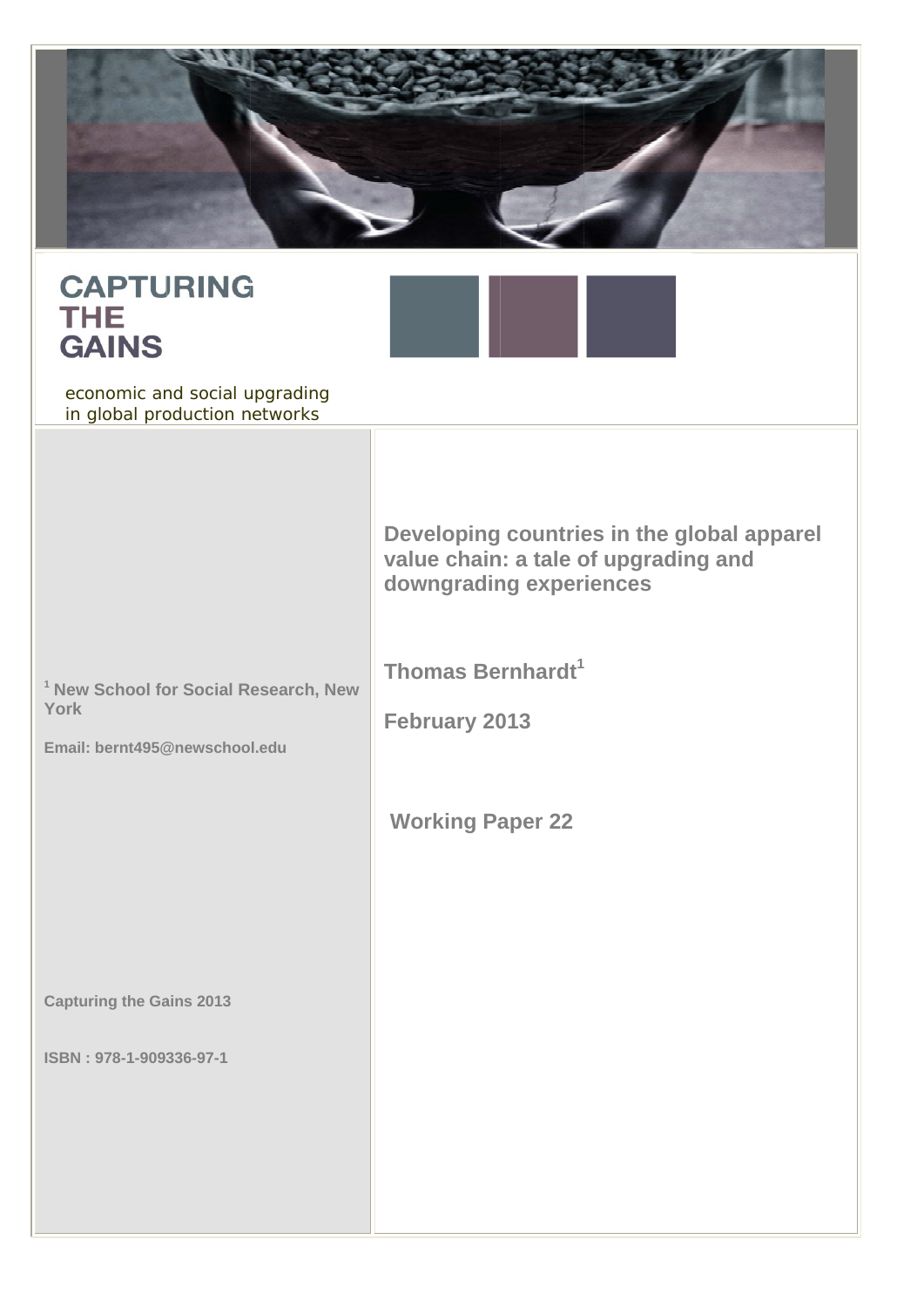#### **Abstract**

This paper applies a parsimonious measurement approach to study how a sample of developing countries have performed in the global apparel industry during the past decade, and particularly after the phase-out of the Multi-Fibre Arrangement (MFA) in 2004, and to trace their economic and social upgrading and downgrading trajectories. It also addresses the question of whether economic upgrading leads to social upgrading and, more generally, investigates the relationship between economic performance and social performance in the apparel sector. This analysis takes a quantitative approach and is based on a narrow set of indicators. While maintaining a rigorous and parsimonious approach to measuring economic and social upgrading using secondary data, the analysis undertaken here also draws on case study literature to embed the findings and provide explanations for the outcomes of this parsimonious approach. Looking at the performance of selected apparel-producing developing countries in the 2000s (and particularly post-MFA), we find there have been not only winners (upgraders) but also quite a number of losers (downgraders). In general, while economic upgrading has been fairly widespread among the countries in our sample, social upgrading has been more difficult to achieve. Conversely, while downgrading also occurred in the economic sphere, it has been far more common in the social realm. Meanwhile, the results of our investigation of the relationship between economic performance and social performance suggest that economic upgrading does not automatically translate into, but seems to be conducive to, social upgrading.

**Keywords:** apparel sector, economic upgrading, social upgrading, export performance, employment, real wages

#### **Author**

**Thomas Bernhardt** is a PhD candidate at the Department of Economics of the New School for Social Research, New York.

#### **Acknowledgements**

This paper draws on earlier work presented in Bernhardt and Milberg (2011; forthcoming) undertaken within a research programme entitled 'Capturing the Gains: Economic and Social Upgrading in Global Production Networks and Trade'. The author gratefully acknowledges valuable comments from Gary Gereffi, Shane Godfrey, Malte Luebker, Will Milberg, John Pickles, Arianna Rossi and Cornelia Staritz. The paper also benefited from fruitful discussions during a Better Work Research Conference in Washington, DC, as well as at Capturing the Gains workshops in Buxton and at Duke University and the New School for Social Research. The author also wishes to thank the Kenyan Export Processing Zone Authority and ProNicaragua for kindly sharing their data.

This document is an output from a project funded by the UK Department for International Development (DFID), the Sustainable Consumption Institute (SCI), the Chronic Poverty Research Centre (CPRC) and the Economic and Social Research Council (ESRC). However, the views expressed and information contained in it are not necessarily those of or endorsed by the funding organizations, which can accept no responsibility for such views or information or for any reliance placed on them.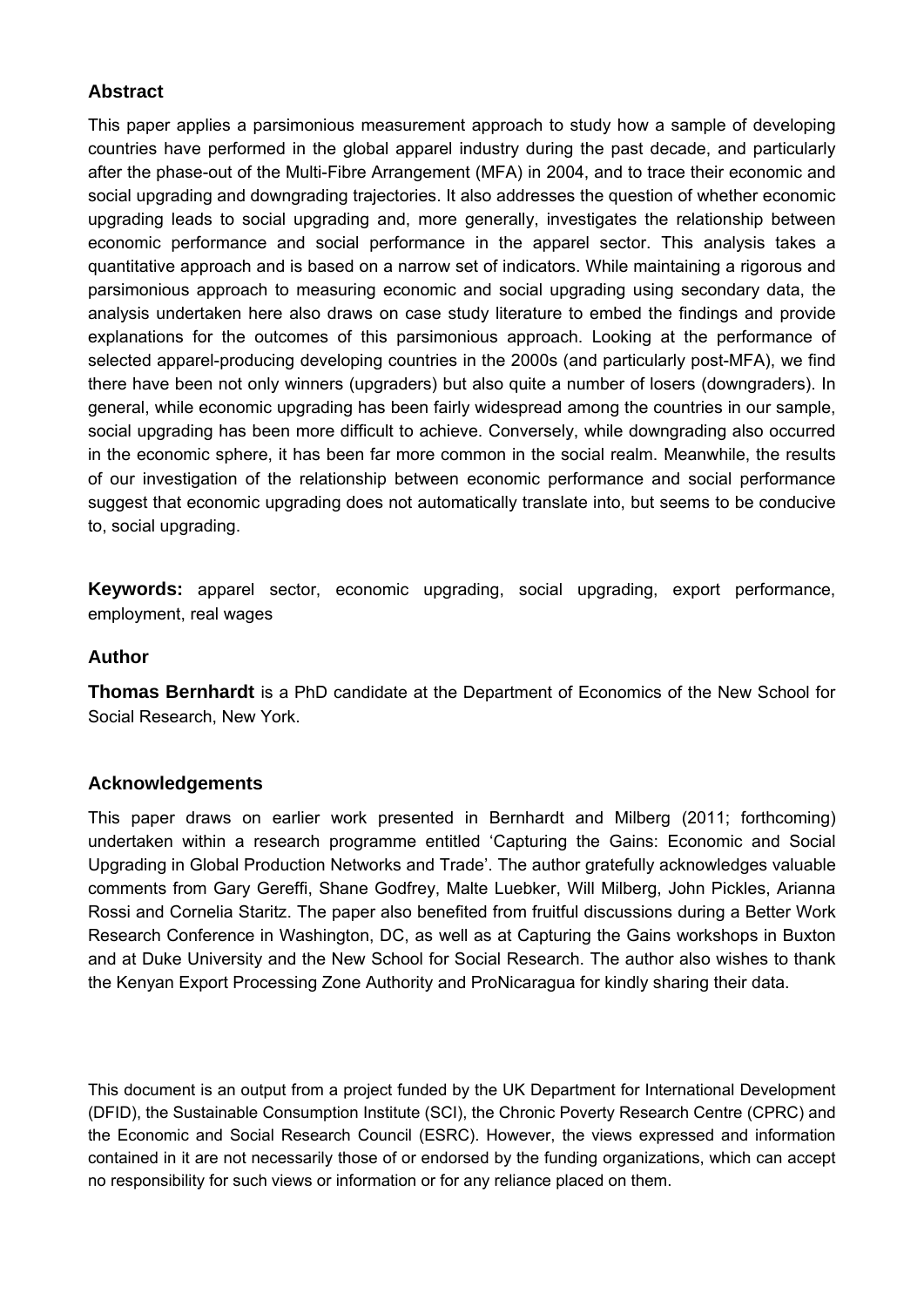# **Abbreviations**

| <b>AGOA</b>     | African Growth and Opportunity Act                            |
|-----------------|---------------------------------------------------------------|
| <b>ASIES</b>    | Association for Research and Social Studies                   |
| <b>BFC</b>      | <b>Better Factories Cambodia</b>                              |
| <b>CNZFW</b>    | <b>National Free Zones Council</b>                            |
| <b>CPI</b>      | <b>Consumer Price Index</b>                                   |
| <b>CPRC</b>     | <b>Chronic Poverty Research Centre</b>                        |
| <b>DFID</b>     | Department for International Development                      |
| <b>DR-CAFTA</b> | Dominican Republic-Central America Free Trade Agreement       |
| <b>EBA</b>      | <b>Everything but Arms</b>                                    |
| EMIH            | Honduran Independent Monitoring Team                          |
| <b>EPZ</b>      | <b>Export Processing Zone</b>                                 |
| <b>EPZA</b>     | <b>Export Processing Zones Authority</b>                      |
| <b>ESRC</b>     | <b>Economic and Social Research Council</b>                   |
| EU              | <b>European Union</b>                                         |
| Eurostat        | Statistical Office of the European Communities                |
| <b>GSP</b>      | <b>Generalized System of Preferences</b>                      |
| <b>GVC</b>      | <b>Global Value Chain</b>                                     |
| <b>HOPE</b>     | Hemispheric Opportunity through Partnership for Encouragement |
| <b>HS</b>       | Harmonized Commodity Description and Coding System            |
| <b>IFS</b>      | <b>International Financial Statistics</b>                     |
| <b>ILO</b>      | International Labour Organization                             |
| IMF             | <b>International Monetary Fund</b>                            |
| <b>INEGI</b>    | National Institute of Statistics and Geography                |
| LC              | <b>Labour Costs</b>                                           |
| <b>LDC</b>      | <b>Least Developed Country</b>                                |
| <b>LIC</b>      | Low-income Country                                            |
| <b>MFA</b>      | Multi-Fibre Arrangement                                       |
| <b>MSN</b>      | <b>Maquila Solidarity Network</b>                             |
| <b>OECD</b>     | Organisation for Economic Co-operation and Development        |
| QIZ             | Qualifying Industrial Zone                                    |
| <b>PASE</b>     | Professionals for Corporate Social Auditing                   |
| <b>RoO</b>      | Rules of Origin                                               |
| <b>SACU</b>     | Southern African Customs Union                                |
| <b>SC</b>       | Social Charges                                                |
| SCI             | Sustainable Consumption Institute                             |
| UK              | <b>United Kingdom</b>                                         |
| <b>UN</b>       | <b>United Nations</b>                                         |
| <b>UNCTAD</b>   | UN Conference on Trade and Development                        |
| <b>UNECE</b>    | UN Economic Commission for Europe                             |
| <b>UNIDO</b>    | UN Industrial Development Organization                        |
| <b>US</b>       | <b>United States</b>                                          |
| <b>WIOD</b>     | World Input-Output Database                                   |
| <b>WTO</b>      | <b>World Trade Organization</b>                               |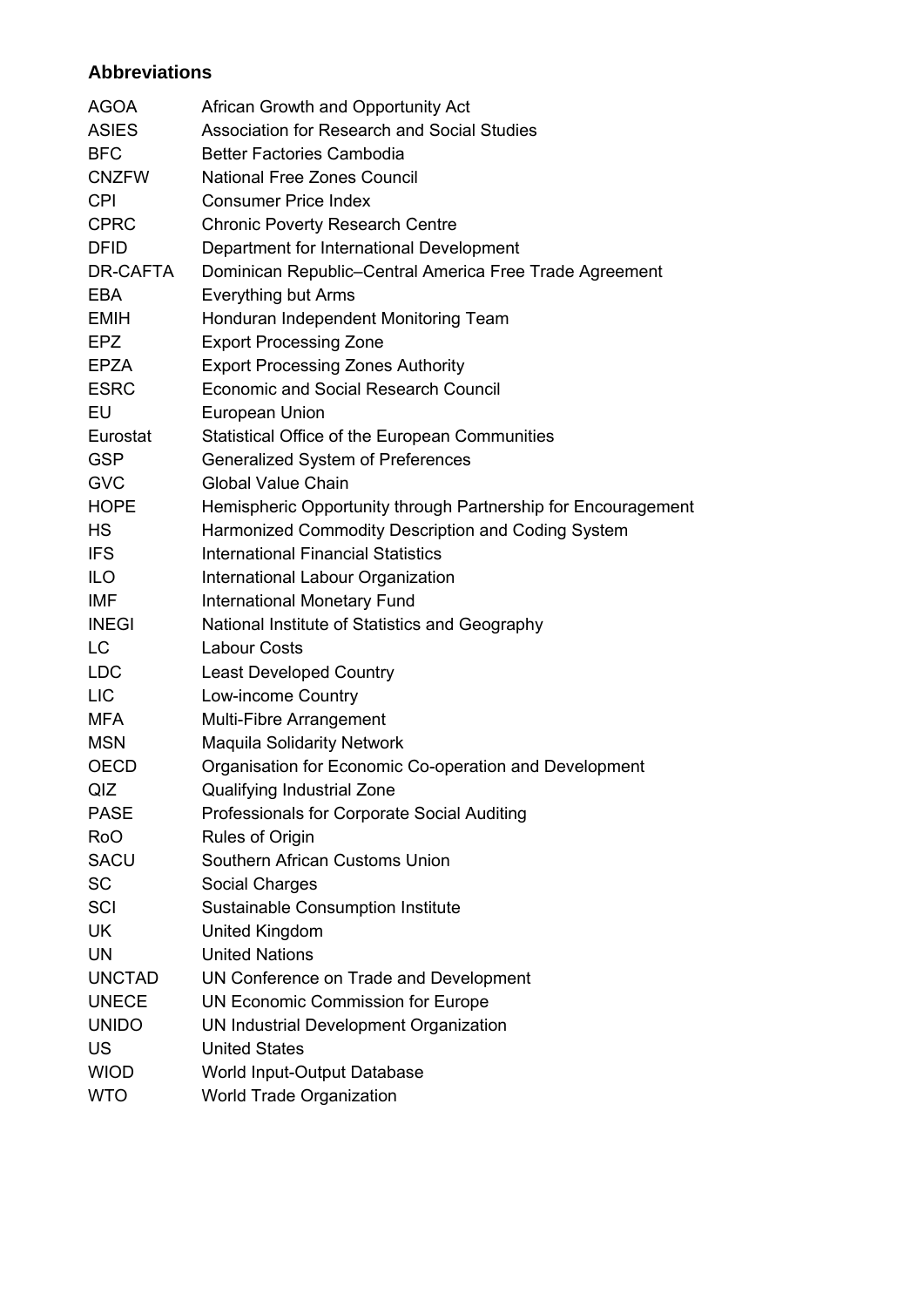#### **Introduction**

Historically, the apparel sector has played an important role as a gateway to industrialization and economic development. Because capital, technology and skill requirements are rather modest, there have been relatively low barriers to developing countries entering apparel production, which, at the same time, is labour intensive, thereby potentially conferring a comparative advantage on developing countries with their abundant supply of un- or low-skilled workers.

Today, as the production of goods and services is increasingly becoming fragmented and organized within international networks and 'global value chains' (GVCs) – with lead firms coordinating suppliers, assembly, design, logistics, marketing and branding in multiple locations across the globe – the path of economic development is also changing. In this new context, economic development has become more and more associated with 'upgrading' within such international networks and GVCs. This is particularly true for the apparel sector, which is well suited to such global production arrangements, given that most intermediate products can be easily traded at each stage of the value chain. As a consequence, it has become one of the mostglobalized sectors in the world (with global exports at \$330 billion in 2010, up by 70 percent compared with the year 2000), with production and trade largely organized within and shaped by GVCs, which, in turn, are characterized by a high degree of involvement of developing country producers.

However, in recent years, the global apparel sector has gone through two major crises (Gereffi and Frederick 2010). The first, at the end of 2004, was the expiration of the Multi-Fibre Arrangement (MFA), which had governed international garment trade since 1974 by imposing quotas on developing countries' apparel and textile exports to developed countries. Its end marked a deep structural break and led to substantial reshuffling in the global apparel value chain. Given its farreaching implications, the analysis that follows will give special attention to this structural break. The second crisis is the global economic recession that originated in the US financial sector and that spread around the globe starting in 2008 – which further accelerated the reconfiguration and restructuring of the global apparel sector.<sup>1</sup>

The case study literature on the apparel sector that analyses these developments is extensive. These case studies provide a great deal of in-depth information on the dynamics and on the (underlying drivers of) success or failure of apparel production in specific countries or regions. The purpose of this paper is different. Using a parsimonious approach, it aims to provide an overview and introductory assessment of sector-wide dynamics in the global apparel industry during the past decade, and particularly after the MFA phase-out. Within this wider sectoral picture, this paper also discusses how a number of selected supplier countries have fared post-MFA and traces their economic and social upgrading and downgrading trajectories. This analysis takes a quantitative approach. It is based on a narrow set of indicators and relies entirely on secondary data. Such an approach, admittedly, has certain limitations, but it allows us to make some inferences about overall trends and to compare performances across countries. At the same time, an effort is made to embed and link this quantitative analysis to the insights from the case study literature to offer explanations of the outcomes of the parsimonious approach adopted here.

The methodology, the 'parsimonious approach', is presented in the following section. Following this, the methodology is applied to identify economic and social upgraders and downgraders, respectively, among a sample of apparel-exporting developing countries. Then we address the question of whether economic upgrading leads to social upgrading and, more generally, investigate

<sup>1</sup> These dual crises and their consequences on the global apparel sector are analyzed in Gereffi and Frederick (2010) and Staritz (2011), and in a book volume recently published by the World Bank and edited by Lopez-Acevedo and Robertson (2012).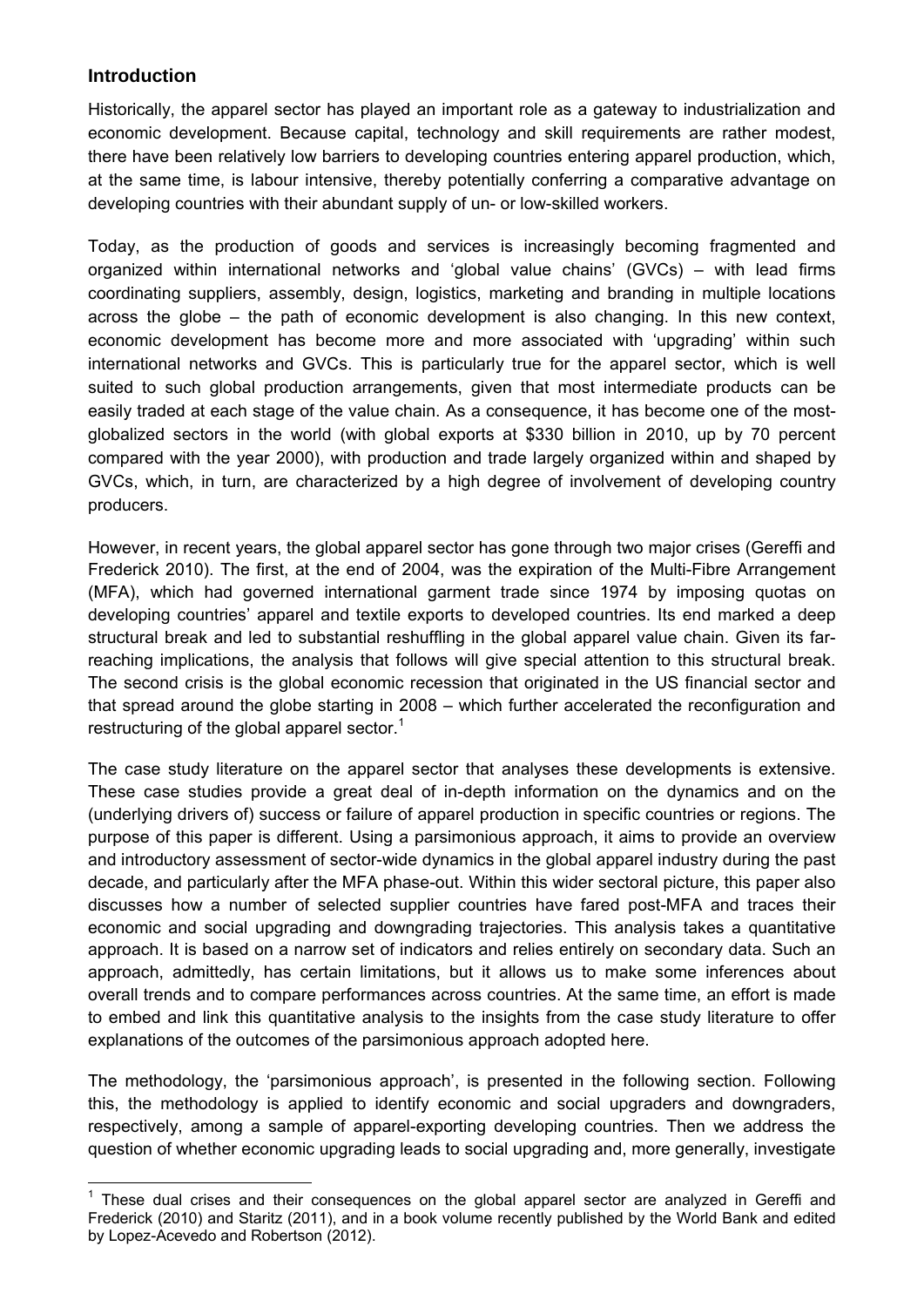the relationship between economic performance and social performance in the apparel sector. This final section is, thus, a bit different from the preceding sections, which are dedicated to the tracking of economic and social up/downgrading trajectories of *individual countries.* Meanwhile, this final section not only intends to identify 'overall upgraders' among our sample countries (i.e. those that have experienced upgrading in both economic and social terms) but also, based on our country sample, tries to draw inferences of a *more general nature*. The paper ends with some concluding remarks but, ultimately, this parsimonious analysis presented here serves to frame but also to complement the case study literature on the global apparel value chain.

# **Methodology: a parsimonious approach to defining and measuring economic and social upgrading**

Economic and social upgrading are multifaceted and thus highly complex processes. Case studies typically offer many details on these complexities and, in doing so, provide a rich set of (possible) explanations for underlying drivers of economic and social developments over time. However, the case study literature often focuses on the idiosyncrasies of the country case(s) under investigation and uses a wide variety of measures for upgrading, which complicates comparability across countries (see Milberg and Winkler 2011). The present paper takes a different, parsimonious, approach to defining and measuring economic and social upgrading, and uses quantitative secondary data to trace upgrading (or downgrading) trajectories of a number of developing countries integrated in the global apparel value chain.<sup>2</sup> This goes at the expense of detailed portrayals of individual supplier countries, but allows us to sketch overall trends in the global apparel sector and to compare up/downgrading dynamics across countries and regions.

Broadly speaking, economic upgrading can be defined as 'the process by which economic actors – firms and workers – move from low-value to relatively high-value activities in global production networks' (Gereffi 2005: 171). Following Amartya Sen (1999; 2000), social upgrading, in turn, can be conceived of as a process of improvement in the entitlements and rights of workers as social actors that enhances the quality of their employment through the advancement of decent work $3$ and respect for labour standards (see also Barrientos et al. 2011a; 2011b). These are very broad definitions that pay tribute to the complexity of the underlying processes. However, in order to be able to measure these phenomena using available (secondary) data, it is necessary to come up with narrower definitions that are easier to operationalize. The present paper therefore applies a *parsimonious approach* to the study of economic and social upgrading in the apparel sector.

#### **Economic upgrading**

Following Kaplinsky and Readman (2005) and Amighini (2006), a country's apparel sector is said to experience *economic upgrading* when the following two conditions are fulfilled:

- 1. There is an increase (or at least no decrease) in its world export market share, reflecting international competitiveness of its exports; and
- 2. There is an increase (or at least no decrease) in the export unit value, implying the production of higher-value products.<sup>4</sup>

<sup>2&</sup>lt;br>
<sup>2</sup> See Bernhardt and Milberg (2011; forthcoming), which develop and apply this approach to four sectors.<br>
<sup>3</sup> 'Decent work' is a concept developed by the International Labour Organization (ILO) that emphasizes

 <sup>&#</sup>x27;Decent work' is a concept developed by the International Labour Organization (ILO) that emphasizes, *inter alia*, the generation of employment, the provision of adequate remuneration, the protection of rights at work and the promotion of social dialogue; see, for example, ILO (1999). 4

<sup>&</sup>lt;sup>4</sup> Progress on these two indicators might be interpreted to reflect what in the recent GVC literature, and the typology developed therein, is known as 'product upgrading' (defined as a shift to the production of more sophisticated and higher-priced goods), 'functional upgrading' (understood as the adoption of a wider range of functions within the value chain and/or the transformation of the mix of operations towards more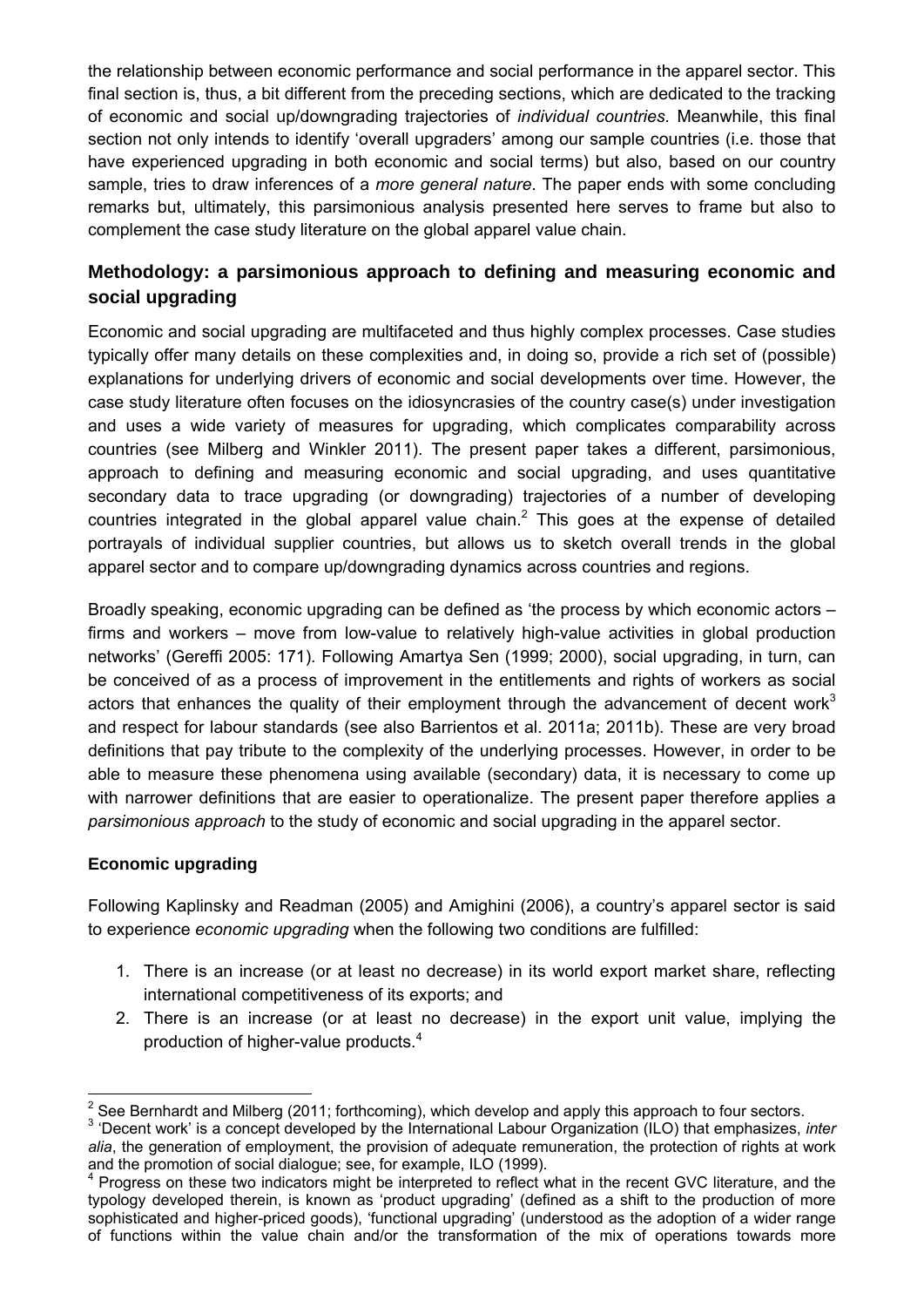It is essential to look at *changes* in these indicators *over time* to capture the dynamic nature of *upgrading (or downgrading) as a process*. Moreover, it is important to include *both* dimensions in our analysis, as they convey complementary information that allows us to more adequately capture economic upgrading.

Export unit values<sup>5</sup> are commonly used as proxies or surrogates for price indices and, consequently, as proxies for product quality (see IMF et al. 2009, for example). Various recent studies of GVCs suggest the use of export unit value data to capture economic upgrading (see Evgeniev and Gereffi 2008, Frederick and Staritz 2012, Staritz 2011, for example). In their study of the technological content and quality of Chinese export products, Li and Song (2011: 77) take export unit values as proxies for prices and assert that they are indicators of the quality of the products traded: 'In the international market, for the same kinds of products coming from different countries, the ones with higher prices are often of relatively higher quality.' In a similar vein, Aiginger (1997: 574) points out that '[a] country with a higher [export] unit value will in some sense supply more quality'. He suggests that export unit values can be used 'as a complementary indicator for assessing the qualitative side of competitiveness' (Aiginger 1998: 60).

However, it is important to note that increasing export unit values could, in principle, also reflect rising production costs (possibly related to rising input costs or deteriorating infrastructure or declining productivity, e.g. caused by the wearing-off of machinery), which over time would lead, in a competitive market, to a loss of international competitiveness. For this reason, it is crucial to use the change in export market shares as a second, complementary indicator in our analysis to identify instances of economic upgrading more accurately and to avoid fallacious, misleading interpretations. This is also along the lines of the argument brought forward by Kaplinsky and Readman (2005: 682): 'Firms which engage in successful product innovation […] can expect to receive relatively higher prices for their output. […] Higher prices may also reflect inefficiencies in production, suggesting a decline in innovative performance, but in this case with regard to process innovation. Therefore we need an indicator of cost competitiveness.' To this end, the authors recommend the use of export market shares which, in combination with the first indicator (export unit values), gives a more reliable picture about whether a sector experiences economic upgrading or not. $6$ 

#### **Social upgrading**

Meanwhile, *social upgrading* is defined to occur in a given country's apparel sector when the following two conditions are fulfilled:

- 1. There is an increase (or at least no decrease) in sectoral employment, and
- 2. There is an increase in sectoral real wages.

The rationale for choosing these two indicators of social upgrading is fairly straightforward: through the creation of jobs, labour is given the possibility to earn income – which potentially helps workers in developing countries move out of poverty and thereby contributes to social well-being. Real wages, on the other hand, are a measure of how much workers benefit from the value created by economic activity in their country's apparel sector. They give an idea of labour's bargaining power

<u> 1989 - Andrea Santa Andrea Andrea Andrea Andrea Andrea Andrea Andrea Andrea Andrea Andrea Andrea Andrea Andr</u>

complicated and higher-value activities) and maybe also 'process upgrading' (the reconfiguration of the production system and/or the introduction of new technologies that increases efficiency) (see Gereffi et al. 2005, Humphrey 2004, Humphrey and Schmitz 2002, UNIDO 2011, for example). <sup>5</sup>

 $5$  Export unit values are calculated by dividing the total value of a country's exports (of a certain commodity or a certain product group) in a given period by the quantity or volume of these exports and therefore measure the average monetary value of one unit of export. 6

 $6$  For similar reasoning, see also Amighini (2006).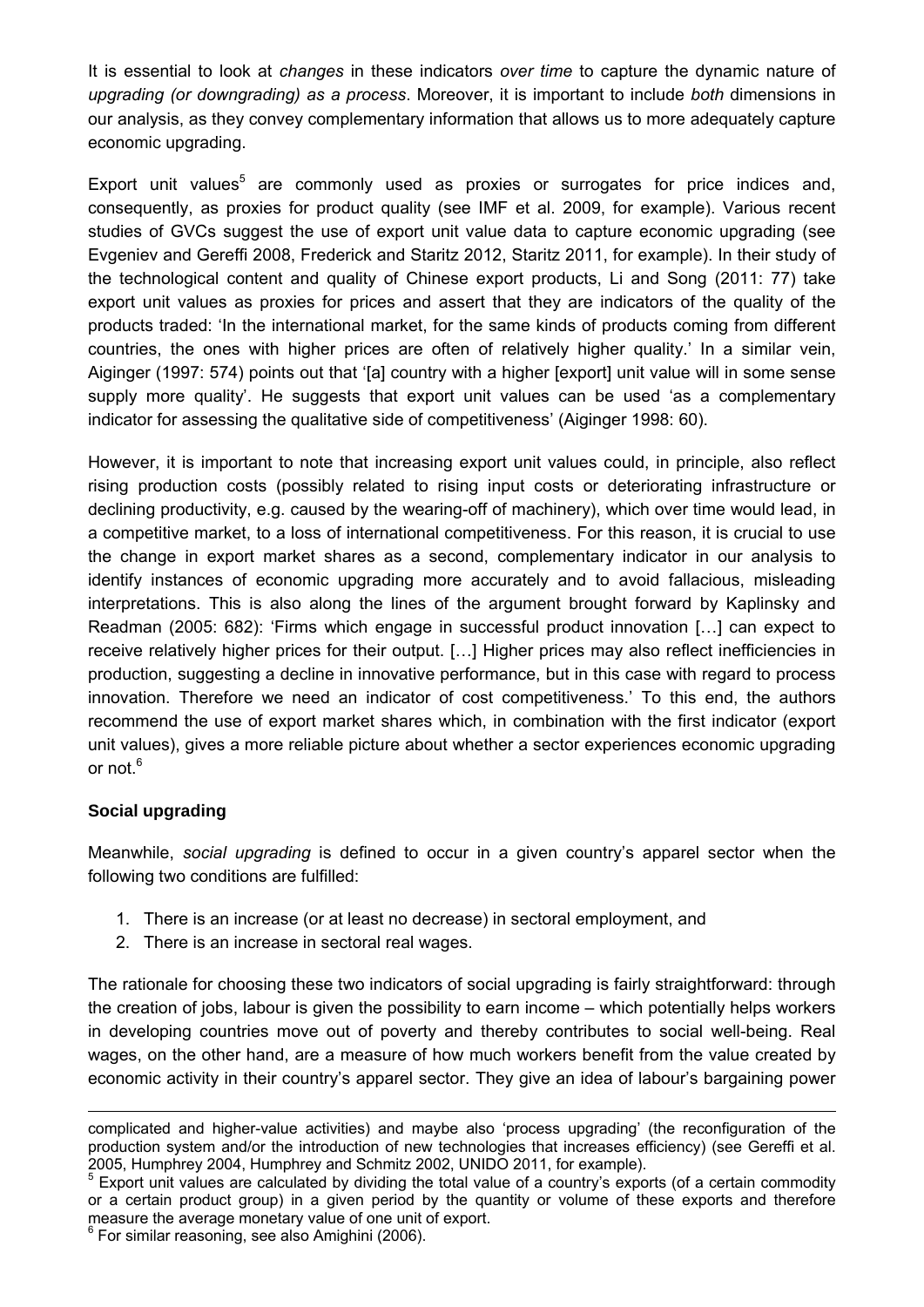and an indication of how much of the (sectoral) value added generated is appropriated by labour. As mentioned above, and consistent with the logic of our parsimonious approach, these are rather quantitative indicators, which do not fully capture the qualitative features of social upgrading. In a sense, however, real wages are also taken as a proxy for the *quality* of employment – which matters equally for social upgrading. Yet a note of caution on the limitations of such an approach is warranted here: increases in (real) wages are not always and not necessarily an indication of improved working conditions. The 'theory of compensating differentials', for example, states exactly the opposite (predicting that higher wages are needed to compensate labour for poor working conditions). However, in a study of the ILO *Better Factories Cambodia* (BFC) programme, Warren and Robertson (2011) find that compliance with wage payments has increased alongside compliance with labour standards, suggesting a robust positive relationship between wages and working conditions and casting doubt on the predictions of the compensating differential theory.

#### **Country selection**

The parsimonious approach just presented is applied to identify economic and social upgraders (or downgraders) among a sample of developing countries. The selection of countries for our sample was determined partly by the list of countries participating in the Better Work programme and the interests of the Capturing the Gains research network. It was also guided by the idea of including major economies for each continent, that is, China, India, Mexico and South Africa. The remaining countries were included to reflect a balanced regional distribution and on the basis of their role as important apparel suppliers. Such a rather arbitrary composition of the sample admittedly creates a certain risk of selection bias, for example the risk of including a disproportional share of upgraders and success stories. Therefore, wherever this text draws more generalized conclusions, these should be interpreted with some caution. However, it should be emphasized that, with the exception of Turkey, Thailand and Morocco, all the developing countries ranking among the top 15 of global apparel exporters are included in our selection (see Table 2) so that, overall, the sample seems to capture the main producers and, thus, should be fairly robust.

| <b>Region</b>          | Country                                                                   |
|------------------------|---------------------------------------------------------------------------|
| Africa                 | Kenya, Lesotho, Mauritius, South Africa                                   |
| Asia                   | Bangladesh, Cambodia, China, India, Indonesia, Jordan, Sri Lanka, Vietnam |
| <b>Central America</b> | Dominican Republic, El Salvador, Guatemala, Haiti, Mexico, Nicaragua      |
| and the Caribbean      |                                                                           |

#### **Table 1: Country sample**

### **Economic upgrading and downgrading in the global apparel sector in the 2000s: experiences of selected developing countries**

The apparel sector has been much debated as a catalyst for industrialization and economic development. With the increasing international fragmentation of production and the rise of GVCs, developing countries' stakes in global apparel production have increased. Today, apparel production is organized in a classic 'buyer-led' chain (see Gereffi 1994), in which lead firms – mass retailers such as Walmart, specialty retailers like H&M or The Gap and brand manufacturers/designers such as Levi's – source globally. Indeed, a number of developing countries have become major producers of apparel products, and several of them are now among the top apparel exporters.<sup>7</sup> As Table 2 shows, four of the top five (China, Bangladesh, Turkey and

  $7$  For the purpose of measuring economic upgrading through the two indicators mentioned above, the apparel sector is defined as being comprised of Chapters 61 ('Articles of apparel and clothing accessories, knitted or crocheted') and 62 ('Articles of apparel and clothing accessories, not knitted or crocheted') of the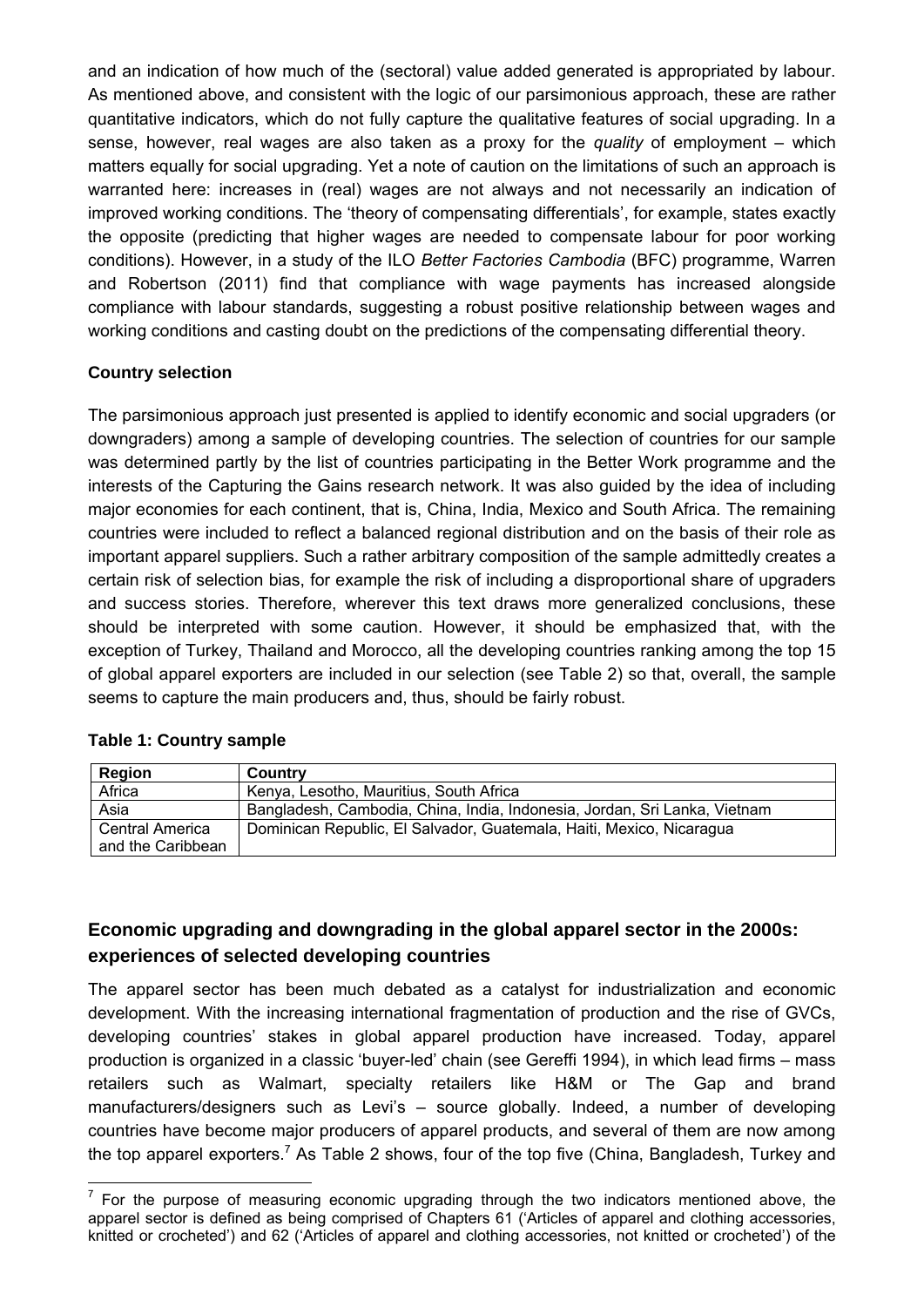India) and 10 of the top 15 apparel exporting countries in terms of world export market share are developing countries. Almost all of them are Asian: besides the four economies already mentioned, the ranking also includes Vietnam, Indonesia, Cambodia and Thailand. The only other developing countries that made it into the top 15 exporters ranking are Mexico (with the 11th-largest export market share) and Morocco (the world's number 15).

Most of these countries are analysed here. By comparison, the other (mainly African and Central American and Caribbean) countries in our sample are rather small apparel exporters, commanding market shares (sometimes well) below 1 percent, with South Africa, Africa's industrial powerhouse, strikingly, holding the smallest market share of all the countries in our sample (see Table 3).

| Rank | Country            | World export market share (%) | <b>Export value (\$ millions)</b> |
|------|--------------------|-------------------------------|-----------------------------------|
|      | China              | 42.58                         | 140,693                           |
| 2    | Bangladesh         | 5.03                          | 16,633                            |
| 3    | Turkey             | 4.48                          | 14,788                            |
| 4    | Italy              | 4.42                          | 14,599                            |
| 5    | India              | 3.90                          | 12,897                            |
| 6    | Vietnam            | 3.36                          | 11,088                            |
| 7    | Germany            | 2.81                          | 9,287                             |
| 8    | Indonesia          | 2.40                          | 7,916                             |
| 9    | France             | 1.98                          | 6,530                             |
| 10   | Spain              | 1.41                          | 4,650                             |
| 11   | Mexico             | 1.27                          | 4,202                             |
| 12   | Cambodia           | 1.27                          | 4,196                             |
| 13   | <b>Netherlands</b> | 1.21                          | 4,011                             |
| 14   | Thailand           | 1.15                          | 3,797                             |
| 15   | Morocco            | 1.14                          | 3,770                             |
|      | World              | 100.00                        | 330,398                           |

|  |  | Table 2: Top 15 apparel exporters in 2010 |  |
|--|--|-------------------------------------------|--|
|  |  |                                           |  |

Source: Author's own calculation based on UN Comtrade data.

In what follows, this section provides an analysis of economic upgrading in the apparel sector over the past 10 years. We first present and discuss data on the two economic upgrading indicators and highlight interesting patterns and trends. We then apply the definition specified above to explore the extent to which economic upgrading has taken place in the developing countries in our sample. In doing so, we pay particular attention to the structural break that occurred in the apparel sector at the end of 2004 with the elimination of the quota system under the MFA, which considerably reshaped the international division of labour, reallocating apparel production and employment between countries, and which increased the importance of other factors such as labour costs, lead times, flexibility in production, trade preferences<sup>8</sup> and the availability of nonmanufacturing capabilities in the supplier base (with global buyers increasingly preferring full-package suppliers over simple assemblers) (Frederick and Staritz 2012).

The left-hand panel of Table 3 shows for each country in our sample the value of its apparel exports in million US dollars as well as its world export market share for the years 2000, 2004, 2005, 2009 and 2010; the right-hand panel gives the growth rates of these two variables pre-MFA phase-out (i.e. 2000-2004), post-MFA phase-out (i.e. 2004-2010) and over the entire decade of the 2000s. Broadly speaking, throughout the 2000s, the Asian countries have been on an upward trend (i.e. gaining export markets shares) whereas most African and Latin American and

<sup>&</sup>lt;u> 1989 - Andrea Santa Andrea Andrea Andrea Andrea Andrea Andrea Andrea Andrea Andrea Andrea Andrea Andrea Andr</u> Harmonized Commodity Description and Coding System (HS) of tariff nomenclature. Please note that the definition of the apparel sector differs somewhat for the social upgrading indicators; see also Footnote 10 below. All trade data are taken from the UN Comtrade database.

<sup>8</sup> It is important to stress that, while in the post-MFA world global apparel trade flows are no longer governed and restrained by quotas, they are still shaped and influenced by tariffs (which continue to be relatively high). Against this backdrop, preferential market access plays an important role, as is stressed below.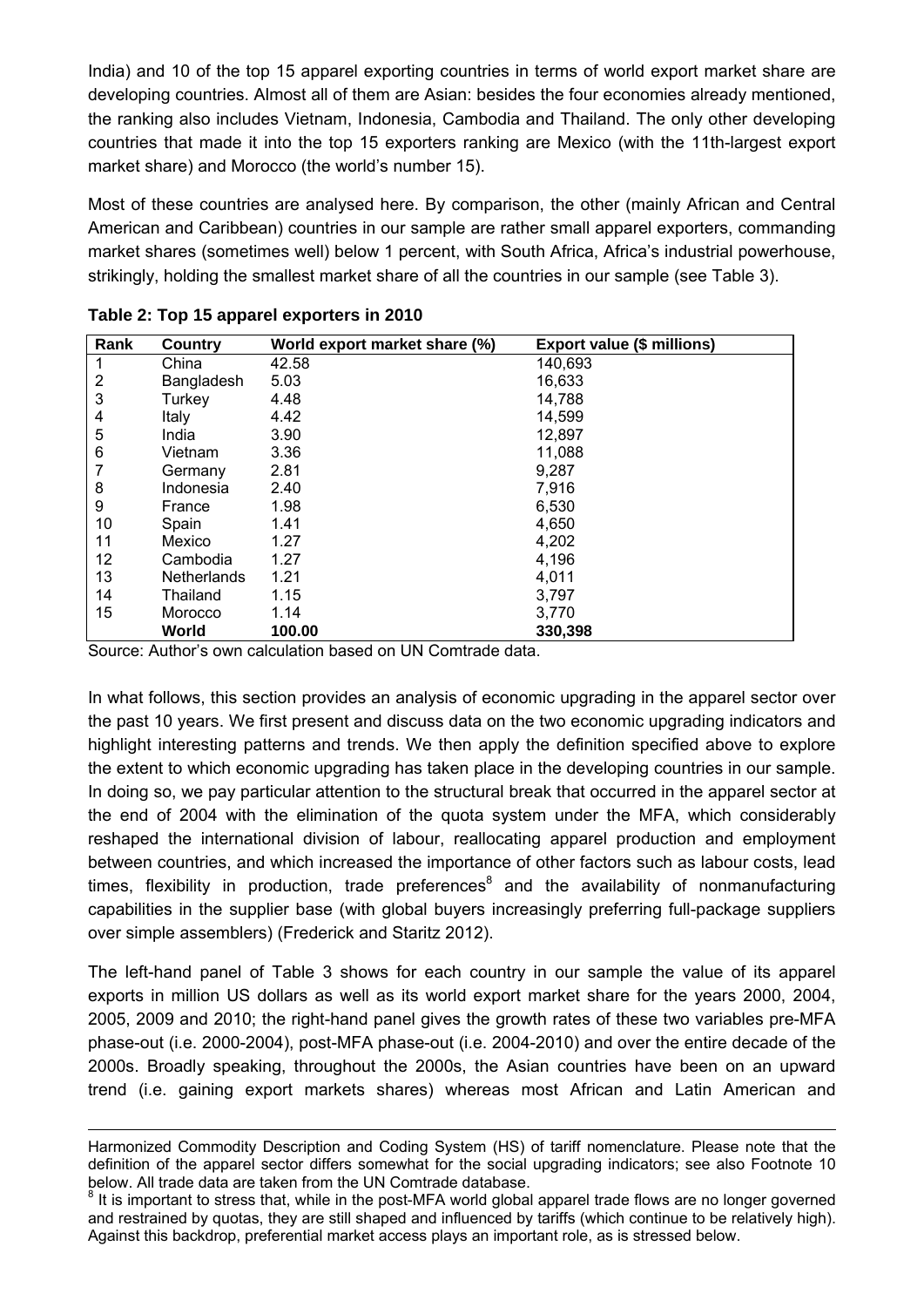Caribbean countries have been on a downward trend. The exceptions to these regional patterns are Sri Lanka in Asia (which lost market share), Haiti and Nicaragua in Latin American and the Caribbean (gaining market share during the 2000s) and Kenya and Lesotho in Africa. For several Asian countries, in particular China and India but also Bangladesh, the increase in export market shares after 2004 was, among other things, related to the fact that previously, that is, under the MFA, they had been quota constrained. After the demise of the MFA, they no longer needed to pay for quotas, which improved their international competitiveness and boosted their exports.

In fact, the African countries provide an intriguing picture. Looking at the entire decade of the 2000s, Kenya and Lesotho could increase their market share (i.e. their respective world export market shares in 2010 were higher than in 2000). However, this outcome owes to impressive gains in market share pre-MFA phase-out. Since the end of the MFA, both have lost about 50 percent of the market share they commanded in 2004. One key explanation of the reversal in market share dynamics seems to lie in the inception of the African Growth and Opportunity Act (AGOA) in 2000. AGOA grants numerous African countries preferential access to the US market, which attracted quota-seeking foreign investors and initially spurred exports in the early 2000s, not least in Kenya and Lesotho. However, once the MFA expired, apparel production in Kenya and Lesotho suffered from the slipping competitive advantage vis-à-vis exporters from Asia previously awarded by the combination of unused MFA quotas and AGOA and the related withdrawal of many 'MFA quotahopping firms' (Staritz 2011: 55). Meanwhile, the other two African countries in our sample (Mauritius and South Africa) have been on the losing track throughout the 2000s, with the downward trend accelerating after the MFA phase-out but with distinct outcomes: while Mauritius is still an important exporter, South Africa has basically disappeared from the export scene (Staritz 2011).

Interestingly, in most countries, the trend prior to the MFA phase-out also continued afterwards. The exceptions, that is, where expiration of the MFA caused a reversal in the previous trend, are, as mentioned, Kenya and Lesotho, but also Guatemala and Jordan (all were affected negatively by the MFA phase-out, as their market share gains in the early 2000s turned into losses post-2004) and Indonesia (which lost market shares in the first half of 2000s but regained them afterwards). In the case of Jordan, the success of the early 2000s seems to be related strongly to the preferential access to the US market it was granted by the US Congress in the framework of the Qualifying Industrial Zone (QIZ) initiative, established in 1996. This initiative aims at supporting the Middle East peace process and allows Jordan (and Egypt) to export products to the US duty-free, as long as they contain inputs from Israel. In conjunction with unused MFA quotas, the QIZ initiative conferred a competitive advantage on Jordan, which helped in the expansion of its apparel export production. However, part of this competitive advantage eroded with the demise of the MFA.

Finally, also interesting to note is that, between 2000 and 2010, the Dominican Republic, Guatemala, Mexico, Mauritius and South Africa not only lost market shares but even saw their export values decline, whereas all the other countries in our sample managed to increase the value of their exports (albeit not all of them at the same pace of growth as the world apparel market, so their respective market share declined, e.g. El Salvador and Sri Lanka).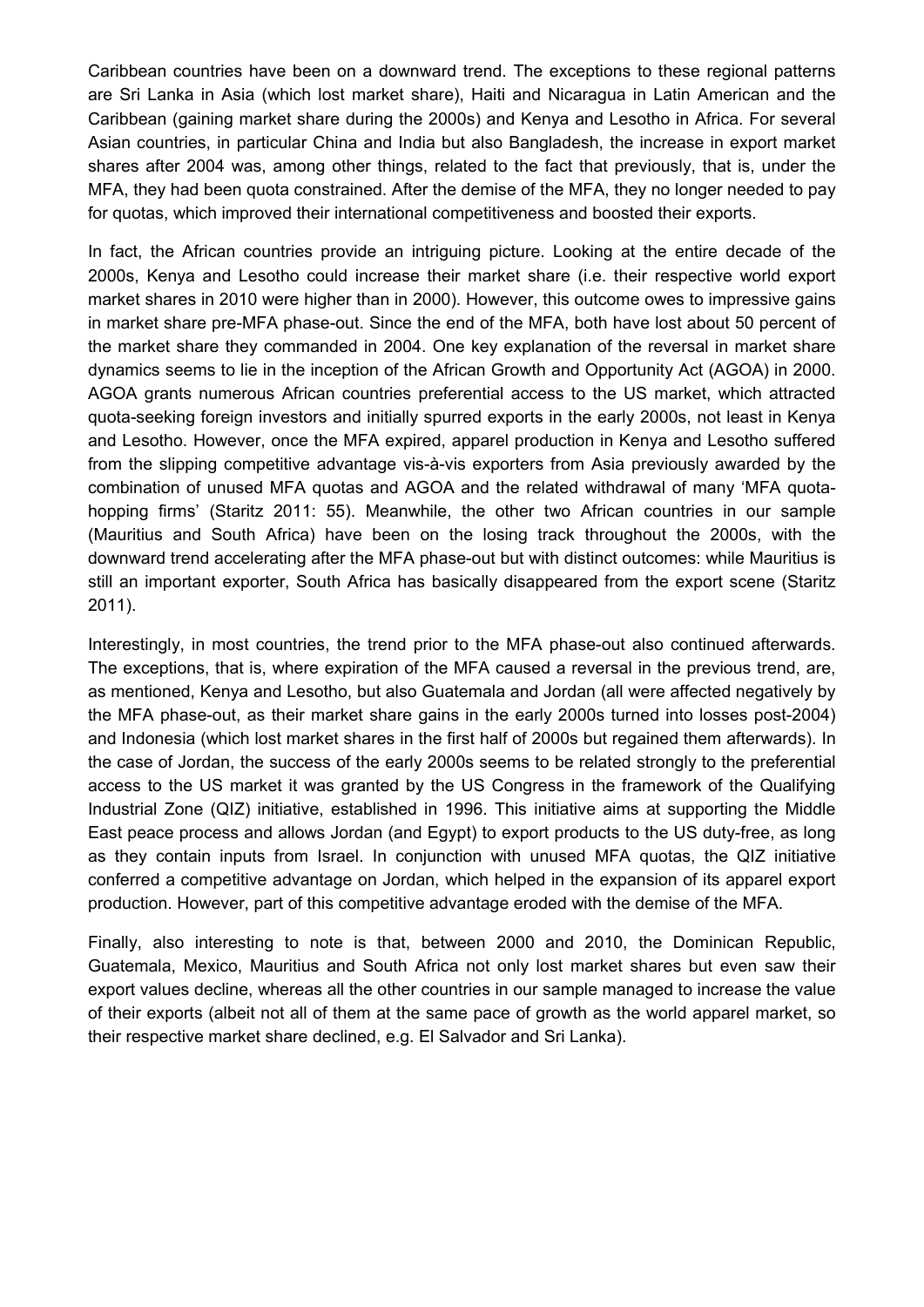| <b>Country</b>                           | 2000      | 2004      | 2005      | 2009      | 2010           | $\overline{\%}$ change<br>2000-2004 | % change<br>2000-2010 | % change<br>2000-2010 |
|------------------------------------------|-----------|-----------|-----------|-----------|----------------|-------------------------------------|-----------------------|-----------------------|
| <b>Africa</b>                            |           |           |           |           |                |                                     |                       |                       |
| Kenya                                    | 50.34     | 306.80    | 297.16    | 212.98    | 222.50         |                                     | $-27.48%$             | 341.97%               |
| Market share                             | 0.03%     | 0.12%     | 0.11%     | 0.07%     | 0.07%          |                                     | -44.56%               | 160.62%               |
| Lesotho                                  | 152.51    | 494.27    | 421.70    | 303.47    | 317.74         | 224.08%                             | $-35.71%$             | 108.34%               |
| Market share                             | 0.08%     | 0.20%     | 0.16%     | 0.10%     | 0.10%          | 150.00%                             | $-50.86%$             | 22.85%                |
| <b>Mauritius</b>                         | 961.11    | 958.52    | 807.37    | 817.51    | 769.25         | $-0.27%$                            | $-19.75%$             | $-19.96%$             |
| Market share                             | 0.49%     | 0.38%     | 0.30%     | 0.27%     | 0.23%          | $-23.07%$                           | $-38.65%$             | $-52.80%$             |
| <b>South Africa</b>                      | 396.00    | 476.66    | 335.12    | 166.32    | 177.03         | 20.37%                              | $-62.86%$             | $-55.29%$             |
| Market share                             | 0.20%     | 0.19%     | 0.12%     | 0.05%     | 0.05%          | $-7.15%$                            | $-71.61%$             | $-73.64%$             |
| Asia                                     |           |           |           |           |                |                                     |                       |                       |
| <b>Bangladesh</b>                        | 4,862.64  | 7,956.99  | 8,041.71  | 14,252.64 | 16,632.82      | 63.64%                              | 109.03%               | 242.05%               |
| Market share                             | 2.50%     | 3.15%     | 2.98%     | 4.70%     | 5.04%          | 26.23%                              | 59.79%                | 101.70%               |
| Cambodia                                 | 1,215.12  | 2,435.78  | 2,699.84  | 3,489.22  | 4,195.39       | 100.46%                             | 72.24%                | 245.27%               |
| Market share                             | 0.62%     | 0.97%     | 1.00%     | 1.15%     | 1.27%          | 54.63%                              | 31.66%                | 103.60%               |
| China                                    | 48,065.05 | 71,240.18 | 89,933.26 | 124,555.5 | 140,539.1      | 48.22%                              | 97.28%                | 192.39%               |
|                                          |           |           |           | 7         | $\overline{2}$ |                                     |                       |                       |
| Market share                             | 24.70%    | 28.24%    | 33.38%    | 41.05%    | 42.58%         | 14.34%                              | 50.80%                | 72.42%                |
| India                                    | 5,133.91  | 7,308.36  | 9,482.59  | 11,945.00 | 12,895.70      | 42.35%                              | 76.45%                | 151.19%               |
| Market share                             | 2.64%     | 2.90%     | 3.52%     | 3.94%     | 3.91%          | 9.81%                               | 34.88%                | 48.12%                |
| <b>Indonesia</b>                         | 4,689.85  | 5,298.07  | 5,690.19  | 7,182.95  | 7,913.87       | 12.97%                              | 49.37%                | 68.74%                |
| Market share                             | 2.41%     | 2.10%     | 2.11%     | 2.37%     | 2.40%          | $-12.85%$                           | 14.18%                | $-0.49%$              |
| Jordan                                   | 68.23     | 1,030.52  | 1,157.48  | 826.38    | 873.41         | 1410.31%                            | $-15.25%$             | 1180.05%              |
| Market share                             | 0.04%     | 0.41%     | 0.43%     | 0.27%     | 0.26%          | 1065.07%                            | $-35.21%$             | 654.82%               |
| Sri Lanka                                | 2,519.67  | 2,975.61  | 3,084.93  | 3,541.67  | 3,732.82       | 18.10%                              | 25.45%                | 48.15%                |
| Market share                             | 1.29%     | 1.18%     | 1.14%     | 1.17%     | 1.13%          | $-8.90%$                            | $-4.11%$              | $-12.64%$             |
| <b>Vietnam</b>                           | 1,684.50  | 4,493.65  | 4,831.45  | 9,523.39  | 11,088.37      | 166.76%                             | 146.76%               | 558.26%               |
| Market share                             | 0.87%     | 1.78%     | 1.79%     | 3.14%     | 3.36%          | 105.79%                             | 88.63%                | 288.16%               |
| <b>Central America and the Caribbean</b> |           |           |           |           |                |                                     |                       |                       |
| Domin. Rep.                              | 2,480.84  | 2,113.70  | 1,908.20  | 670.55    | 675.86         | $-14.80%$                           | $-68.02%$             | $-72.76%$             |
| Market share                             | 1.27%     | 0.84%     | 0.71%     | 0.22%     | 0.20%          | $-34.28%$                           | $-75.56%$             | $-83.94%$             |
| <b>El Salvador</b>                       | 1,689.00  | 1,818.48  | 1,718.49  | 1,422.13  | 1,770.90       | 7.67%                               | $-2.62%$              | 4.85%                 |
| Market share                             | 0.87%     | 0.72%     | 0.64%     | 0.47%     | 0.54%          | $-16.95%$                           | $-25.56%$             | $-38.17%$             |
| <b>Guatemala</b>                         | 1,561.39  | 2,068.74  | 1,939.22  | 1,231.36  | 1,293.88       | 32.49%                              | $-37.46%$             | $-17.13%$             |
| Market share                             | 0.80%     | 0.82%     | 0.72%     | 0.41%     | 0.39%          | 2.21%                               | -52.19%               | $-51.13%$             |
| Haiti                                    | 267.68    | 358.08    | 459.88    | 572.37    | 578.24         | 33.77%                              | 61.48%                | 116.02%               |
| Market share                             | 0.14%     | 0.14%     | 0.17%     | 0.19%     | 0.18%          | 3.19%                               | 23.44%                | 27.38%                |
| <b>Mexico</b>                            | 8,925.97  | 7,286.73  | 6,684.33  | 3,928.56  | 4,201.98       | $-18.36%$                           | $-42.33%$             | $-52.92%$             |
| Market share                             | 4.59%     | 2.89%     | 2.48%     | 1.29%     | 1.27%          | $-37.03%$                           | $-55.92%$             | $-72.24%$             |
| Nicaragua                                | 351.60    | 624.16    | 753.55    | 960.33    | 1,096.20       | 77.52%                              | 75.63%                | 211.78%               |
| Market share                             | 0.18%     | 0.25%     | 0.28%     | 0.32%     | 0.33%          | 36.94%                              | 34.25%                | 83.85%                |

**Table 3: Apparel exports (\$ millions) and world export market shares, 2000-2010** 

Source: Author's own calculation based on UN Comtrade data.

As for the second economic upgrading indicator, the growth of export unit values,  $9$  progress has been more widespread. Compared with the beginning of the 2000s, except for some Central American and Caribbean economies (the Dominican Republic, El Salvador, Haiti and Nicaragua), all countries in our sample managed to export their apparel products at a higher value (price) per unit (kilogram) at the end of the decade (see Table 4).

exting the total metal control and the mode of the mode of a country annual exports by the set as noted, exports by the set as noted, exports by the set as noted, exports by the set as noted. quantity or volume of these exports. A complication is that quantities are usually recorded at higher levels of product disaggregation. For this reason, the UN Comtrade database offers information on export quantities only at the four-digit level of product disaggregation but not at the two-digit level (on which our sector definition is based). The sector-wide (or 'aggregated') export unit values that are presented here, therefore, have to be computed through the aggregation of export unit values at the four-digit level, applying a weighted average method. However, the recording of export volumes is not always in the same unit, and not always complete. Some export quantities are reported in kilogram, others in pairs or number of items, and this can change over time – which creates a certain problem of consistency. As for the overwhelming majority of apparel export shipments, the quantity is reported in kilograms, export unit values are specified as US dollars per kilogram here. However, given the consistency problems and data gaps mentioned above, the data reported here, especially the absolute figures, should be interpreted with a grain of salt.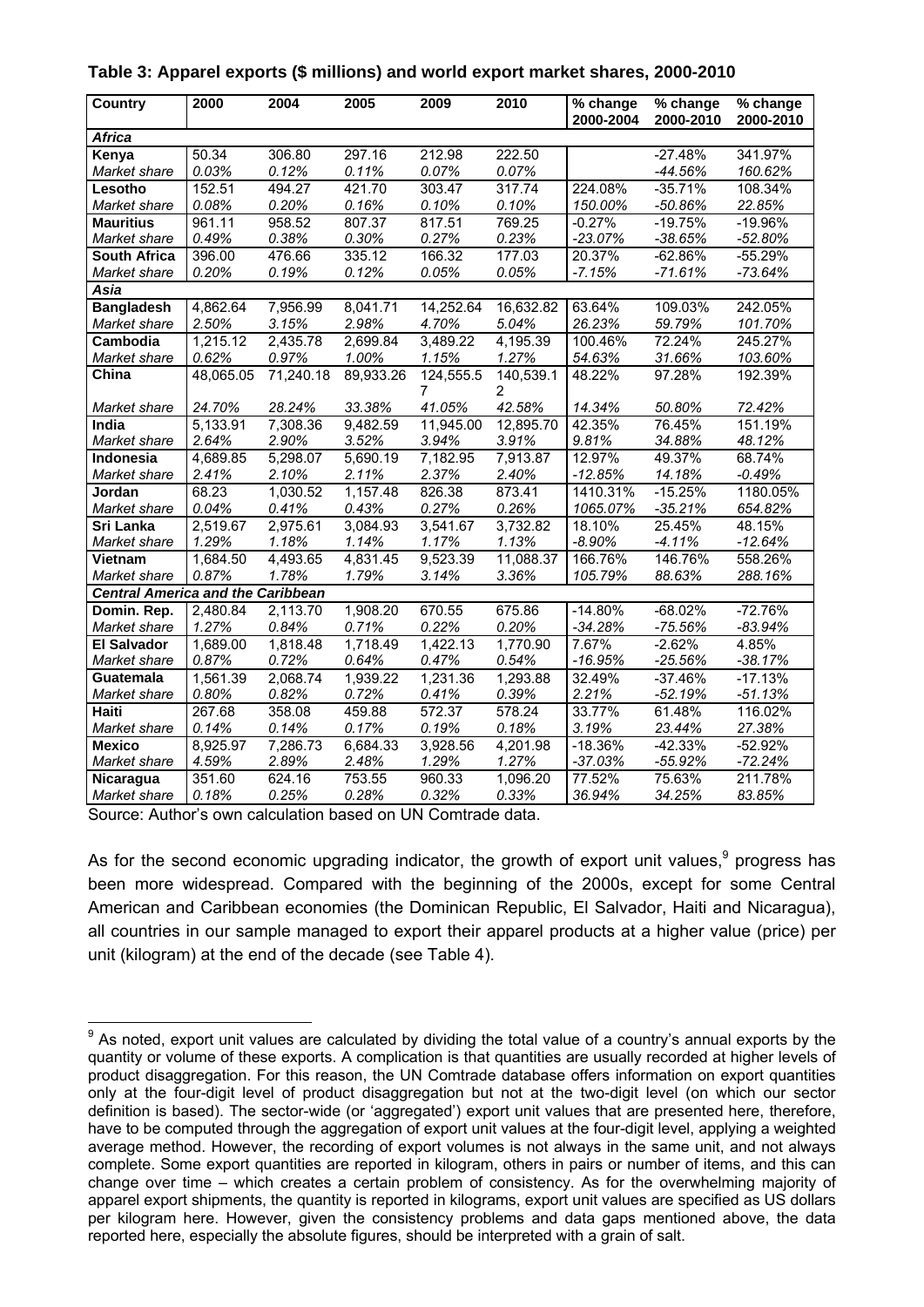| <b>Country</b>                           | 2000  | 2004  | 2005  | 2009  | 2010  | $%$ change<br>2000-2004 | % change<br>2004-2010 | % change<br>2000-2010 |
|------------------------------------------|-------|-------|-------|-------|-------|-------------------------|-----------------------|-----------------------|
| <b>Africa</b>                            |       |       |       |       |       |                         |                       |                       |
| Kenya                                    | 11.89 | 12.97 | 12.34 | 12.47 | 12.20 | 9.08%                   | $-5.94%$              | 2.61%                 |
| Lesotho                                  | 12.29 | 12.55 | 13.20 | 12.63 | 13.35 | 2.12%                   | 6.37%                 | 8.62%                 |
| <b>Mauritius</b>                         | 19.57 | 22.72 | 23.15 | 29.95 | 30.65 | 16.10%                  | 34.90%                | 56.62%                |
| <b>South Africa</b>                      | 11.70 | 13.25 | 15.32 | 17.68 | n.a.  | 13.25%                  | 33.43%                | 51.11%                |
| Asia                                     |       |       |       |       |       |                         |                       |                       |
| <b>Bangladesh</b>                        | 12.52 | 12.09 | 11.64 | 15.26 | 15.42 | $-3.43%$                | 27.54%                | 23.16%                |
| Cambodia                                 | 16.91 | 16.63 | 16.36 | 17.86 | 18.18 | $-1.66%$                | 9.32%                 | 7.51%                 |
| China                                    | 12.35 | 15.95 | 14.53 | 18.54 | 18.54 | 29.15%                  | 16.24%                | 50.12%                |
| India                                    | 19.25 | 17.00 | 18.30 | 21.30 | 21.70 | -11.69%                 | 27.65%                | 12.73%                |
| <b>Indonesia</b>                         | 18.57 | 17.80 | 17.02 | 21.34 | 20.43 | $-4.15%$                | 14.78%                | 10.02%                |
| Jordan                                   | 18.36 | 16.00 | 15.95 | 17.68 | 18.94 | $-12.85%$               | 18.38%                | 3.16%                 |
| Sri Lanka                                | 21.03 | 19.41 | 20.72 | 25.12 | 24.91 | $-7.70\%$               | 28.34%                | 18.45%                |
| Vietnam                                  | 16.87 | 16.38 | 16.85 | 20.06 | 20.45 | $-2.90\%$               | 21.36%                | 21.22%                |
| <b>Central America and the Caribbean</b> |       |       |       |       |       |                         |                       |                       |
| Dominican                                | 16.52 | 16.68 | 16.05 | 16.87 | 14.96 | 0.97%                   | $-10.31%$             | $-9.44%$              |
| Rep.                                     |       |       |       |       |       |                         |                       |                       |
| <b>El Salvador</b>                       | 12.33 | 10.87 | 10.37 | 11.84 | 11.46 | $-11.84%$               | 5.43%                 | $-7.06\%$             |
| Guatemala                                | 16.84 | 14.67 | 14.78 | 16.77 | 17.26 | $-12.89%$               | 17.66%                | 2.49%                 |
| Haiti                                    | 10.79 | 7.58  | 6.90  | 7.64  | 8.44  | $-29.75%$               | 11.35%                | $-21.78%$             |
| <b>Mexico</b>                            | 12.34 | 12.29 | 12.59 | 13.52 | 13.72 | -0.41%                  | 11.64%                | 11.18%                |
| Nicaragua                                | 13.28 | 13.20 | 11.51 | 11.14 | 11.26 | $-0.60%$                | $-14.70%$             | $-15.21%$             |
| <b>World average</b>                     | 15.76 | 18.23 | 16.97 | 19.81 | 20.39 | 15.67%                  | 11.85%                | 29.38%                |

**Table 4: Aggregated apparel export unit values (\$/kg)** 

Source: Author's calculation based on UN Comtrade data.

However, this overall finding masks some interesting sub-trends. In fact, with the exception of China, the Dominican Republic and all the African countries in our sample, export unit values went down everywhere in the first half of the 2000s (i.e. pre-MFA expiration), which is related at least partly to China's accession to the World Trade Organization (WTO) in 2001. Also, except for China and Mauritius (+29.2 percent and +16.1 percent between 2000 and 2004, respectively), apparel export unit values did not keep pace with the growth rate of the world average (+15.7 percent). By contrast, in the second half of the decade, all countries in our sample but the Dominican Republic, Kenya and Nicaragua could increase their export unit values – which is somewhat surprising given that it was widely expected that the MFA phase-out would lead to an intensification of international competition and, consequently, to a downward pressure on prices in the global apparel sector. Indeed, for more than half of the developing countries in our sample, the growth in their export unit values exceeded the world average (which, however, was rather meagre at +11.85 percent in the six years between 2004 and 2010 and thus lower than the +15.67 percent in the four years between 2000 and 2004, which might indeed reflect an overall intensification of competition after the MFA). However, looking at the entire decade, apparel export unit values grew faster than the world average only in China, Mauritius and South Africa (see the last column in Table 4).

In absolute figures, Mauritius (with \$30.65/kg) topped the ranking of apparel export unit values in 2010, followed by Sri Lanka (\$24.91/kg) and India (\$21.70/kg), with all of them above the world average (of \$20.39/kg). These relatively high unit values can, to a considerable extent, be explained by the product composition of these countries' exports, which reflects which kinds of apparel items each country has specialized in. In Mauritius, for example, companies have acquired relatively strong design capabilities and have established themselves as suppliers of high-quality knits and woven men's shirts. Moreover, in relative terms, the European Union (EU) (with higherpriced niche markets) has gained importance as an apparel export destination vis-à-vis the US (a mass market with lower prices). Sri Lanka, on the other hand, exports a lot of lingerie (e.g. for Victoria's Secret), which typically commands relatively high unit prices, while Indian apparel exports often contain embroidery and beads, which add to their value. At the bottom of the ranking one finds the Central American and Caribbean nations of El Salvador (\$11.46/kg), Nicaragua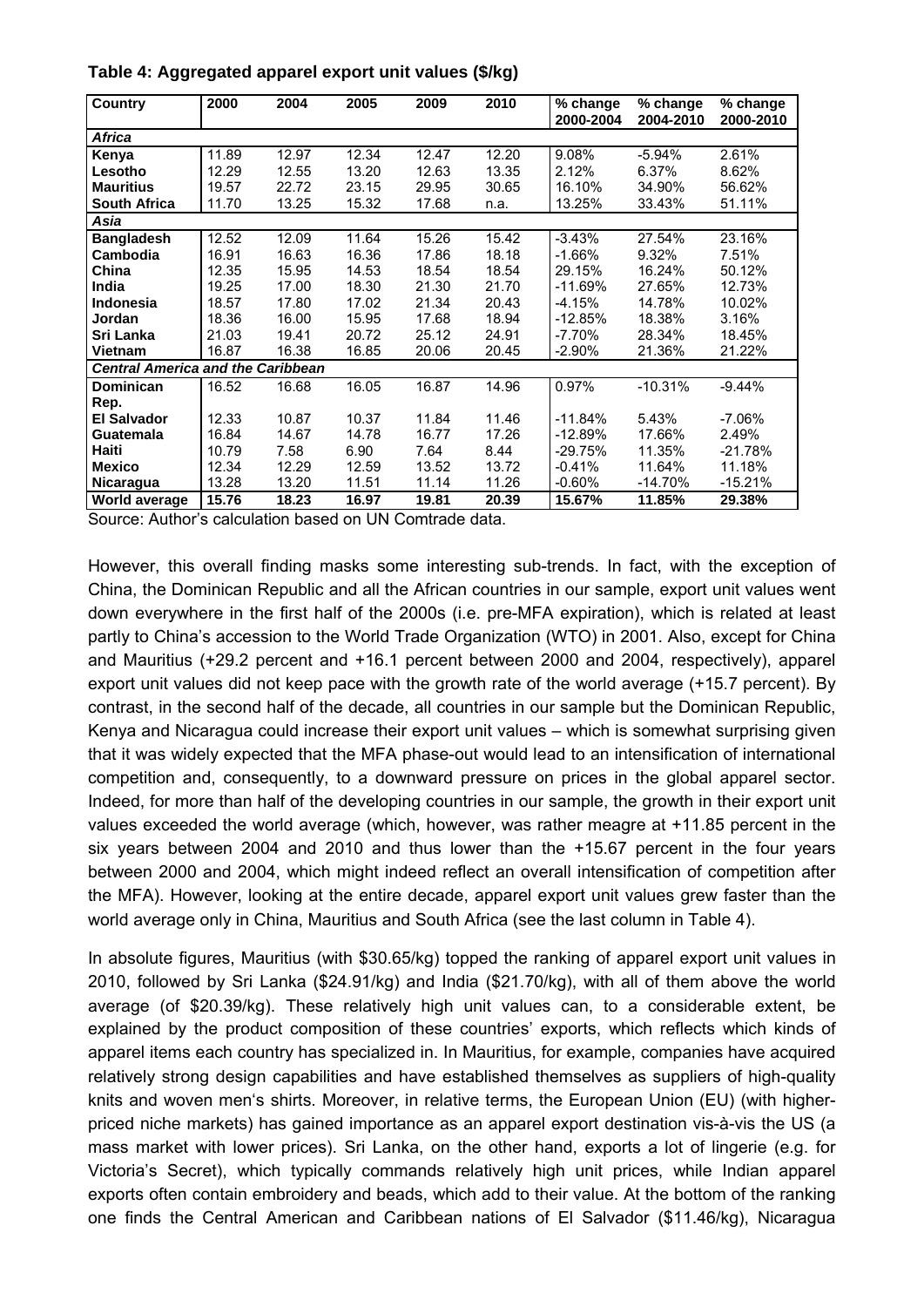(\$11.26/kg) and Haiti (with a mere \$8.44/kg) which all export rather unsophisticated products (Table 4).

Covering the post-MFA period, Figure 1 combines the two economic upgrading indicators in a 2x2 matrix where the countries that figure in the upper right-hand quadrant are considered clear-cut economic upgraders (according to the definition presented above), as they have managed to couple export market share gains (plotted on the horizontal axis) with increases in their export unit values (plotted on the vertical axis). By contrast, the countries that appear in the lower left-hand quadrant are considered clear-cut economic downgraders, which saw both their export market shares and their export unit values decline between 2004 and 2009.

As Figure 1 shows, there has been quite some economic upgrading after the MFA phase-out in our country sample – and it has been concentrated in Asia. In fact, six of the seven countries that qualify as clear economic upgraders are Asian, the only exception being Haiti (whose success has been related strongly to its duty-free access to the US market and the more liberal rules of origin (RoO) thanks to the Hemispheric Opportunity through Partnership for Encouragement (HOPE) Act (see Frederick and Gereffi 2011). For some of them, like Bangladesh, Cambodia and Vietnam, this positive development post-MFA has been quite surprising, given that quota hopping had contributed considerably to the development of their apparel industries, so that they were expected to lose out significantly in the aftermath of the MFA dismantling (Goueva Abras 2012, Staritz 2011). However, all three countries have managed effectively to turn their low labour costs into a genuine competitive advantage and to utilize the preferential access they have been enjoying particularly to the EU market (through the EU's Everything but Arms (EBA) initiative for least developed countries (LDCs) in the case of Bangladesh and Cambodia, and within the Generalized System of Preferences (GSP) scheme in the case of Vietnam). Vietnam's positive development was additionally spurred by its accession to the WTO in 2007, which further improved global market access. Moreover, in Bangladesh and Vietnam, proactive government policies to prepare for the MFA phase-out and to encourage industry upgrading have played a crucial role in the strong performance of their apparel firms. Both countries also saw considerable investments in backward linkages into the textile industry, which helped improve supply chains, delivery time and competitiveness. In the case of Bangladesh in particular, for a part of the sector this has facilitated functional upgrading from assembly to full-package apparel production, including the provision of sourcing and logistics services (see Fernandez-Stark et al. 2011, Staritz and Frederick 2012a, 2012b). In Cambodia, while government support was limited and product and functional upgrading rather scarce, trade preferences (EBA), the ILO's BFC programme and the reputation for ethical sourcing played an important role in the survival and even success of the apparel industry post-MFA (Brown et al. 2011, Staritz and Frederick 2012c).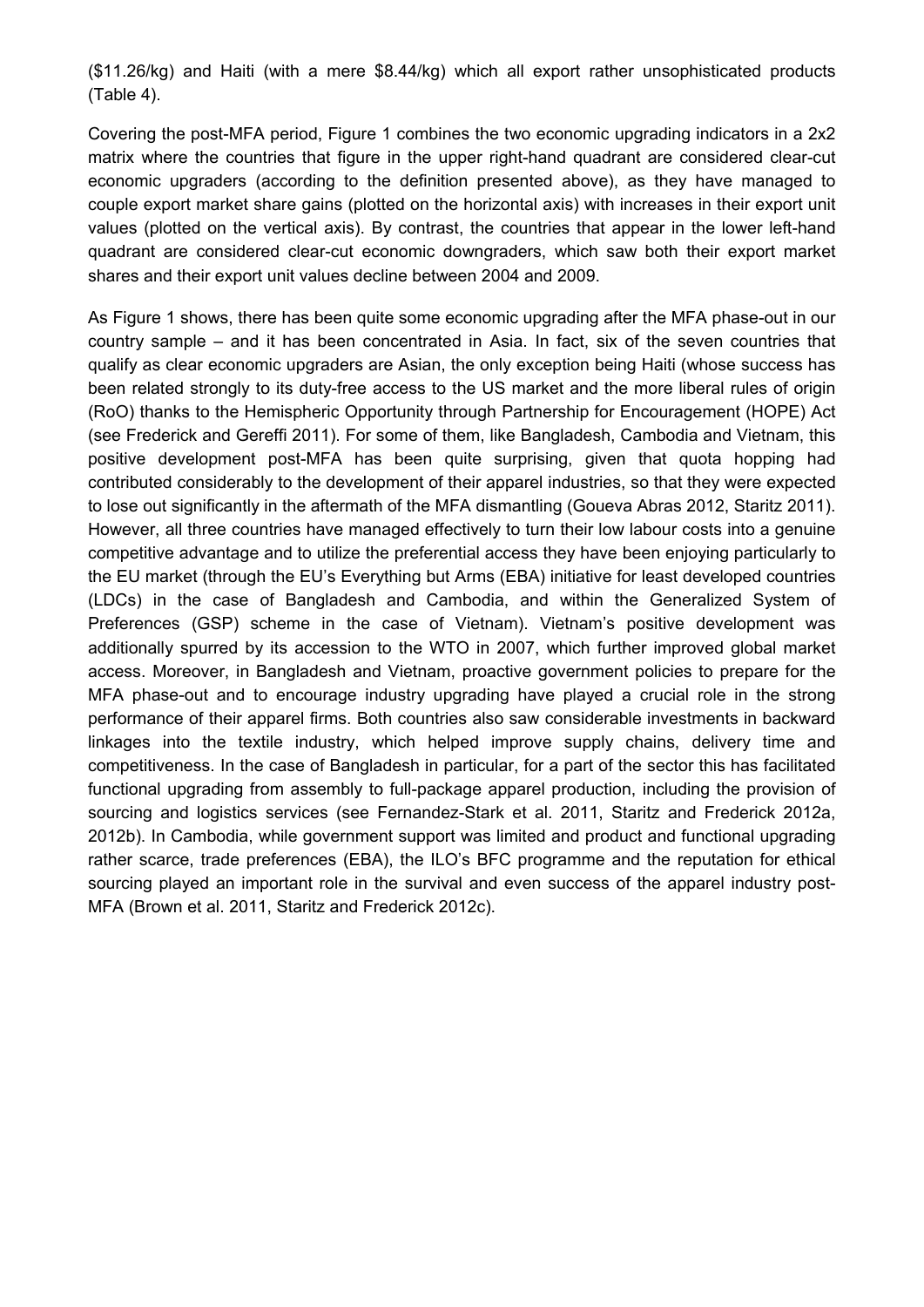**Figure 1: Economic upgrading and downgrading in the apparel sector, 2004-2009** 



Note: In order to even out year-on-year fluctuations and to minimize the impact of data outliers, we used three-year averages, i.e., we calculated the percentage change from 2003-2004 to 2008-2010.

Source: Author's illustration based on data from UN Comtrade.

For other countries, the good post-MFA performance was less surprising (given that they had faced quota restrictions during the MFA); particularly 'China, and to a lesser extent India [were expected to] sweep the board in the US and EU markets at the expense of other suppliers' (Thoburn 2010: 3). And indeed, these two countries are among the stellar economic performers in our sample. Frederick and Gereffi (2011) describe China as the big winner in the global apparel sector since 2000 and list a number of explanatory factors for its success: government support (including infrastructure investments), a well-developed textile industry (providing strong backward linkages), the establishment of apparel clusters allowing for economies of scale, heavy investment in machinery leading to process upgrading and productivity growth, the availability of skilled and cheap labour and management capabilities, a diversified export product basket and the diversification of end markets into the dynamic domestic market and emerging regional markets.

The good performance of India's apparel sector, in turn, can also be explained to a large extent by its backward linkages to a well-established fibre-textile supply chain and its – increasingly dynamic (thanks to the emerging Indian middle class) – domestic market, which both have fostered the development of a broad range of functional capabilities, including manufacturing, product development, design and even branding. In fact, this functional upgrading has been quite important in bolstering the competitiveness of India's apparel sector after the MFA, given its comparatively more sophisticated – and higher-priced – export basket (as reflected in its export unit values, see Table 4). Targeted domestic policies (most notably the National Textile Policy 2000) and local entrepreneurship also contributed decisively to the prosperity of India's apparel sector post-MFA (Staritz and Frederick 2012d, Tewari 2008).

By contrast, solely two countries in our sample appear to be outright economic downgraders, namely, Kenya and the Dominican Republic. As mentioned above, Kenya's apparel sector suffered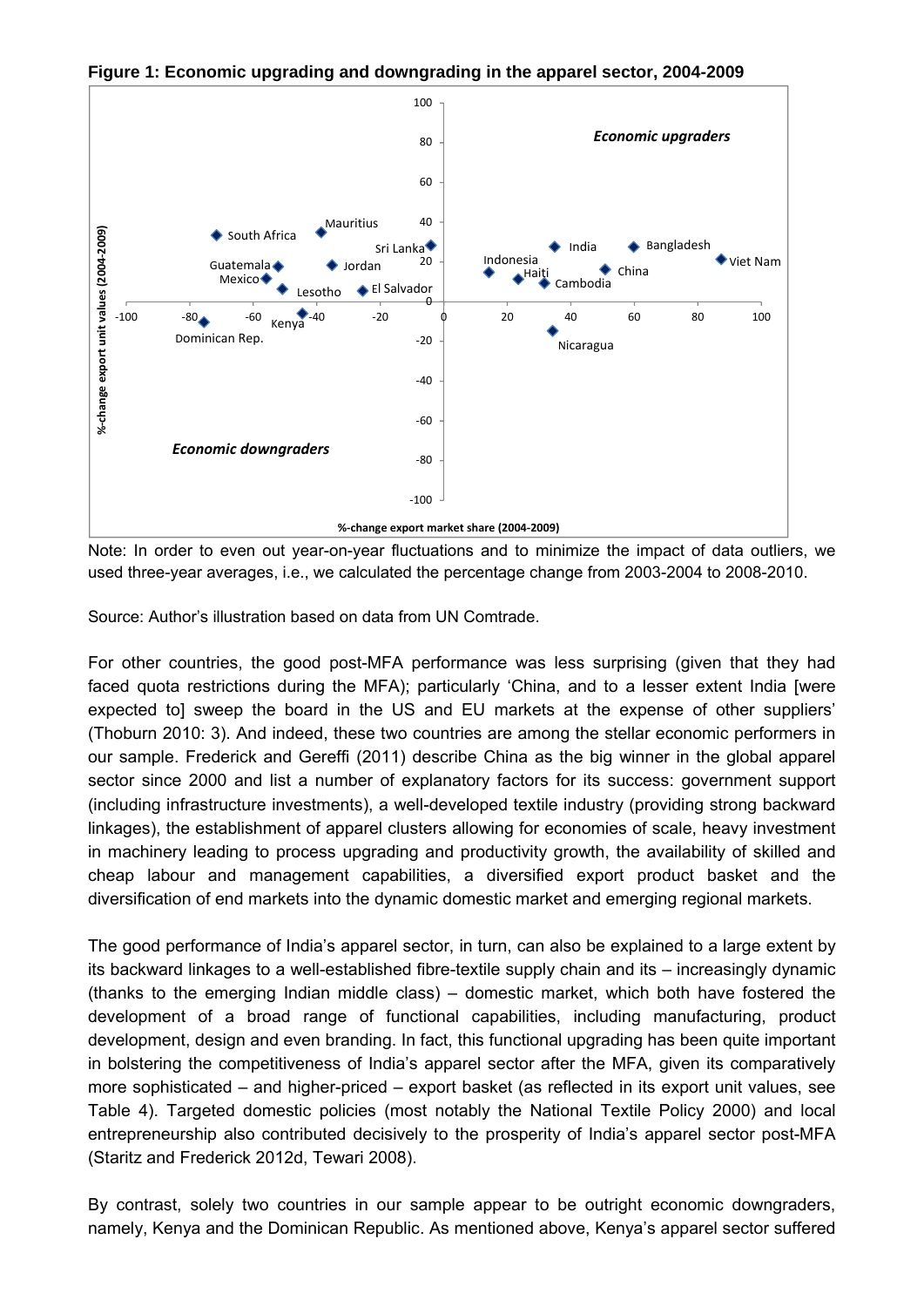from a reversal of 'quota hopping' after the MFA phase-out. The Dominican Republic, on the other hand, as one of the regional suppliers to the US whose key competitive advantage is its proximity to the end market, has paid for its dependence on demand from the US. Moreover, it has suffered from some of the drawbacks of the US–Dominican Republic Central America Free Trade Agreement (DR-CAFTA), which offers preferential access to the US market, but only for apparel products assembled under complex rules of origin that favour US-made fabric: the (induced) reliance on (more expensive) US inputs has harmed international competitiveness while US trade preferences have augmented competition among regional suppliers rather than encouraged regional production sharing through the development of complementary capabilities like in Asia (Frederick and Gereffi 2011).

In the remaining two quadrants, one finds the 'intermediate cases', that is, those countries where progress on one indicator has been accompanied by regression on the other indicator. Half of the countries in our sample rank as 'intermediate cases'. Loosely speaking, their experiences conform to economic theory in the sense that in these cases prices (export unit values) and demand for their products (as reflected in their market share) have developed inversely. Within this group, the bulk of countries have registered declines in their market shares but increases in their export unit values and, thus, show up in the upper left-hand quadrant. One could conjecture that in these cases price increases have gone at the expense of international competitiveness, as reflected in declining market shares. However, the group of countries appearing in this one quadrant is actually quite heterogeneous. For example, Mauritius, South Africa and Sri Lanka are all situated in the north-western quadrant but their underlying stories are quite different – which underscores the importance of complementing and cross-checking the analysis undertaken here with the findings from case studies. In South Africa, apparel production is increasingly geared towards the domestic market (Morris and Barnes 2009), which is reflected in a reduction in both export values and export market share. However, those articles that are still produced for export are in a higher-value segment which, together with rising wages (see Table 6), explains the rise in export unit values. Meanwhile, Sri Lanka is a prominent case of both functional and product upgrading, where production has shifted from lower-value to more complex higher-value products, especially lingerie articles (Staritz and Frederick 2012e), which is mirrored in the increase in export unit values. At the same time, this moving out of lower-value segments has resulted in a loss of world market shares (while export values kept increasing). The story of Mauritius is quite similar. Many foreign-owned (mostly Hong Kong-owned) firms that had been serving the US market left Mauritius when the MFA expired, while locally owned and European firms, which offered more capabilities and produced higher-value products, picked up the slack by expanding exports to the EU market (Staritz 2011). Overall, this resulted in a decline of world market shares (and indeed of export values) and an increase in export unit values.

By contrast, in the case of Mexico, the increase in export unit values does not so much reflect product upgrading but primarily rising production costs. Labour costs are relatively high (see Table 6) and the costs of inputs – with yarns and fabrics largely imported from the US within productionsharing arrangements – have gone up. Limited government support, the lack of broad upgrading among suppliers (which mostly operate under the traditional *maquiladora* model, which locks them into simple assembly tasks and provides few opportunities to develop more advanced full-package capabilities) and the failure to diversify export markets beyond the US have further contributed to Mexico's slipping market position in a context of increased competition from low-cost Asian suppliers (Staritz and Frederick 2012f). Similarly, Lesotho's apparel manufacturing has not upgraded much post-MFA, and has basically remained concentrated on low-value assembly activities, which are no longer enough for many global buyers. The loss of competitiveness – especially against low-cost Asian exporters – has been aggravated by slow productivity growth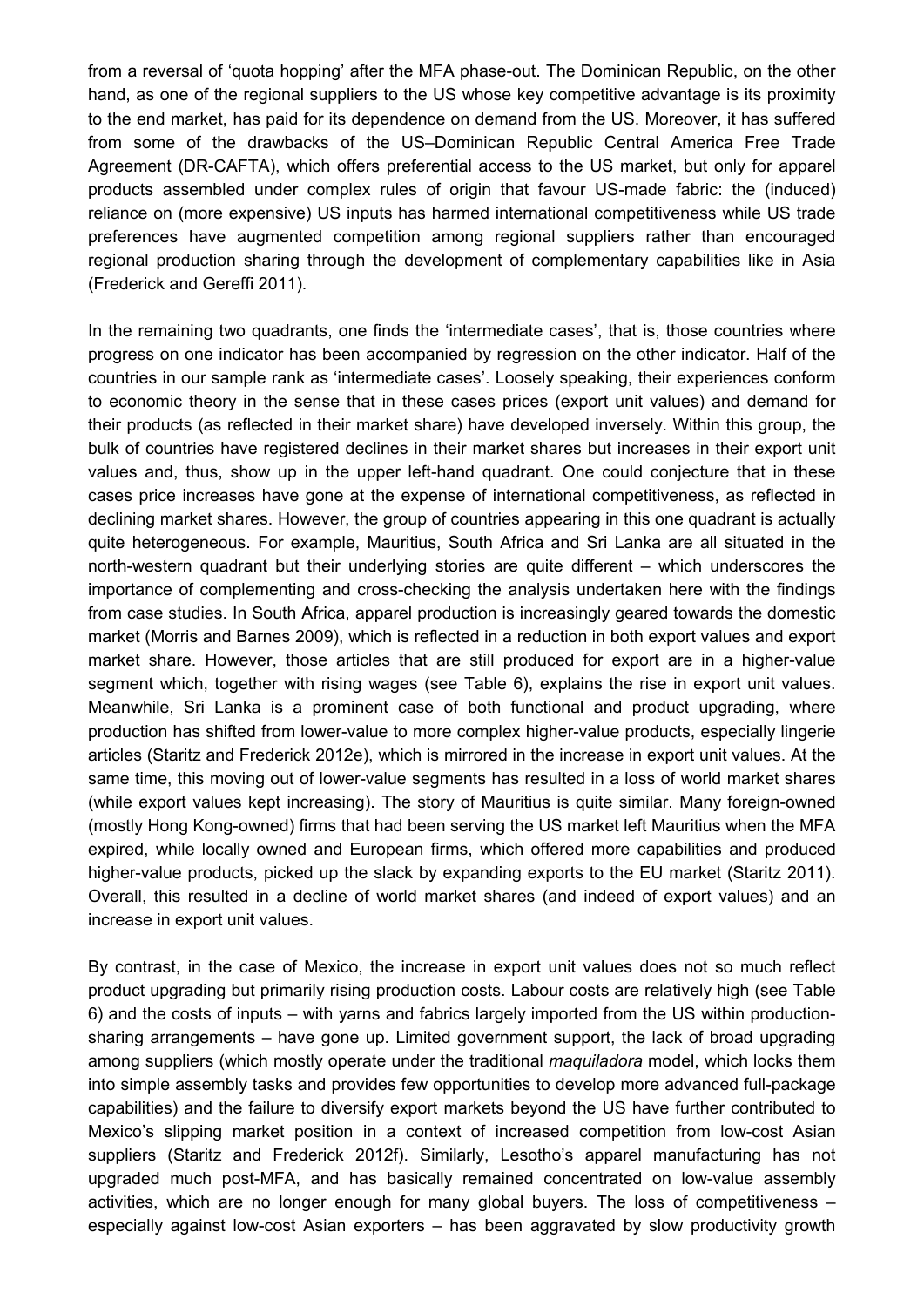(related to very limited process upgrading), the lack of backward linkages and infrastructural challenges, which have contributed to rising costs – which have been one reason for rising export unit values. However, the increase in unit values might also reflect a bit of product and channel upgrading: while many Taiwanese-owned firms closed and left Lesotho in 2004, another type of foreign investor emerged, namely, South African apparel manufacturers. Suppliers integrated in these South African-owned supply chains produce comparatively more complex and higher-value articles, which are then exported to South Africa. Given the substantial surge of these exports and the relative increase in importance of South Africa as an end market, this also seems to have contributed to higher aggregate unit values of Lesotho's exports<sup>10</sup> (Morris et al. 2011, Staritz 2011, Staritz and Morris 2012).

The only intermediate case that appears in the lower right-hand quadrant is Nicaragua, which has combined decreasing export unit values with market share gains. This combination raises the question as to whether it was process upgrading and productivity growth that led to declining production costs, lower prices and, consequently, market share gains. However, there has been little evidence for process upgrading in the Nicaraguan apparel sector. Rather, garment producers have had limited success in upgrading and in moving up the value chain. In fact, they are still engaged mainly in assembly services and the expansion of exports has been mainly in low-value articles. The drop in Nicaragua's unit values, thus, has to do with a shift in the composition of its export basket in favour of cheaper apparel items.<sup>11</sup> Yet, in these low-value segments, Nicaragua has managed to stay competitive and even increase its market share post-MFA, thanks largely to preferential access to the US market within the DR-CAFTA and the less strict RoOs it was granted (Fernandez-Stark et al. 2011). Besides, Nicaragua's apparel exporters have also benefited from favourable exchange rate developments (with the local currency depreciating by about a third visà-vis the US dollar between 2004 and 2010, according to International Monetary Fund (IMF) data).

To sum up, there has been quite some post-MFA economic upgrading in our country sample. More precisely, seven of the eighteen countries studied here have managed to gain export market shares and at the same time also increase the unit values of their apparel exports. These countries appear to have truly enhanced their competitiveness and, thus, qualify as unequivocal economic upgraders according to our definition. With the exception of Haiti, all of these post-MFA winners are Asian countries, including Bangladesh, Cambodia, China, India, Indonesia and Vietnam. Interestingly, only two apparel exporters in our sample, the Dominican Republic and Kenya, experienced clear-cut economic downgrading after the MFA phase-out, reflecting the fact that not even a decline in their export unit values could prevent their loss of market share. Meanwhile, half of the developing countries studied here have experienced ambiguous progress, with improvements on one front but deterioration on the other. The bulk of these 'intermediate cases' have lost export market share while increasing their export unit values – the latter reflecting

 $10$  Lesotho's case shows the importance of combining trade data analysis with case study analysis because Lesotho's apparel producers are actually supplying to two very distinct value chains (one primarily serving the US, the other one supplying higher-value products to South Africa) with very different dynamics. Looking only at trade data does not allow for distinguishing and identifying these different dynamics, particularly since the UN Comtrade database does not report Lesotho's exports to South Africa (given that both countries are members of the Southern African Customs Union, SACU). This shows the limits of relying just on trade data.<br><sup>11</sup> In this context, it is important to point to the fact that one can actually distinguish between two different

apparel value chains operating and competing in Nicaragua: one Asian based and one US based. While suppliers in the value chain with Asian headquarters are concentrated predominantly in the knitwear sector (producing the lowest-priced goods coming out of Nicaragua), the US-owned companies are involved mainly in woven goods (which command higher unit prices). In recent years, the cheaper products made by the Asian-based chains have gained importance in Nicaragua's apparel export basket at the expense of the more expensive articles produced in the US-based chains, resulting in an overall decline in aggregate export unit values (see Bair and Gereffi 2011).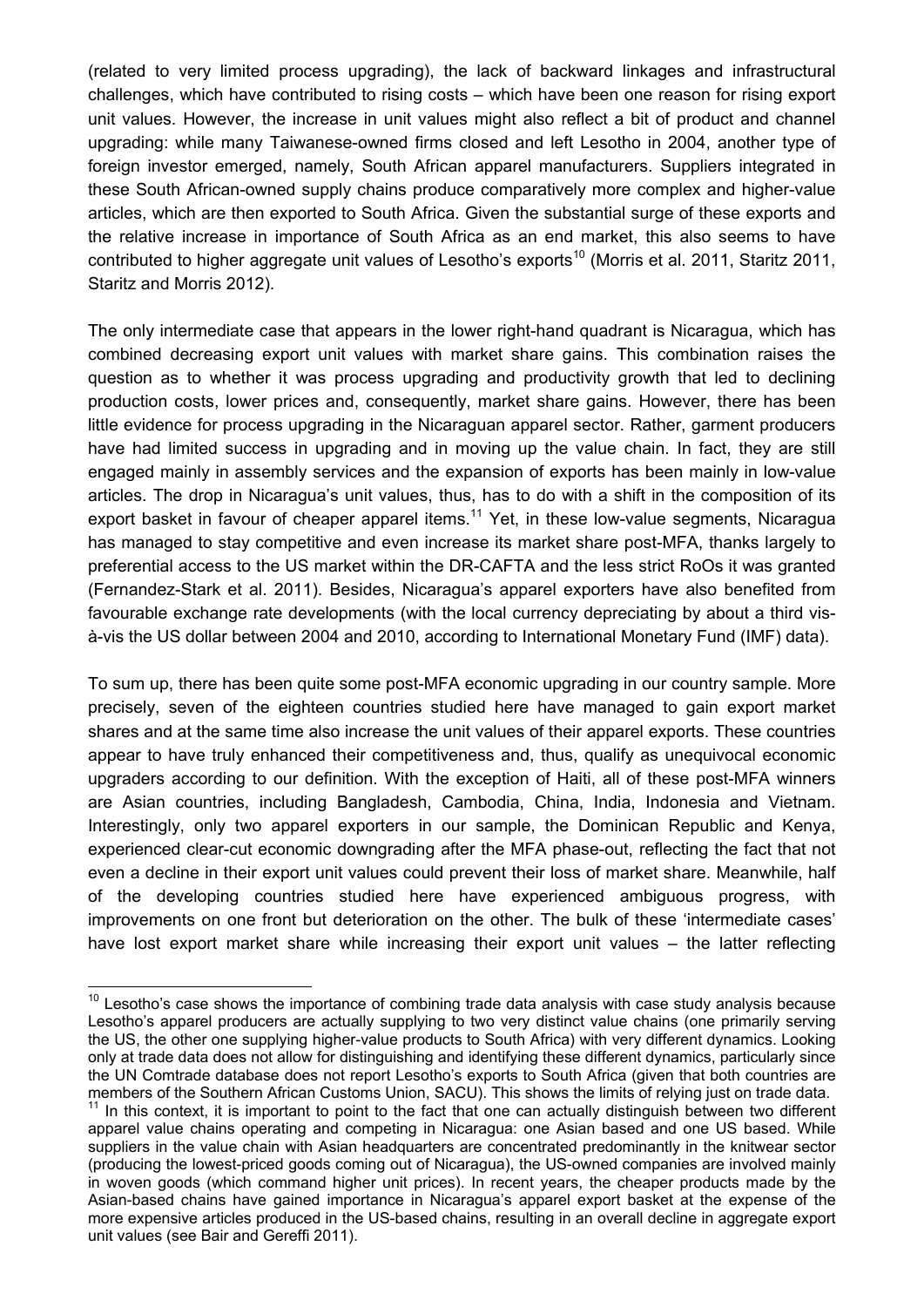product and/or functional upgrading in some cases, and rising production costs and loss of competiveness in other cases. Among the African and Central American and Caribbean countries in our sample, almost all are classified either as intermediate cases or as economic downgraders. Overall, our findings thus confirm the pattern also identified in the case study literature that, in general, regional suppliers and also some low-income countries (LICs) in Sub-Saharan Africa have lost out to the low-cost and often more capable apparel producers in Asia.

#### **Social upgrading and downgrading experiences**

In a second step, we now look at how the countries in our sample have fared in terms of social upgrading. Before starting, however, a note of caution is warranted, as data gaps are much more of an issue than for the economic upgrading indicators. The statistical recording of information on employment and wages, particularly at a sufficiently detailed sectoral level, is not as comprehensive as for trade flows, so for some countries and years data are scarce or not available at all. The categorization of economic activities can differ somewhat between (national and international) data sources, so the definition of what constitutes the 'apparel sector' can vary to some extent across countries and/or indicators.<sup>12</sup> A more general problem is that official data typically do not cover the informal sector and do not account sufficiently for irregular employment like temporary or contractual work (where working conditions and pay are usually worse than in regular jobs) – which, however, is quite important in several countries. Moreover, contingent on data availability, the time spans of data coverage are not always identical across the countries in our sample. All this hampers to a certain degree the comparability of the social upgrading analysis, first with the findings from the economic analysis and second across countries. Thus, inferences made here should be interpreted with some caution. The same caveat applies to the analysis on the relationship between economic and social upgrading undertaken later.

Looking at the first indicator of social upgrading, that is, the change in apparel employment, one can observe a clear regional pattern (see Table 5). In all the Asian countries in our sample, the number of jobs in the apparel sector increased throughout the 2000s, that is, both before and after the MFA phase-out, the only exception being Sri Lanka, where employment increased in the early 2000s but fell after 2004. This clearly reflects and confirms the shift towards Asia as the new centre of gravity in garment manufacturing. Vietnam, China, Jordan and Bangladesh were the biggest winners in terms of apparel employment creation (+227 percent, +108 percent, +107 percent and +94 percent between 2000 and 2009, respectively).

In the cases of Bangladesh and, in particular, Vietnam, these rapid rates of employment expansion reflect the burgeoning demand for labour that accompanied the increasing integration of these two countries into international apparel value chains (see export growth rates in Table 3 above). In the case of Jordan, however, it is important to qualify this impressive rise in employment, as many of the jobs created have been filled by migrant workers from South Asia, who are estimated to account for 70-75 percent of all employment in the Jordanian apparel sector. This has raised questions about the long-term sustainability of the garment industry in Jordan and the real extent of employment creation for the Jordanian economy (Brown and Deardoff 2011).

Meanwhile, in China but also in India (where apparel employment also grew rapidly over the 2000s), rising incomes and the emergence of a middle class have contributed to an increasing importance of the domestic market, which has helped maintain or even further spur employment

  $12$  In some cases, for example, data are available only for the 'textiles and clothing sector', and we have to make do with these and use them as proxy for the apparel sector more narrowly. In other cases, wage data can be found only for certain occupational groups within the apparel sector (like garment cutters or sewingmachine operators) so the evolution of their wage rates are taken as a proxy for the sector as a whole.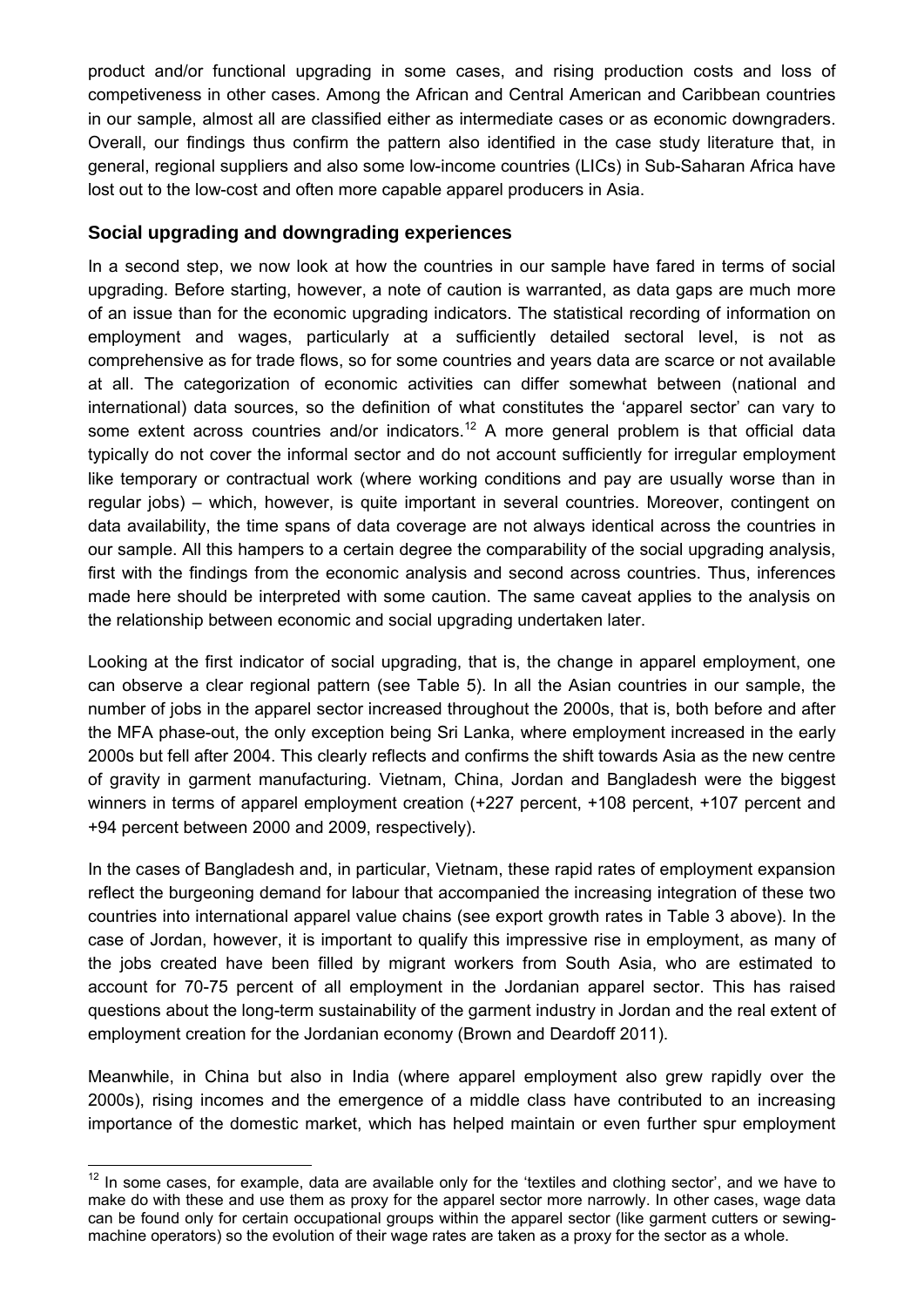generation (Frederick and Gereffi 2011).<sup>13</sup> This reorientation towards domestic consumers notwithstanding, the recent global economic crisis did not leave the Chinese apparel sector unscathed, and employment has actually been slightly decreasing since 2008. For India, no data are available for 2009 but already between 2007 and 2008 employment fell a bit and Forstater (2010) reports that 0.9-3 percent of workers in the Indian apparel and textiles sector lost their jobs during the crisis. Yet the informal sector in India is a quite sizable<sup>14</sup> (Gouvea Abras 2012), and has probably absorbed some of the labour that lost formal jobs during the crisis. Nicaragua is another success story, as apparel producers in EPZs generated almost 20,000 new jobs between 2002 and 2009. However, this overall trend masks the fact that the peak in apparel employment was actually reached in 2007, while employment declined in 2008 but started to increase again in 2009. What is worthwhile noting in this context is that there are only two countries in our sample where apparel employment did not decline in the wake of the crisis, namely, Bangladesh and Jordan.

By contrast, among the poorest employment performers are the African and most Central American and Caribbean countries in our sample, where many apparel workers have lost their jobs in the course of the 2000s. Labour was hit hardest in the Dominican Republic, Mexico and South Africa, where employment was reduced through the entire decade – with quite an acceleration after the MFA phase-out – so that by 2009 over half of all jobs had been cut back. In El Salvador and Mauritius, apparel employment has also declined since the beginning of the new millennium, yet at a more moderate speed (-18 percent and -42 percent, respectively). Meanwhile, in Guatemala, Kenya and Lesotho, the apparel sector added jobs in the early 2000s (in the latter two countries spurred by the inception of AGOA) but, when the MFA expired in 2004, this upward trend was reversed. Indonesian workers, by contrast, seem to have benefited from the MFA phase-out: while apparel employment decreased between 2000 and 2004, it went up again afterwards<sup>15</sup> – although this upward trend suffered markedly from the economic crisis that set in in 2008.

<sup>&</sup>lt;u> 1980 - Andrea Andrew Maria (h. 1980).</u><br>1980 - Andrew Maria (h. 1980).  $13$  Please note that, with a few exceptions where they relate to export processing zones (EPZs), the employment figures reported here cover the entire apparel sector, not just employment for apparel production geared towards export markets. That is, official data make no distinction between employment related to apparel production for export demand (stemming from the country's insertion into GVCs) and production for domestic demand. We therefore have to take developments in the apparel sector as a whole as a proxy for developments in export-related apparel production if we want to get an idea about social upgrading/downgrading processes stimulated by or related to participation in GVCs. This is an issue, given that the indicators for economic upgrading are more narrowly based on export data. The same caveat also applies to the wage data.<br><sup>14</sup> This implies that official figures underestimate the real number of jobs in garment production.

 $15$  This exactly mirrors the pattern in Indonesia's export market share; see above.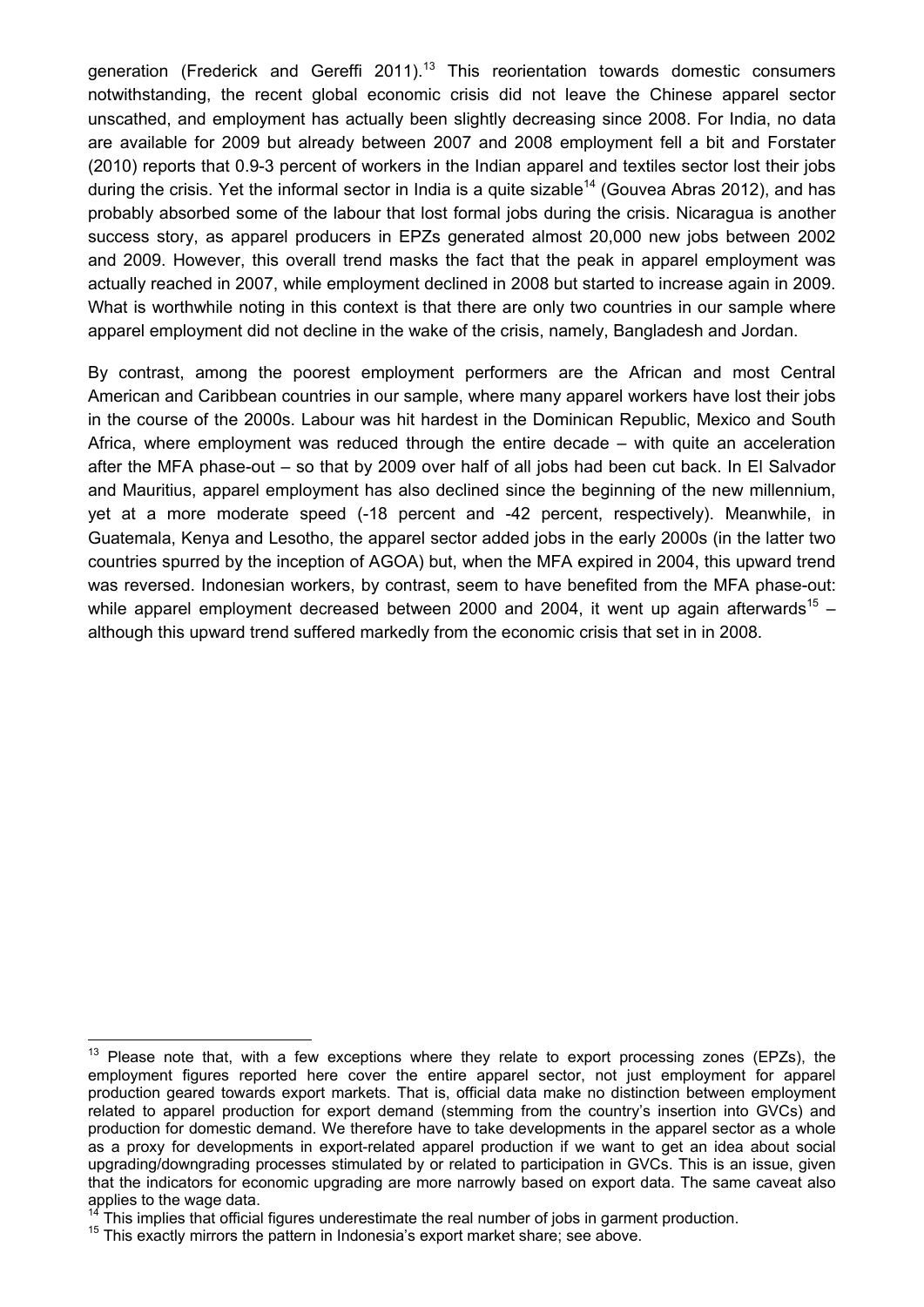| <b>Country</b>                           | 2000      | 2004      | 2005      | 2008      | 2009      | % change   |           |           |  |
|------------------------------------------|-----------|-----------|-----------|-----------|-----------|------------|-----------|-----------|--|
|                                          |           |           |           |           |           | 2000-2004  | 2004-2009 | 2000-2009 |  |
| <b>Africa</b>                            |           |           |           |           |           |            |           |           |  |
| Kenya                                    | 25,288    | 34,614    | 34,234    | 25,766    | 24,359    | 36.88%     | $-29.63%$ | $-3.67\%$ |  |
| Lesotho                                  | 16,866    | 47,998    | 37,608    | 41,753    | 33,742    | 184.58%    | $-29.70%$ | 100.06%   |  |
| <b>Mauritius</b>                         | 72,810    | 59,691    | 52,659    | 50,924    | 42,355    | $-18.02\%$ | $-29.04%$ | -41.83%   |  |
| <b>South Africa</b>                      | 124,001   | 99,558    | 76,792    | 55,892    | 49,698    | $-19.71%$  | $-50.08%$ | -59.92%   |  |
| Asia                                     |           |           |           |           |           |            |           |           |  |
| <b>Bangladesh</b>                        | 1,600,000 | 2,000,000 | 2,000,000 | 2,800,000 | 3,100,000 | 25.00%     | 55.00%    | 93.75%    |  |
| Cambodia                                 | 168,824   | 269,846   | 283,906   | 324,871   | 281,855   | 59.84%     | 4.45%     | 66.95%    |  |
| China                                    | 2,156,300 | 3,202,600 | 3,460,600 | 4,587,000 | 4,493,100 | 48.52%     | 40.30%    | 108.37%   |  |
| India                                    | 329.401   | 447.466   | 538.615   | 622,913   | n.a.      | 35.84%     | 39.21%    | 89.10%    |  |
| <b>Indonesia</b>                         | 479,155   | 438.045   | 451.938   | 495.192   | 464.465   | $-8.58\%$  | 6.03%     | $-3.07\%$ |  |
| Jordan                                   | 14,216    | 18,002    | 18,427    | 22,410    | 29,460    | 26.63%     | 63.65%    | 107.23%   |  |
| Sri Lanka                                | 280,000   | 306.984   | 273.600   | 270.000   | 280,000   | 9.64%      | $-8.79%$  | $0.00\%$  |  |
| Vietnam                                  | 231,948   | 498,226   | 511,278   | 758,274   | n.a.      | 114.80%    | 52.19%    | 226.92%   |  |
| <b>Central America and the Caribbean</b> |           |           |           |           |           |            |           |           |  |
| Dom. Rep.                                | 141.945   | 131,978   | 91,491    | 49,735    | 41,285    | $-7.02%$   | $-68.72%$ | $-70.91%$ |  |
| <b>El Salvador</b>                       | 131.300   | 123.300   | 105.400   | 107,100   | n.a.      | -6.09%     | $-13.14%$ | $-18.43%$ |  |
| Guatemala                                | 88.255    | 113,272   | 87.682    | n.a.      | 56,702    | 28.35%     | $-49.94%$ | $-35.75%$ |  |
| Haiti                                    | n.a.      | n.a.      | n.a.      | n.a.      | n.a.      | n.a.       | n.a.      | n.a.      |  |
| Mexico                                   | 640.000   | 482,396   | 409,910   | 314,343   | 289,351   | -24.63%    | $-40.02%$ | -54.79%   |  |
| <b>Nicaragua</b>                         | 32,220    | 40,940    | 56,335    | 50,712    | 51,850    | 27.06%     | 26.65%    | 60.92%    |  |

**Table 5: Employment in the apparel sector, 2000-2009** 

Note: For the Dominican Republic, Kenya and Nicaragua, data refer to employment in EPZs. For Lesotho, figures are for employment in the textiles and clothing sector. For El Salvador, the figure for 2008 refers to 2007; for Guatemala, the figure for 2000 refers to 2001; for Kenya and Nicaragua, the figure for 2000 refers to 2002; and for Sri Lanka, the figure for 2000 refers to 1999. The growth rates reported in the last three columns cover different time periods accordingly.

Sources: Author's illustration based on data from UNIDO INDSTAT4 and ILO LABORSTA databases, National Bureau of Statistics of China, ASIES (2007, 2010), CNZFE (2005, 2010), EPZA (2009), Lesotho Bureau of Statistics (2010), ProNicaragua (2011), Staritz and Frederick (2012a, 2012c, 2012e, 2012f).

Table 6 presents data on labour earnings in the apparel sector (the second indicator for social upgrading). It is difficult to find homogenous information across countries, which is why we have to settle for different indicators or different units across countries. The top panel of Table 6 shows the average nominal annual wages in US dollars for various countries for the years 2000, 2004, 2005, 2008 and 2009.<sup>16</sup> For other countries, no wage data could be found. In these cases, we instead use data on hourly labour costs (including social charges), as gathered by Jassin-O'Rourke Group (2002, 2008), as a proxy for labour earnings (see bottom panel of Table 6). For Nicaragua, given the lack of availability of data on actual wages, the table indicates the minimum annual wages in US dollars (including social charges) that are set through tripartite agreements (among trade unions, employers and the government). The last three columns present the growth rates of nominal wages pre-MFA phase-out (2000-2004), post-MFA phase-out (2004-2009) and over the full decade of the 2000s.

As Table 6 shows, wages are highest in Mexico and South Africa, where employees in the apparel sector earn more than \$5,000 per year.<sup>17</sup> In a labour-intensive sector, where low labour costs provide a competitive advantage, these relatively high wages might have contributed to the loss of international competitiveness, as reflected in declining export market shares shown in Table 3

<sup>&</sup>lt;u> 1989 - Andrea Andrew Maria (h. 1989).</u><br>1901 - Andrew Maria (h. 1902).  $16$  In some cases, these annual figures had to be calculated from data reported in different time units, e.g. average weekly or monthly wages. All wages reported in local currency were converted into US dollars using exchange rate data from the International Financial Statistics (IFS) database of the IMF.

<sup>&</sup>lt;sup>17</sup> Please note that here we discuss *nominal* wages, as they allow cross-country comparisons. In Figure 2, however, we use (changes in) *real* wages (i.e. nominal wages deflated by the Consumer Price Index, CPI), as they give an indication of the development of workers' purchasing power. Real wages are thus more revealing about the extent to which labour has been able to appropriate the value created in apparel production, that is, the distribution of the value generated – which is a better indicator of social upgrading.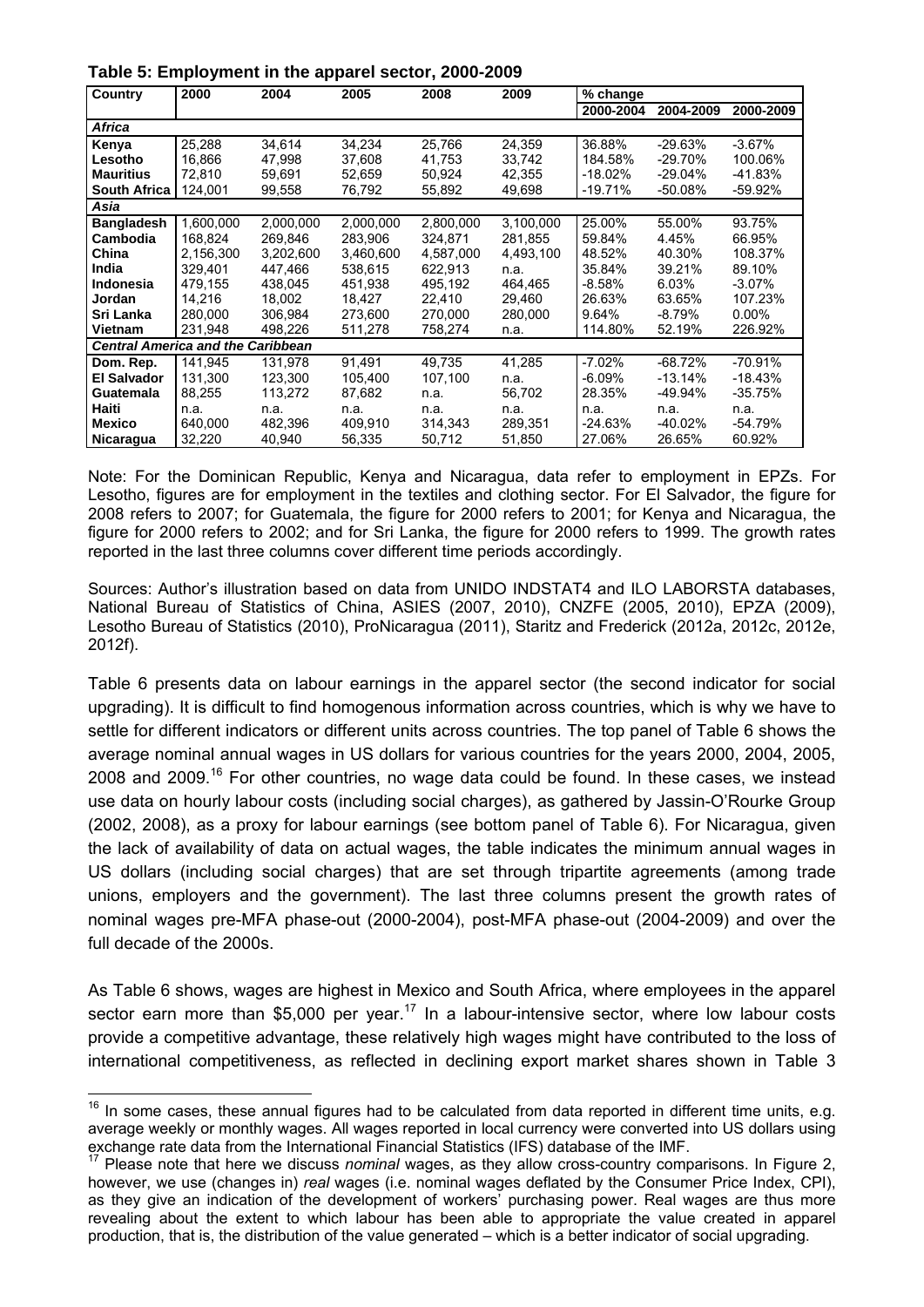above. At the bottom end of the ranking are Cambodia, Kenya, Lesotho and Indonesia, where workers are paid less than or a just bit more than \$1,000 per year. Intermediate cases, where annual wages in the clothing sector average around \$3,500, include China, the Dominican Republic, Jordan and Mauritius. As mentioned, for several countries, the only information that could be found is on hourly labour costs, which are taken here as a proxy of labour earnings. Among these countries, Bangladesh has by far the lowest labour costs (at \$0.22 per hour), followed by Vietnam (\$0.38/hour) and Sri Lanka (\$0.43/hour). By comparison, apparel producers in Central America face labour costs that are a bit higher in Haiti (at \$0.52 per hour) and much higher in Guatemala (\$1.65/hour).

What is more important for our analysis is how wages in the apparel sector have developed over the past decade. The most remarkable cases in this regard are China (where nominal wages almost tripled between 2003 and 2009) and Nicaragua, India and Jordan (where wages more than doubled over the 2000s). In China, this increase in wages in US dollar terms has been driven by a tightening of labour legislation, currency appreciation and rapid economic growth creating labour shortages (which strengthen workers' bargaining power). Still, China could preserve its international competiveness thanks to high labour productivity, supply chain development and backward linkages and well-developed infrastructure systems (Clark and Milberg 2010, Frederick and Gereffi 2011). As for the positive development of wages in the Nicaraguan apparel sector, the strong industrial relations system and the fairly well-established social dialogue, as incarnated in tripartite negotiations (with a relatively active role of the Ministry of Labour), have played important roles. They also seem to have brought some improvement in working conditions, although they remain poor in many *maquila* apparel factories (MSN et al. 2012).

| <b>Country</b>     | Indicator/unit                           | 2000   | 2004  | 2005  | 2008   | 2009  | % change  |           |           |
|--------------------|------------------------------------------|--------|-------|-------|--------|-------|-----------|-----------|-----------|
|                    |                                          |        |       |       |        |       | 2000-2004 | 2004-2009 | 2000-2009 |
| <b>Africa</b>      |                                          |        |       |       |        |       |           |           |           |
| Kenya              | Avg. annual wage                         | 747    | 987   | 938   | 1,139  | 926   | 32.10     | $-6.15$   | 23.97     |
| Lesotho            | Avg. annual wage                         | 1,271  | 1,656 | 1,811 | 1,142  | 1,325 | 30.28     | $-19.98$  | 4.25      |
| <b>Mauritius</b>   | Avg. annual wage                         | 2,833  | 3,562 | 3,645 | n.a.   | 3,577 | 25.73     | 0.43      | 26.26     |
| S. Africa          | Avg. annual wage                         | 3,758  | 5,161 | 6,35  | 5,718  | 6,066 | 37.35     | 17.53     | 61.43     |
| Asia               |                                          |        |       |       |        |       |           |           |           |
| <b>Bangladesh</b>  | LC (\$/hour, incl. SCs)                  | 0.39   | n.a.  | 0.23  | 0.22   | n.a.  | $-41.03$  | $-4.35$   | $-43.59$  |
| <b>Cambodia</b>    | Avg. annual wage                         | 753    | 705   | n.a.  | 888    | 834   | -6.25     | 18.16     | 10.77     |
| China              | Avg. annual wage                         | n.a.   | 1,402 | 1,578 | 3,094  | 3,661 | n.a.      | 161.09    | 191.46    |
| India              | Avg. annual wage                         | 777    | 1,032 | 1,136 | 1,642  | n.a.  | 32.80     | 59.16     | 111.36    |
| Indonesia          | Avg. annual wage                         | 752    | 1,127 | 1,012 | 1,37   | 1,33  | 49.79     | 18.07     | 76.85     |
| Jordan             | Avg. annual wage                         | 1.737  | 1.947 | 2,275 | 4,107  | 3,444 | 12.09     | 76.87     | 98.26     |
| Sri Lanka          | LC (\$/hour, incl. SC)                   | 0.48   | 0.46  | n.a.  | 0.43   | n.a.  | -4.17     | $-6.52$   | $-10.42$  |
| Vietnam            | LC (\$/hour, incl. SC)                   | n.a.   | n.a.  | 0.28  | 0.38   | n.a.  | n.a.      | 35.71     | n.a.      |
|                    | <b>Central America and the Caribbean</b> |        |       |       |        |       |           |           |           |
| Domin. Rep.        | Avg. annual wage                         | 3,718  | 2,182 | 3,38  | 3,466  | 3,537 | -41.32%   | 62.10%    | $-4.87%$  |
| <b>El Salvador</b> | Avg. annual wage                         | 1,988  | 2,084 | 2,72  | 2,853  | n.a.  | 4.81%     | 36.88%    | 43.46%    |
| Guatemala          | LC (\$/hour, incl. SC)                   | Jän.49 | n.a.  | n.a.  | Jän.65 | n.a.  | n.a.      | n.a.      | 10.74%    |
| Haiti              | LC (\$/hour, incl. SC)                   | 0.49   | n.a.  | n.a.  | 0.52   | n.a.  | n.a.      | n.a.      | 6.12%     |
| Mexico             | Avg. annual wage                         | 4,829  | 4,95  | 5,467 | 6,312  | 5,328 | 2.51%     | 7.64%     | 10.34%    |
| Nicaragua          | Min. annual wage in \$,<br>incl. SC      | 963    | 1,243 | 1,362 | 2,138  | 2,202 | 29.10%    | 77.12%    | 128.66%   |

**Table 6: Nominal wages and labour costs in the apparel sector (US\$), 2000-2009** 

Note: 'LC (\$/hour, incl. SC)' is for 'labour costs (\$ per hour, including social charges)'. For Cambodia and Lesotho, the figures refer to the textiles and clothing sector. For the Dominican Republic, Kenya, and Nicaragua, the figures reported are wages in textiles and apparel in EPZs. For El Salvador, the figure for 2000 refers to 2001; for Bangladesh, Cambodia, Guatemala, Haiti, Kenya and Sri Lanka, the figure for 2000 refers to 2002; for China and Mexico, the figure for 2000 refers to 2003; for Mauritius, the figure for 2009 refers to 2007. For El Salvador, India, Bangladesh, Guatemala, Haiti, Sri Lanka and Vietnam, the final year underlying the calculation of growth rates is 2008. Growth rates reported in the last three columns cover different time periods accordingly.

Sources: Author's own illustration based on wage data from UNIDO INDSTAT4, Jassin-O'Rourke Group (2002, 2008), CNZFE (2005, 2010), EPZA (2009), Lesotho Bureau of Statistics (2010), INEGI data, ProNicaragua (2011) and exchange rate data from the IMF IFS database.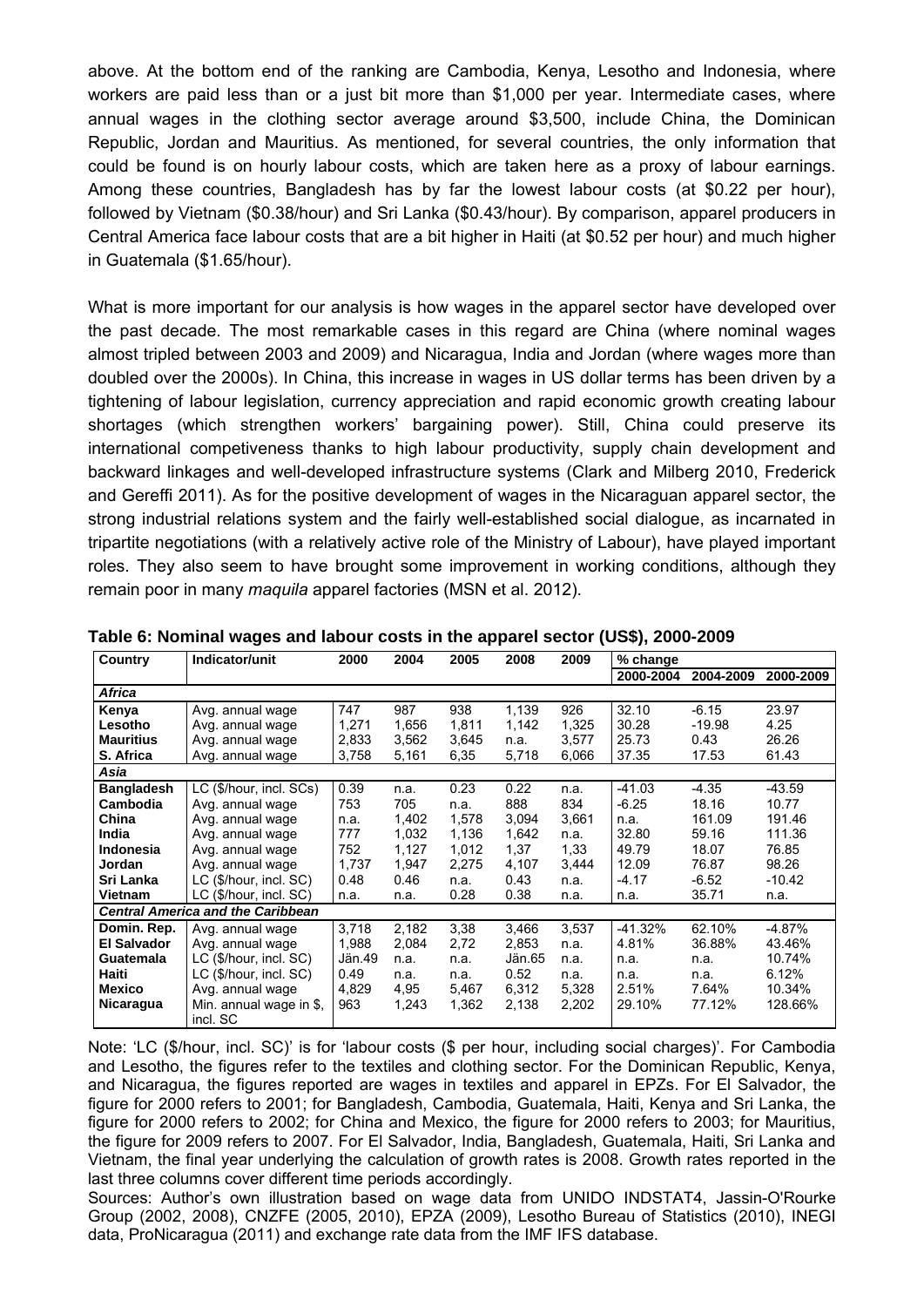Other countries where apparel workers managed to increase their pay considerably include Indonesia and South Africa (+77 percent and +61 percent from 2000 to 2009, respectively). Meanwhile, labour income grew quite slowly in Cambodia, Guatemala, Haiti, Lesotho and Mexico, where wages in the late 2000s were only about or not even 10 percent higher than in the early 2000s. Yet our sample also includes a few countries where nominal wages or labour costs in US dollar terms even declined in the course of the decade, namely, Bangladesh, the Dominican Republic and Sri Lanka.<sup>18</sup> However, while in Bangladesh and Sri Lanka labour costs in US dollars decreased throughout the 2000s, in the Dominican Republic wages in US dollar terms went down only in the first half of the decade but rose again after 2004. More in-depth analysis shows that Dominican wages have actually increased continuously in local currency terms, so that the main driving factor behind the decline in the early 2000s seems to have been exchange rate depreciation. A similar pattern can be observed in Cambodia, where apparel wages fell slightly in the early 2000s but went up again after the demise of the MFA in 2004. However, unlike in the Dominican Republic, exchange rate movements played no role in Cambodia (i.e. wages converted into US dollar terms have followed the same trend as wages measured in the local currency). This upward trend in the second half of the decade can rather be explained, at least in part, by the increase in minimum wages that was agreed on in tripartite negotiations in 2006 (Arnold 2011) and the positive effects of the BFC programme (Robertson 2011).

There are two other countries in our sample where 2004, the year of the MFA phase-out, marked a turning point in wage trends, namely, Kenya and Lesotho – however, in these cases in the other than expected direction: in both countries, apparel wages in US dollar terms rose until 2004 but then started to fluctuate so that average earnings in 2009 were below the 2004 level. However, in the case of Kenya, this owes primarily to a dramatic crisis-related drop in wages in 2009; in fact, in both the preceding and the following year (i.e. 2008 and 2010), average wages exceeded the level of 2004. For Lesotho, the picture is somewhat more complicated, with even more pronounced oscillations in average wages, but the exchange rate emerges as one explanatory factor: in local currency, average earnings in 2009 actually exceeded their 2004 level but, when converted into US dollars, average earnings in 2009 are below their 2004 level. Overall, one can observe a slight upward trend in nominal wages in the apparel sector over the past 10 years.

Bringing together the data on changes in employment and real wages to assess social upgrading or downgrading for the post-MFA period, we find that clear-cut social *upgrading* in the apparel sector was rather rare after the MFA phase-out. In fact, only four countries in our sample qualify as unambiguous social upgraders (according to the definition presented above) and show up in the upper right-hand quadrant of Figure 2. More precisely, only in China, India, Jordan and Nicaragua did both employment and real wages go up in the apparel sector during 2004-2009. Among them, China recorded the highest increase in real wages (+88 percent), while Jordan saw the largest expansion in employment (+64 percent), which, however, as mentioned above, has to be qualified somewhat because of the high share of migrant workers. In both India and Nicaragua, the other two clear-cut upgraders, advances have been more modest.

Social *downgrading*, on the other hand, was quite widespread in our sample, with six countries registering a decline in both employment and real wages in their apparel sectors. Strikingly, all the African countries in our sample (Kenya, Lesotho, Mauritius and South Africa) are classified as downgraders, appearing in the south-western quadrant. Guatemala and Sri Lanka are the other

<u> 1989 - Andrea Albert III, martin amerikan bahasa dalam pengaran pengaran pengaran pengaran pengaran pengaran</u>

 $18$  Please note, however, that for Bangladesh and Sri Lanka the latest figures are for 2008 and thus do not take into account increases in minimum wages in 2010 (see Staritz and Frederick 2012a).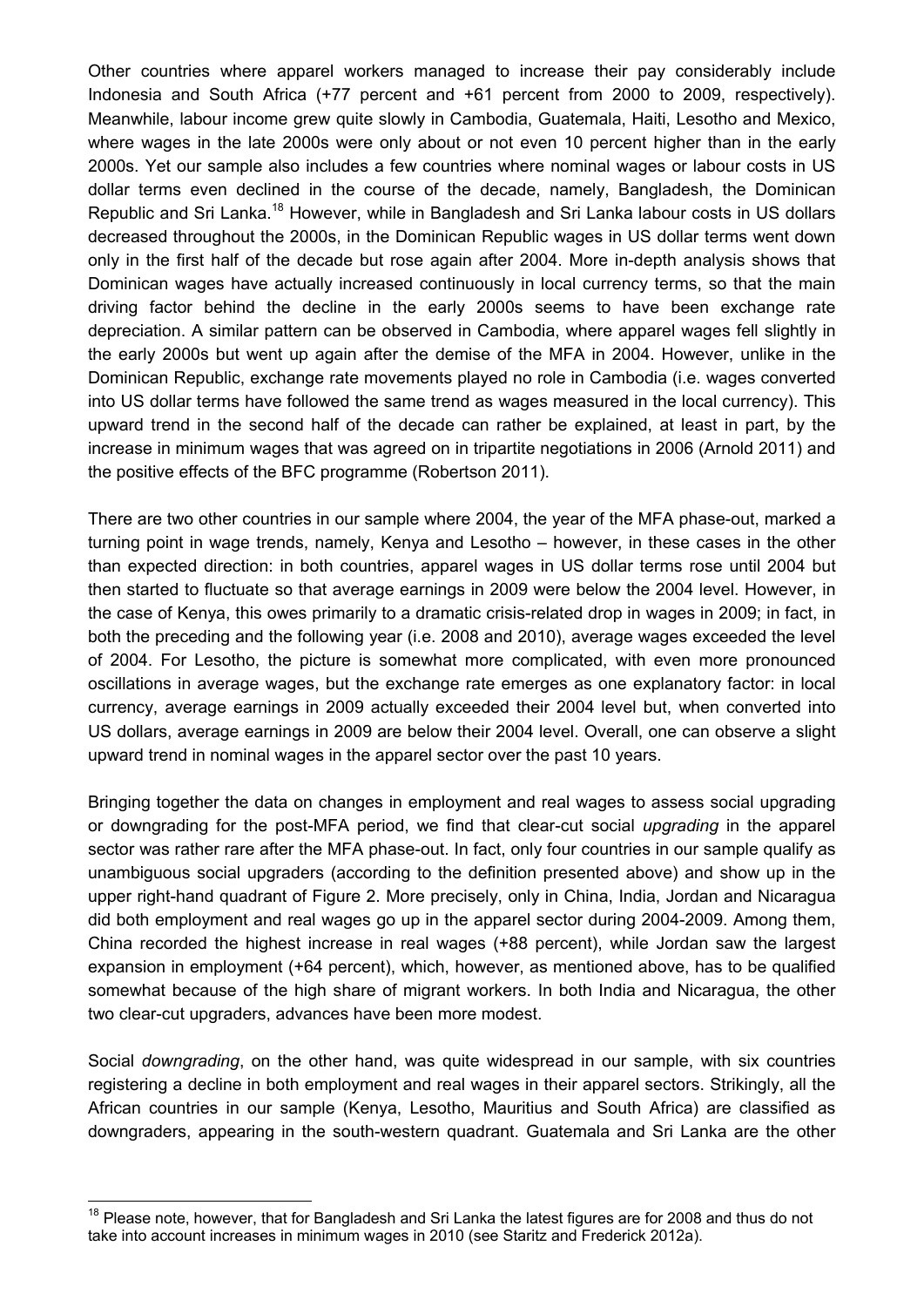unambiguous social downgraders in our sample. While employment did not decline by much in the Sri Lankan garment sector, real wages saw the most dramatic drop of all countries in our sample.



**Figure 2: Social upgrading and downgrading in the apparel sector, 2004-2009** 

Note: Time spans covered are different for Bangladesh (2005-2008), El Salvador (2004-2008), Guatemala (2002-2008) and Vietnam (2005-2008). Source: Author's own illustration; data sources as indicated above.

Seven countries in our sample figure as 'intermediate cases' (with opposite developments on the two indicators), revealing an interesting regional pattern. Whereas all the countries that show up in the north-western quadrant are from Central American and the Caribbean, all the countries in the south-eastern quadrant are Asian. The latter include many of the economic success stories – Bangladesh, Cambodia, Indonesia and Vietnam – where growing demand for labour (triggered by increases in apparel production and exports) apparently did not translate into a rise in real wages.

For the countries located in the upper left-hand quadrant, it is interesting to note that two of them (El Salvador and Mexico) show up in the same quadrant in the economic upgrading matrix (see Figure 1 above), so that in these cases export market share losses (and indeed export *value* losses) were matched with job cuts, and real wage increases went hand in hand with rising export unit values. The third one, the Dominican Republic, also displays a consistent pattern across the economic and the social spheres: it is the country in our sample that has experienced both the biggest loss in export market shares and the sharpest decline in apparel employment.

Overall, the findings from our country sample suggest that social upgrading has not been easy to achieve in the apparel sector since the MFA phase-out, maybe reflecting mounting pressure on labour (as a cost factor) related to the intensification of competition unleashed by the end of the quota system. In fact, the bulk of developing countries studied here experienced either outright social downgrading or ambiguous progress, with improvements on one front but deterioration on the other. Compared with the economic realm, it seems that upgrading has been more tenuous in the social sphere while downgrading has been far more common. This observation already gives a first hint on the possible relationship (or lack thereof) between economic and social up- and downgrading. Let us therefore now turn to the analysis of the connection between the two realms.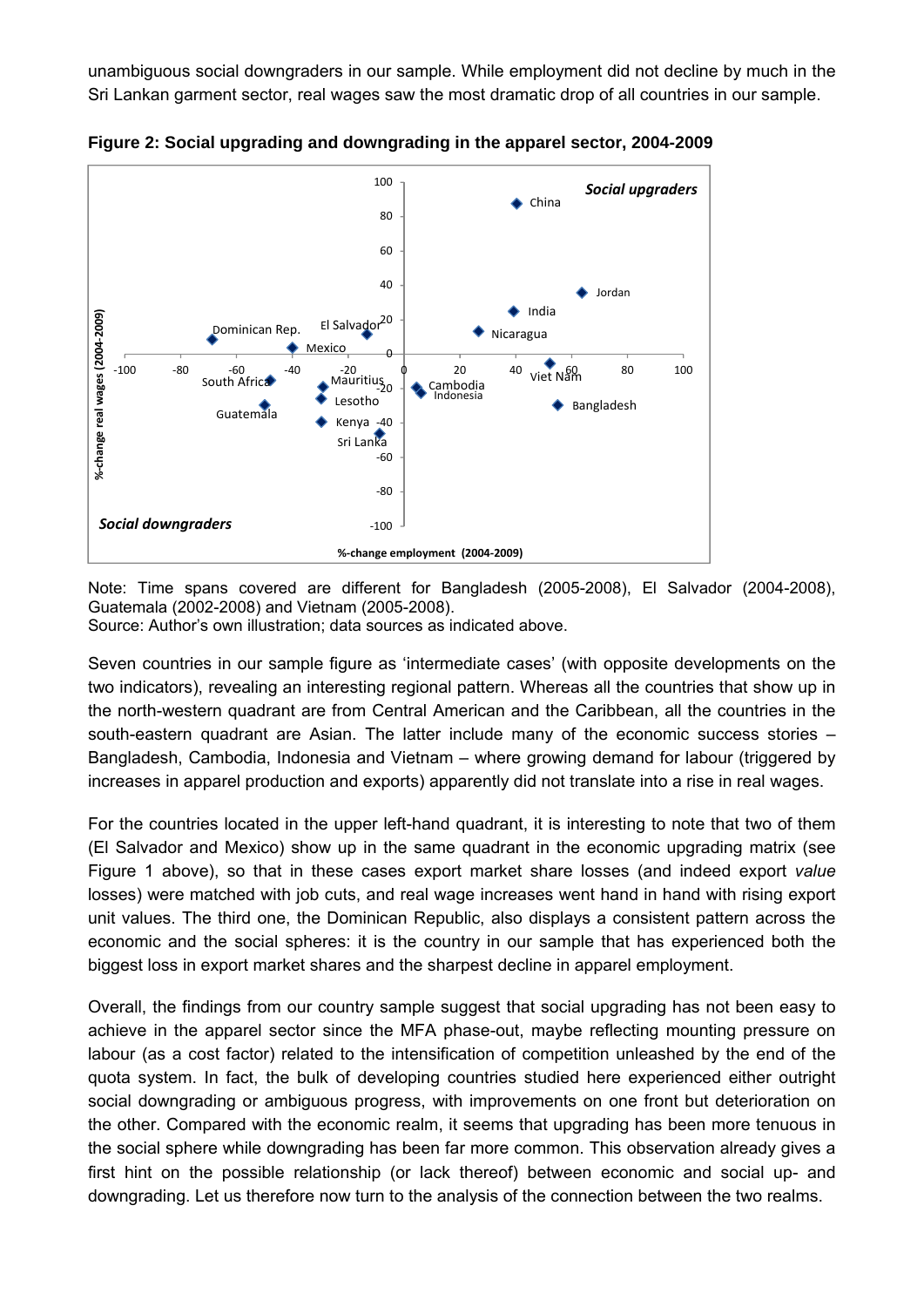# **'Overall upgrading': where did economic upgrading and social upgrading concur, and what is their relationship?**

In a final step, we now apply our parsimonious approach to undertake some basic investigation on the relationship between economic performance and social performance in the apparel sector. To recall, economic upgrading is defined here as a combination of changes in export market shares and changes in export unit values; social upgrading is defined by changes in employment and changes in real wages. We now create a single (composite) index of economic upgrading and a single (composite) index of social upgrading, and we plot them together. This allows for an analysis of the relation between economic and social upgrading in a 2x2 matrix, a prototype of which is displayed in Figure 3. Of the four different scenarios in Figure 3, the north-eastern and southwestern quadrants represent the clear-cut cases. Apparel exporters that combine economic upgrading and social upgrading for 'overall upgrading' appear in the north-eastern quadrant. The south-western quadrant, on the other hand, features those countries that have registered both economic and social downgrading and that, therefore, have experienced 'overall downgrading'. Countries located in the remaining two quadrants are intermediate cases, with success on one front (either economic or social) but lack of progress on the other. Their experiences are thus harder to interpret as either clear 'overall' upgrading or downgrading.

To generate such matrices and, more generally, to relate changes in the economic and social realms to each other, it is necessary to create a single variable for each realm. This is indispensible, as we have to reduce four dimensions (our two indicators for economic upgrading plus our two indicators for social upgrading) to just two dimensions (i.e. economic upgrading on the one hand and social upgrading on the other). In those cases where both indicators *within one sphere* (i.e. the economic or the social sphere) have the *same* sign, the designation is unambiguous. These countries are clearly economic or social upgraders or downgraders. When the two indicators in a given realm have moved in *opposite* directions, however, the designation is less straightforward. For example, if a country has experienced an *increase* in export market shares but a *decrease* in export unit values, should it be classified as an economic upgrader or an economic downgrader? Similarly, what if employment has *grown* while real wages have *fallen*? Is that to be called social upgrading or social downgrading?

There are, in fact, infinite ways to create such composite indexes. Below, we propose three simple methods. Method 1 is discussed more extensively and also serves to generate a 2x2 matrix for the post-MFA apparel sector. The other two methods are deployed to do some robustness checks.



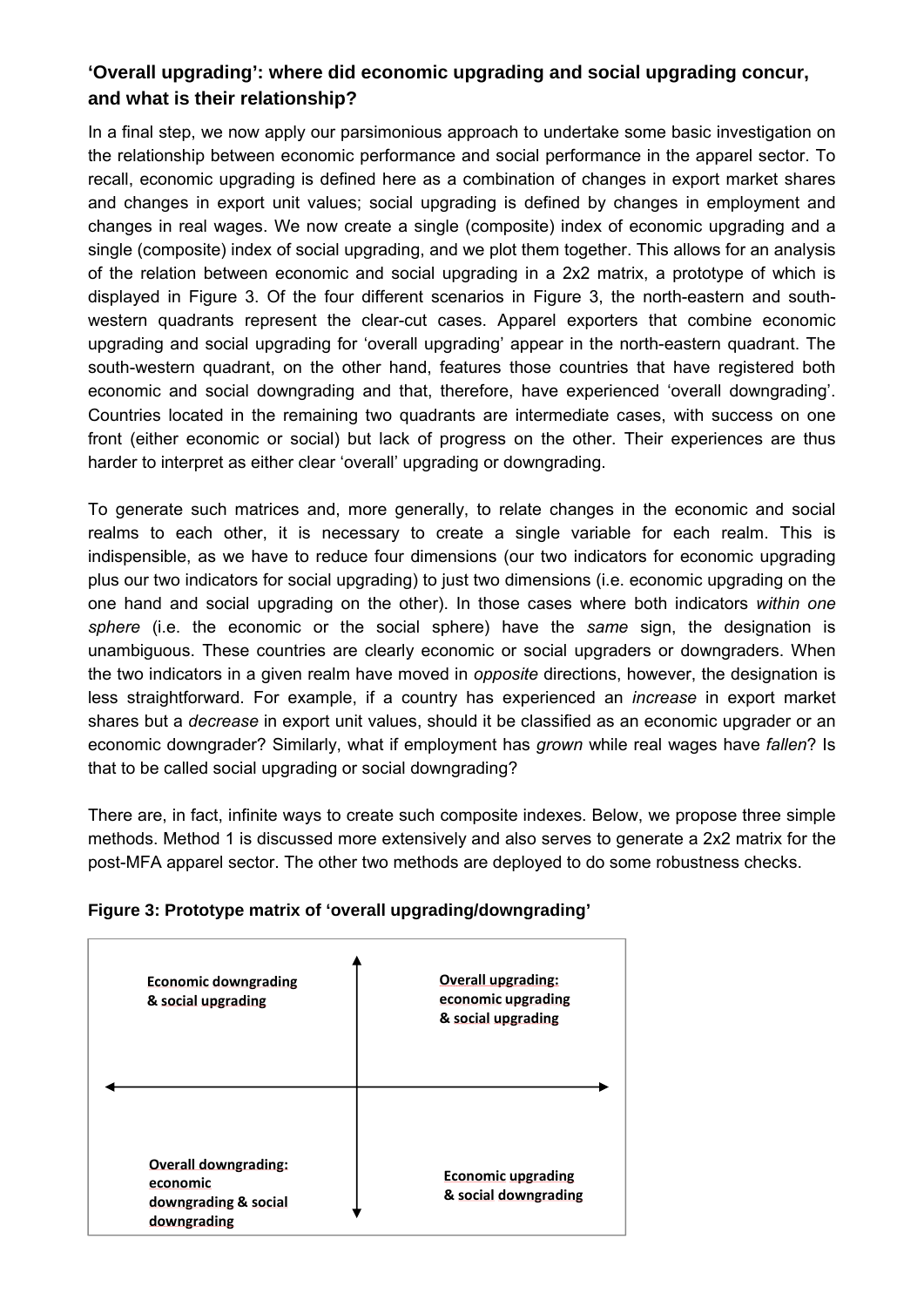#### **'Overall upgrading' according to Method 1: symmetric 'composite index'**

In the first method, all four underlying indicators are given equal weight, that is, they enter the computation of the composite index symmetrically. To compute the composite indicator for 'economic upgrading', for example, a weight of 50 percent each is assigned to both the percentage change in export market share and the percentage change in export unit value. The underlying formulas for the calculation of upgrading/downgrading are:

*Economic up/downgrading = 0.5 \* (%-change in market share) + 0.5 \* (%-change in export unit value)* 

*Social up/downgrading = 0.5 \* (%-change in employment) + 0.5 \* (%-change in real wages)* 

Using this method yields unambiguous results in those cases where both underlying indicators within one sphere (i.e. economic or social) have identical signs. If both indicators are positive, or if both are negative, so will be the composite index, respectively. For ambiguous cases, the sign of the 'composite index' depends on the absolute values of the two underlying indicators. If the absolute value in the increment of one indicator exceeds the absolute value in the decrease of the other indicator, the composite index will have a positive sign – signalling (economic or social) *up*grading. It can be argued that this is a reasonable result as it makes sense to characterize a country as having experienced, overall, economic or social upgrading as long as the positive development in one indicator *outweighs* the negative development in the other indicator.



**Figure 4: 'Overall upgrading and downgrading' in the apparel sector, 2004-2009** 

Note: For Haiti, the measure of 'social upgrading' is based solely on the % change in real wages. Source: Author's own illustration; data sources as indicated above.

Figure 4 shows the 2x2 matrix for 'overall up/downgrading' when we use Method 1. It reveals that there have been quite a number of cases of overall upgrading since the MFA phase-out. In fact, five out of the eighteen countries in our sample appear in the north-eastern quadrant, combining upgrading in both economic and social terms. Except for Nicaragua, this group of overall upgraders consists entirely of Asian apparel producers: Bangladesh, China, India and Vietnam. While Bangladesh and Vietnam have excelled in economic upgrading, China has been the prime performer on the social front. By contrast, full-fledged overall downgrading has been considerably more widespread, affecting almost half of the apparel-producing countries in our sample. Among the worst performers, with substantial downgrading on both the economic and the social front,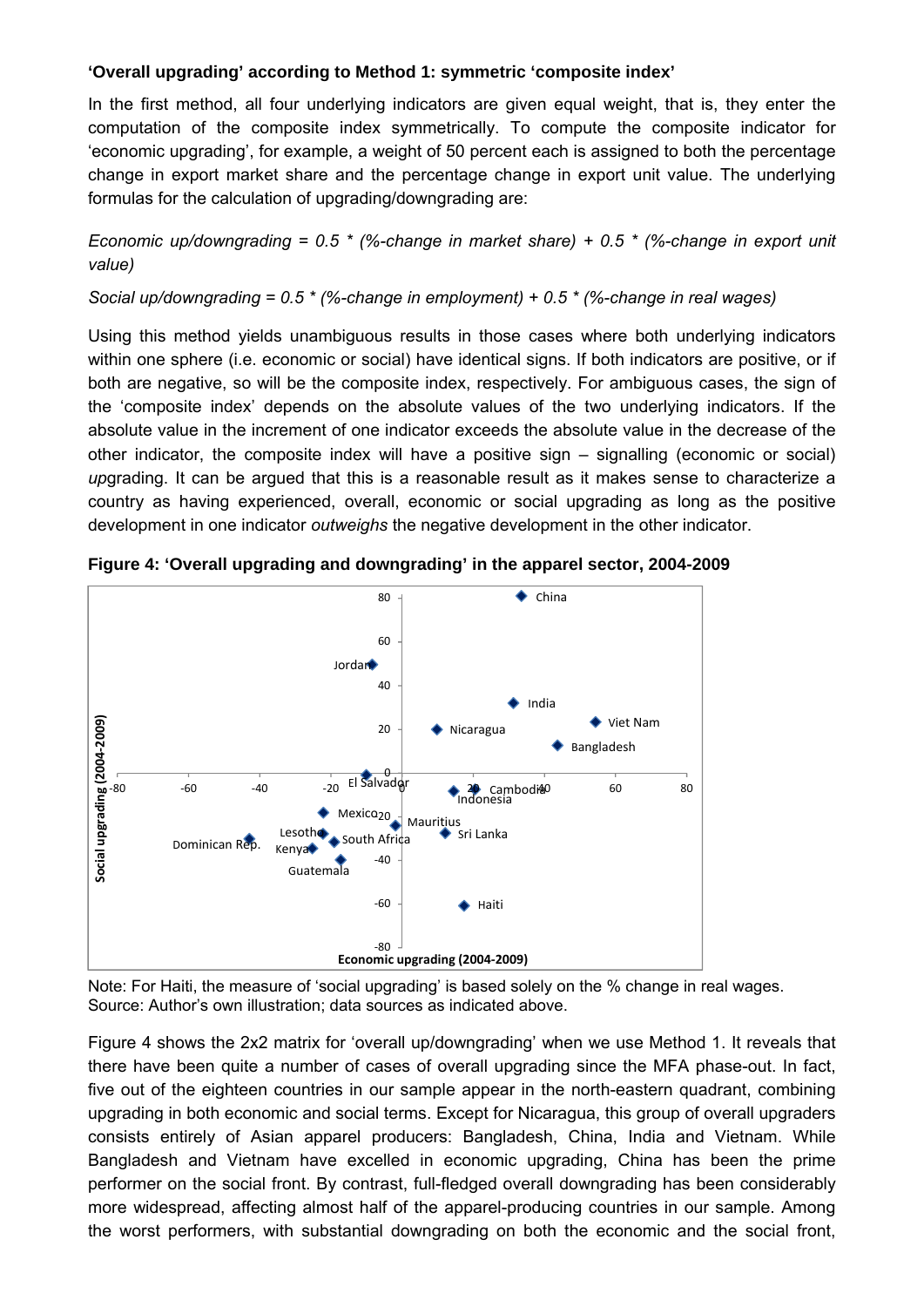have been the Dominican Republic, Guatemala, Kenya, Lesotho and South Africa. By comparison, in El Salvador and Mauritius, downgrading has been less pronounced. In fact, El Salvador's social performance indicator fell only narrowly in the negative range, while Mauritius registered only modest downgrading on the economic front. Mexico, another plain overall downgrader, experienced a fair amount of downgrading in both domains. The remaining five countries in our sample are categorized as intermediate. Most have experienced upgrading in the economic sphere but downgrading in the social sphere, appearing in the lower right-hand quadrant. This group includes the Asian exporters Cambodia, Indonesia and Sri Lanka, which have all performed quite well in economic terms but have not been able to match this with progress in social terms. The extreme cases are Haiti, where economic upgrading has been accompanied by devastating social performance, and Jordan, which has combined a good social performance<sup>19</sup> with economic downgrading and which is, thus, the only country located in the upper left-hand quadrant.

More generally, Figure 4 also displays what was mentioned earlier, namely, that for the countries in our sample economic upgrading has been easier to achieve than social upgrading: more countries are located to the right of the vertical axis than above the horizontal axis. Overall, when judged by Figure 4, where the bulk of countries appear in the north-eastern and south-western quadrants, there seems to have been a positive relationship between economic upgrading and social upgrading in the apparel sector. This is investigated further below.

#### **Robustness checks**

A drawback of this first method of calculating composite indices for economic or social upgrading is that the underlying indicators have a lower bound of -100 percent but an upper bound of infinity. To be sure, none of the indicators can fall below zero – which would correspond to a decrease of -100% from any initial level. On the other hand, countries can in principle register increases on any of the indicators that go (far) beyond +100 percent. This introduces a certain pro-upgrading bias in the results Method 1 yields. To assess the robustness of the findings based on this method, in the following we therefore introduce two alternative algorithms for determining upgrading/downgrading, and we compare and discuss results across methods (see Tables 7 and 8).

#### *Method 2: Asymmetric 'composite index'*

The second metric addresses the problem of the existence of a lower bound (-100 percent) in the absence of an upper bound. The underlying formulas for Method 2 are:

*Economic up/downgrading = [(1+∆ market share) \* (1+∆ unit value)] - 1 Social up/downgrading = [(1+∆ employment) \* (1+∆ real wage)] - 1*

where *∆* denotes the change in the respective indicator. Like Method 1, this second metric also delivers unequivocal results in those cases where both underlying indicators within one domain (i.e. economic or social) have identical signs. Meanwhile, it is important to note that, for the intermediate cases (where the two indicators have moved in opposite directions), the bias towards upgrading does not vanish altogether (because there continues to be a lower bound for each indicator, while there is still no upper bound). Yet, unlike Method 1, this second metric 'penalizes' a decrease in one of the two indicators (within one sphere) in the following sense: the more one of the indicators declines, the more the other indicator has to increase to yield *upgrading* as a result. In other words, a pronounced decrease on one front has to be 'compensated' by an even higher

 <sup>19</sup> This good social performance of Jordan's apparel sector is a result primarily of the tremendous expansion of employment which, however, as mentioned above, has to be qualified, as many of the jobs created have been filled by contract labour and temporary migrant workers.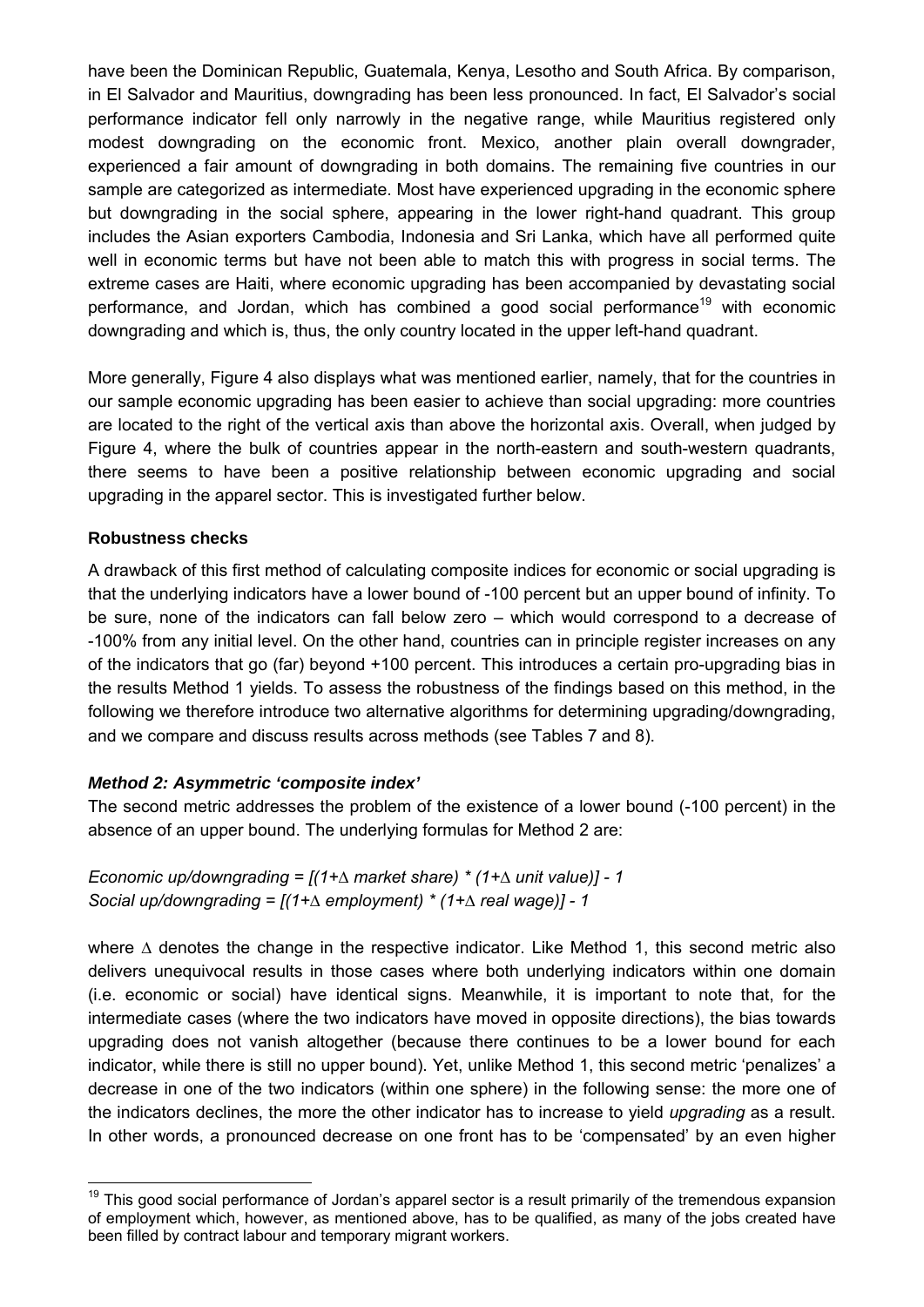increase on the other front for our second metric to indicate upgrading.<sup>20</sup> On the other hand, this method 'rewards' countries that perform well on both fronts. For example, if a country has experienced high increases on both of the two indicators within one sphere, this metric will – owing to its multiplicative form – result in a value for the composite index of (economic or social) upgrading that is higher than the symmetric composite index yielded by Method 1.

#### *Method 3: Narrow definition*

Compared with Method 1, the second method is stricter in the sense that it will classify fewer countries as upgraders. This is so because, as elaborated above, a country where one of the two indicators in either the economic or the social sphere declined has to record a bigger increase in the second indicator to still give a result of economic or social upgrading in the composite index. However, it is still possible with Method 2 (as with Method 1) for a country to qualify as an economic or social upgrader even if one of the indicators has a negative sign. This classification might be disputed on the basis of a very narrow interpretation of our definitions of economic and social upgrading specified above. A very rigorous reading of these would imply that a country can be said to have experienced economic or social upgrading *if and only if both* underlying indicators have positive signs. Such an approach is along the lines of the argument Kaplinsky and Readman (2005) put forward. Using this method yields no intermediate cases within a single domain. Instead, any country that experiences a decline in any of the indicators automatically disqualifies as an upgrader and is rated as a downgrader. That is, Method 3 ranks only those countries as *overall* upgraders where *all four* indicators have a non-negative sign.

Table 7 summarizes the categorization into overall upgraders, intermediate cases and overall downgraders after applying the three methods and, thereby, allows a comparison across methods – which will serve as a robustness check of findings. As we can see, Methods 1 and 2 lead to exactly the same classification of countries. Both methods identify five cases of overall upgrading, eight cases of overall downgrading and five intermediate cases. By contrast, Method 3 leads to a significantly different diagnosis; in fact, only China and India qualify as full-fledged overall upgraders in the apparel sector, confirming that Method 3 is indeed the strictest in terms of classifying countries as overall upgraders. Moreover, compared with the other two methods, it ranks one additional country (Sri Lanka) as an overall downgrader.

| <b>Method 1</b> | <b>Overall upgraders</b>  | Intermediate cases            | <b>Overall downgraders</b>  |
|-----------------|---------------------------|-------------------------------|-----------------------------|
|                 | Bangladesh, China, India, | Cambodia, Haiti, Indonesia,   | Dominican Republic, El      |
|                 | Nicaragua, Vietnam        | Jordan, Sri Lanka             | Salvador, Guatemala, Kenya, |
|                 |                           |                               | Lesotho, Mauritius, Mexico, |
|                 |                           |                               | South Africa                |
| <b>Method 2</b> | <b>Overall upgraders</b>  | Intermediate cases            | <b>Overall downgraders</b>  |
|                 | Bangladesh, China, India, | Cambodia, Haiti, Indonesia,   | Dominican Republic, El      |
|                 | Nicaragua, Vietnam        | Jordan, Sri Lanka             | Salvador, Guatemala, Kenya, |
|                 |                           |                               | Lesotho, Mauritius, Mexico, |
|                 |                           |                               | South Africa                |
| <b>Method 3</b> | <b>Overall upgraders</b>  | <b>Intermediate cases</b>     | <b>Overall downgraders</b>  |
|                 | China, India              | Bangladesh, Cambodia, Haiti,  | Dominican Republic, El      |
|                 |                           | Indonesia, Jordan, Nicaragua, | Salvador, Guatemala, Kenya, |
|                 |                           | Vietnam                       | Lesotho, Mauritius, Mexico, |
|                 |                           |                               | South Africa, Sri Lanka     |

|  | Table 7: Overall upgraders and downgraders according to the three methods |
|--|---------------------------------------------------------------------------|
|--|---------------------------------------------------------------------------|

#### **Connecting economic and social upgrading**

Based on the marginal productivity theory of wages (or returns to factors of production more generally), conventional economics often claims that higher productivity also leads to higher

  $^{20}$  See Bernhardt and Milberg (2011: 55-56) for a more detailed discussion and numerical examples.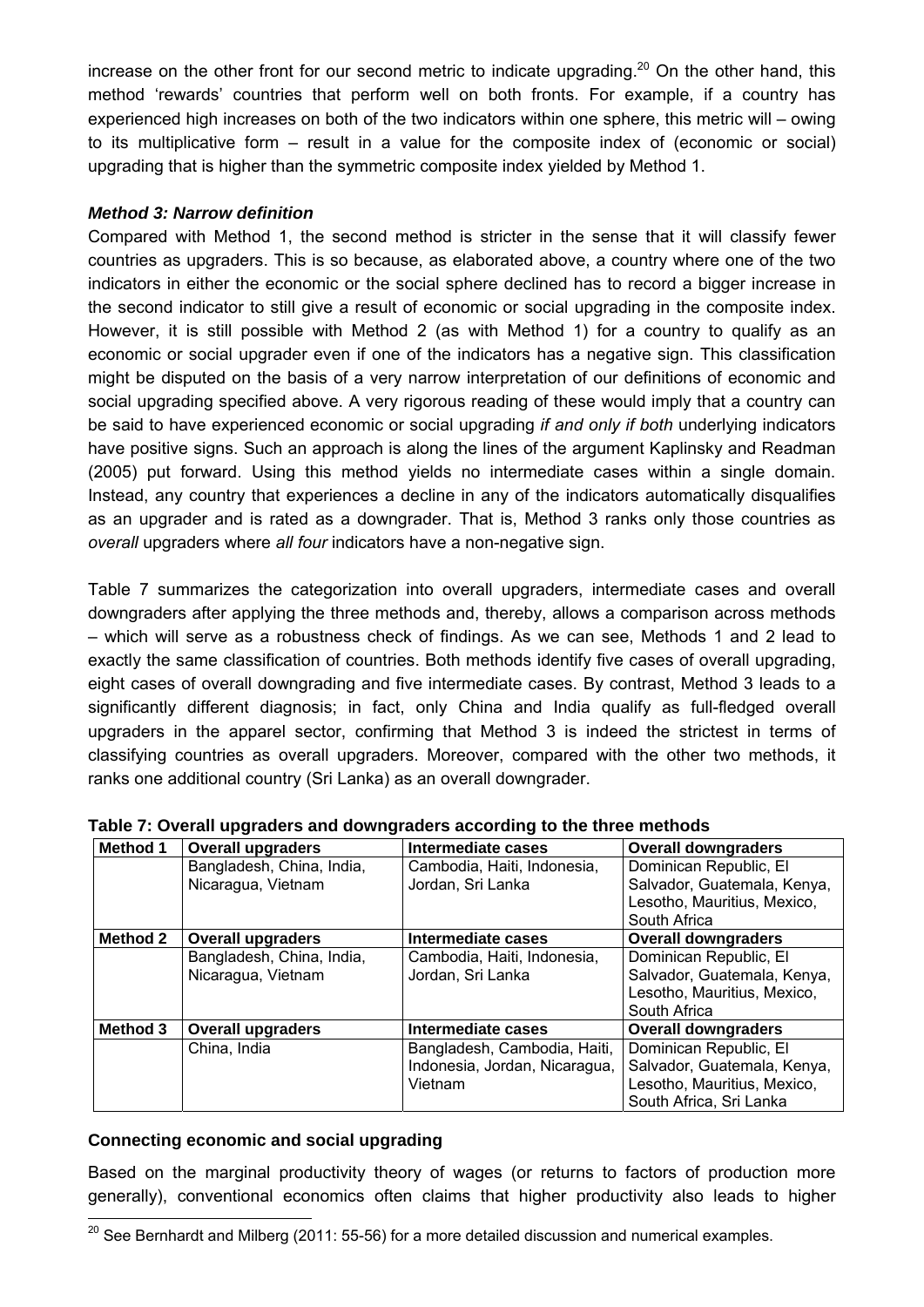compensation or remuneration.<sup>21</sup> Applied to the question we seek to explore here, this would imply that economic upgrading should translate into social upgrading.

And indeed, while our framework does not allow for a direct test of this relation, the findings generated by applying our parsimonious approach to our country sample provide some broad support to the view that, at least, there has been a positive *correlation* between economic upgrading and social upgrading in the apparel sector. A first indication is provided by visual inspection of Figure 4: although no clear pattern emerges, it seems to suggest a positive relationship between economic and social performances with countries clustered in the northeastern and south-western quadrants. A second piece of evidence can be drawn from Table 8. If the claim that economic upgrading goes hand in hand with social upgrading were true, then the signs that enter the economic upgrading and social upgrading columns for a given country should be identical. Indeed, the number of countries for which the sign for economic up/downgrading corresponds to the sign of social up/downgrading is fairly high, at least according to Methods 1 and 2 (but less so according to Method 3): for 13 among the 18 countries in our sample, both indicators have identical signs according to both Methods 1 and 2, while Method 3 yields 10 such cases. Third, and most importantly, with the exception of Jordan there is not a single case in our sample of social upgrading occurring without economic upgrading. In other words, Jordan is the only country studied here where social upgrading has taken place without economic upgrading; all other countries that have experienced social upgrading have also experienced economic upgrading. $^{22}$ Yet it is important to stress that not every country that experienced economic upgrading also registered social upgrading. These previous two findings suggest that, while economic upgrading has not automatically translated into social upgrading, it seems to have facilitated social upgrading in the post-MFA apparel sector. To put it differently, economic upgrading seems to be if not a necessary then at least a conducive yet not a sufficient condition for social upgrading.

| <b>Country</b>      | <b>Method 1</b> |               | <b>Method 2</b> |               | Method 3        |               |
|---------------------|-----------------|---------------|-----------------|---------------|-----------------|---------------|
|                     | <b>Economic</b> | <b>Social</b> | <b>Economic</b> | <b>Social</b> | <b>Economic</b> | <b>Social</b> |
|                     | upgrading       | upgrading     | upgrading       | upgrading     | upgrading       | upgrading     |
| <b>Bangladesh</b>   | $\ddot{}$       | ÷             | $+$             | $\ddot{}$     | $\ddot{}$       |               |
| Cambodia            | $\ddot{}$       |               | +               |               | +               |               |
| China               | ÷               |               | $\ddot{}$       |               | $\ddot{}$       |               |
| Dominican Rep.      |                 |               |                 |               |                 |               |
| <b>El Salvador</b>  |                 |               |                 |               |                 |               |
| <b>Guatemala</b>    |                 |               |                 |               |                 |               |
| Haiti               | $\ddot{}$       |               |                 |               | +               |               |
| India               | ÷               |               | +               |               | +               |               |
| <b>Indonesia</b>    | $\ddot{}$       |               | $\ddot{}$       |               | +               |               |
| Jordan              |                 |               |                 |               |                 |               |
| Kenya               |                 |               |                 |               |                 |               |
| Lesotho             |                 |               |                 |               |                 |               |
| <b>Mauritius</b>    |                 |               |                 |               |                 |               |
| <b>Mexico</b>       |                 |               |                 |               |                 |               |
| Nicaragua           | $\ddot{}$       |               | +               |               |                 |               |
| <b>South Africa</b> |                 |               |                 |               |                 |               |
| Sri Lanka           | ÷               |               |                 |               |                 |               |
| <b>Vietnam</b>      | +               |               |                 |               |                 |               |

| Table 8: Economic and social upgrading and downgrading according to the three methods |  |  |
|---------------------------------------------------------------------------------------|--|--|
|                                                                                       |  |  |

Note: A '+' indicates (economic or social) upgrading according to the respective method while a '-' indicates downgrading.

 $^{21}$  For a textbook presentation of this idea, see Mas-Colell et al. (1995) or Varian (1992). For recent empirical tests for developing countries, see Flanagan (2005) and van Biesebrock (2011).

 $^{22}$  This finding is delivered by Methods 1 and 2. According to Method 3, there is actually a second case of social upgrading without economic upgrading: Nicaragua.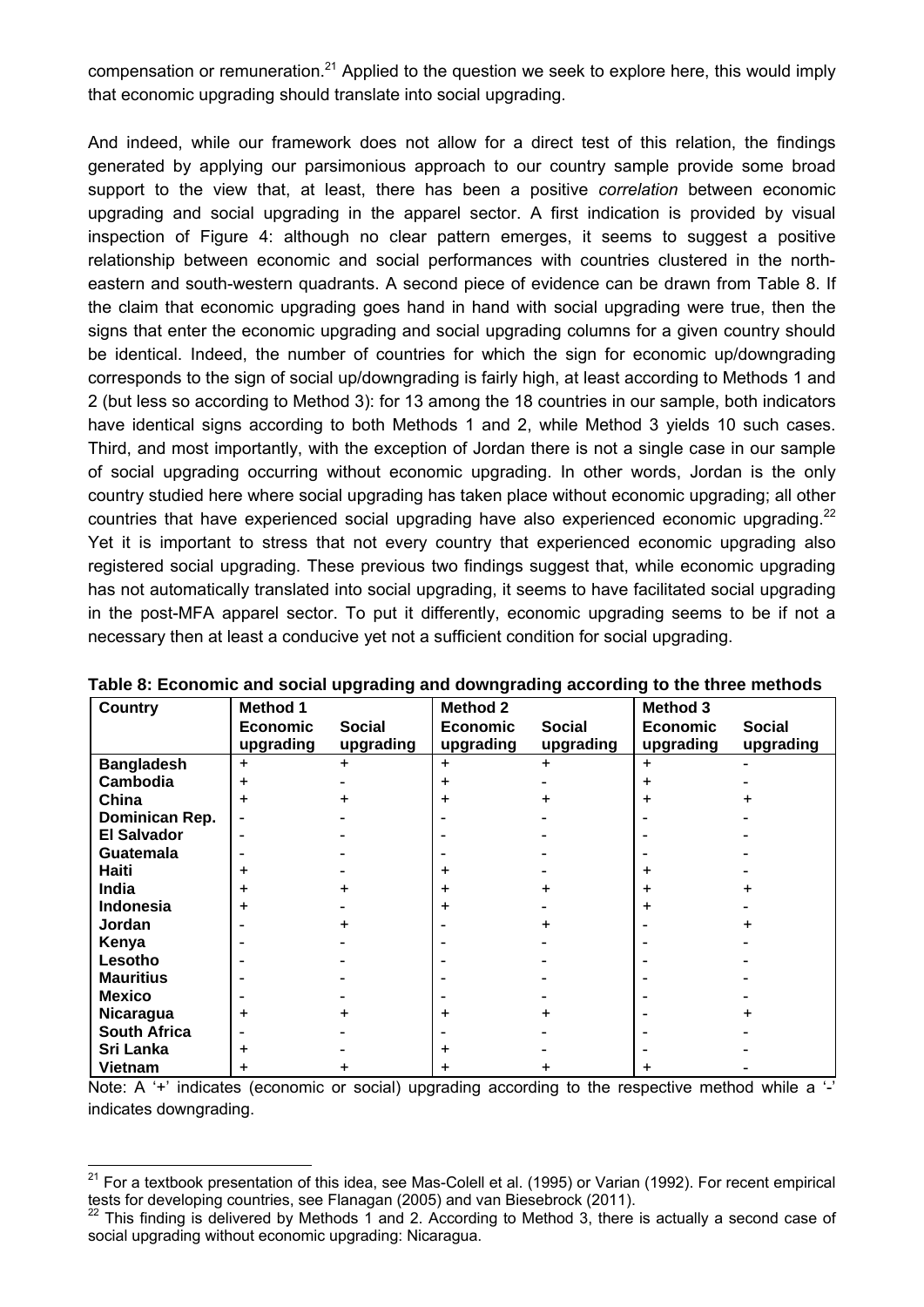However, it has to be emphasized that all that these exercises can at best indicate is a *correlation* between developments in the economic and social spheres. They tell us nothing about the *direction of causality* between the two. Causality may plausibly run in either direction, depending on how a number of different mediatory factors (including the governance structure of value chains in which suppliers are integrated, the degree of unionization and labour organization, government policies and labour legislation, extent of local ownership, availability of trade preferences, etc.) play out, and there is empirical evidence on both sides. Flanagan (2005) finds a tight correlation between productivity growth and wage growth in the apparel sector in a large sample of developing countries over 1995-2000. On the other side, Brown et al. (2011) find that improvements in working conditions in Cambodian apparel firms participating in the ILO's BFC programme have been associated with a higher probability of plant survival and improved performance in terms of productivity and exports, citing 'efficiency wage' theory (according to which higher wages may be associated with higher labour productivity) as one possible explanation. Nicaragua might be another example for the causality rather running from social upgrading to economic upgrading: its strong industrial relations system, as typified in tripartite agreements where, among other things, minimum wages are set for a period of three years, is a key competitive advantage and attractive to investors and global buyers, as it offers stability and predictability on labour costs (Bair and Gereffi 2011, Fernandez-Stark et al. 2011, MSN et al. 2012).

#### **Concluding remarks**

The global apparel sector has gone through considerable restructuring in recent years, particularly since the expiration of the MFA in 2004. This has impinged on the opportunities for upgrading of developing countries supplying to the global apparel value chain. This paper applied a parsimonious approach to defining and measuring economic and social upgrading/downgrading to analyse the post-MFA performance of a sample of 18 apparel-producing developing countries.

This analysis, which has relied mainly on secondary and quantitative data, but for interpretations has drawn on case studies, shows there have been not only winners (upgraders) but also quite a few losers (downgraders). In general, while economic upgrading has been fairly widespread among the countries in our sample, social upgrading has been more difficult to achieve. More precisely, our study of the post-MFA period identifies seven clear-cut economic upgraders but just four social upgraders. The economic success stories in our sample include Bangladesh, Cambodia, China, Haiti, India, Indonesia and Vietnam, which have all managed to gain export market shares at the same time as they have been increasing their export unit values. China and India are also among the social upgraders, together with Jordan and Nicaragua, which have all combined an expansion in apparel employment with growing real wages. Conversely, while downgrading has also occurred in the economic sphere, it has been far more common in the social realm, mainly because of stagnant real wages. Our analysis finds only two clear-cut economic downgraders (Dominican Republic and Kenya) but six social downgraders (Guatemala, Kenya, Lesotho, Mauritius, South Africa and Sri Lanka). Comparing across regions, economic but also social upgrading have been fairly concentrated in Asia, whereas downgrading has mainly affected the African countries and, to a lesser extent, the Central American and Caribbean countries in our sample.

Apart from tracing the up/downgrading trajectories of individual supplier countries, we have also tried to address the question of whether improved international trade competitiveness translates into social gains. Simply improving export competitiveness and upgrading says little about how the gains are distributed and thus how social welfare is affected. Yet, as Barrientos et al. (2011a) emphasize, social upgrading depends strongly on the distribution of gains from industrial upgrading in global production networks. While most research presumes that economic upgrading leads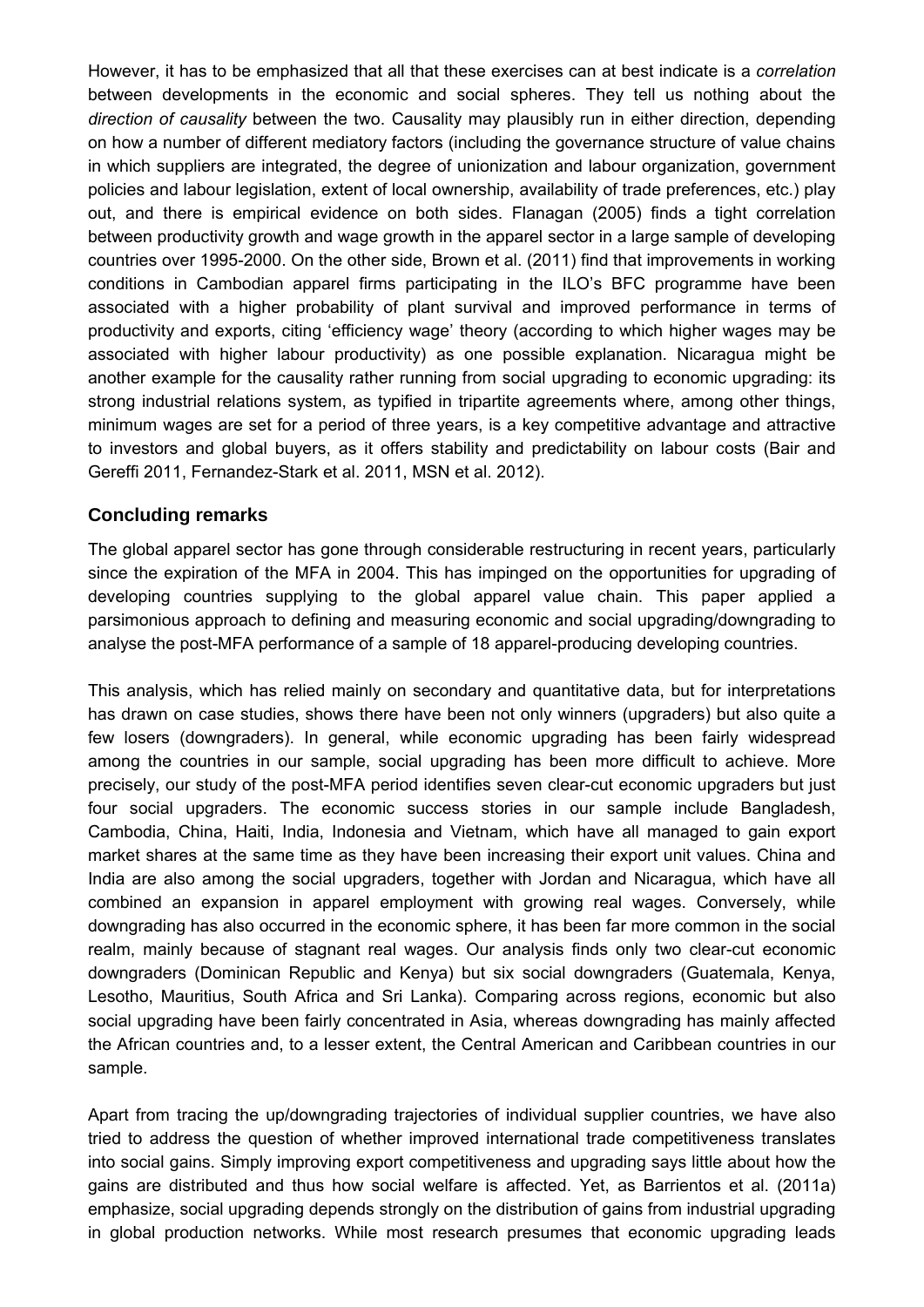directly to social upgrading, this connection has not been analysed in a systematic fashion and there is ample evidence that transmission is not so straightforward. Milberg and Winkler (2011), for example, find a rather weak link between economic and social upgrading. Others have documented cases where economic downgrading is associated with some social upgrading.<sup>23</sup> Here, we have created composite indices to investigate the relationship between developments in the economic sphere and developments in the social sphere. While some prudence is warranted when interpreting the findings from our parsimonious approach, they seem to suggest there has indeed been a certain degree of positive *correlation* between economic and social performances (which says nothing about the *causality*, though). In fact, economic and social *upgrading* have occurred together in five countries while economic and social *downgrading* have coincided in eight countries. Put differently, in only five out of 18 cases has economic performance not concurred with social performance. We also find that, with one or two exceptions (depending on the method used), social upgrading has not occurred in the absence of economic upgrading. However, as not every country that has recorded economic upgrading has also experienced social upgrading, our analysis, in summary, suggests that economic upgrading does not automatically translate into, but seems to be conducive to, social upgrading. Although these results are found to be generally robust across a few alternative techniques for measuring upgrading and downgrading, they have to be taken as preliminary. Further analysis is necessary to learn more about the conditions under which economic and social upgrading are positively correlated or even mutually reinforcing, and to advance our understanding of the direction of causality between economic and social change.

Throughout this paper, we have tried to stress that our findings should be interpreted with some caution, given limitations in the secondary trade and labour market data on which our analysis has relied. For one, our effort to give some precision to the measurement of economic and social upgrading has suffered from problems of data availability. Data gaps and data consistency are particularly an issue for social upgrading indicators as well as for export quantities (which are needed for the computation of export unit values). Comparability across countries and indicators is hampered somewhat by differences in the sector definitions applied in different data sources. These caveats also indicate an urgent need for a rethinking of data compilation and categorization in a world economy characterized by a new geography of trade where production is increasingly fragmented internationally and effectively organized in global production networks and value chains. These data shortcomings also compromise research, but first steps have been undertaken to address this issue, including the WTO's Made in the World initiative, the Global Forum on Trade Statistics (organized jointly by the UN Statistics Division, the Statistical Office of the European Communities (Eurostat), the WTO and the UN Conference on Trade and Development (UNCTAD) and the development of a World Input-Output Database (WIOD).<sup>24</sup>

These data issues notwithstanding, in this paper we have pursued a parsimonious approach to trace, admittedly with a broad brush, the upgrading trajectories of a number of apparel-producing developing countries. In doing so, numerous details have been neglected, but it is not the objective of this paper to provide these. Rather, the paper's aim is to provide the broader sectoral context to frame fieldwork and case studies on the global apparel value chain. By the same token, the insights gained from the analysis undertaken here are most useful if cross-checked and complemented with findings from this case study literature.

<sup>&</sup>lt;sup>23</sup> See Pickles et al. (2006) on the apparel sector in Central and Eastern Europe, for example.<br><sup>24</sup> See <u>www.wto.org/english/res\_e/statis\_e/miwi\_e/miwi\_e.htm,</u>

http://unstats.un.org/unsd/trade/s\_geneva2011/geneva2011.htm and www.wiod.org/database as well as Escaith and Timmer (2012).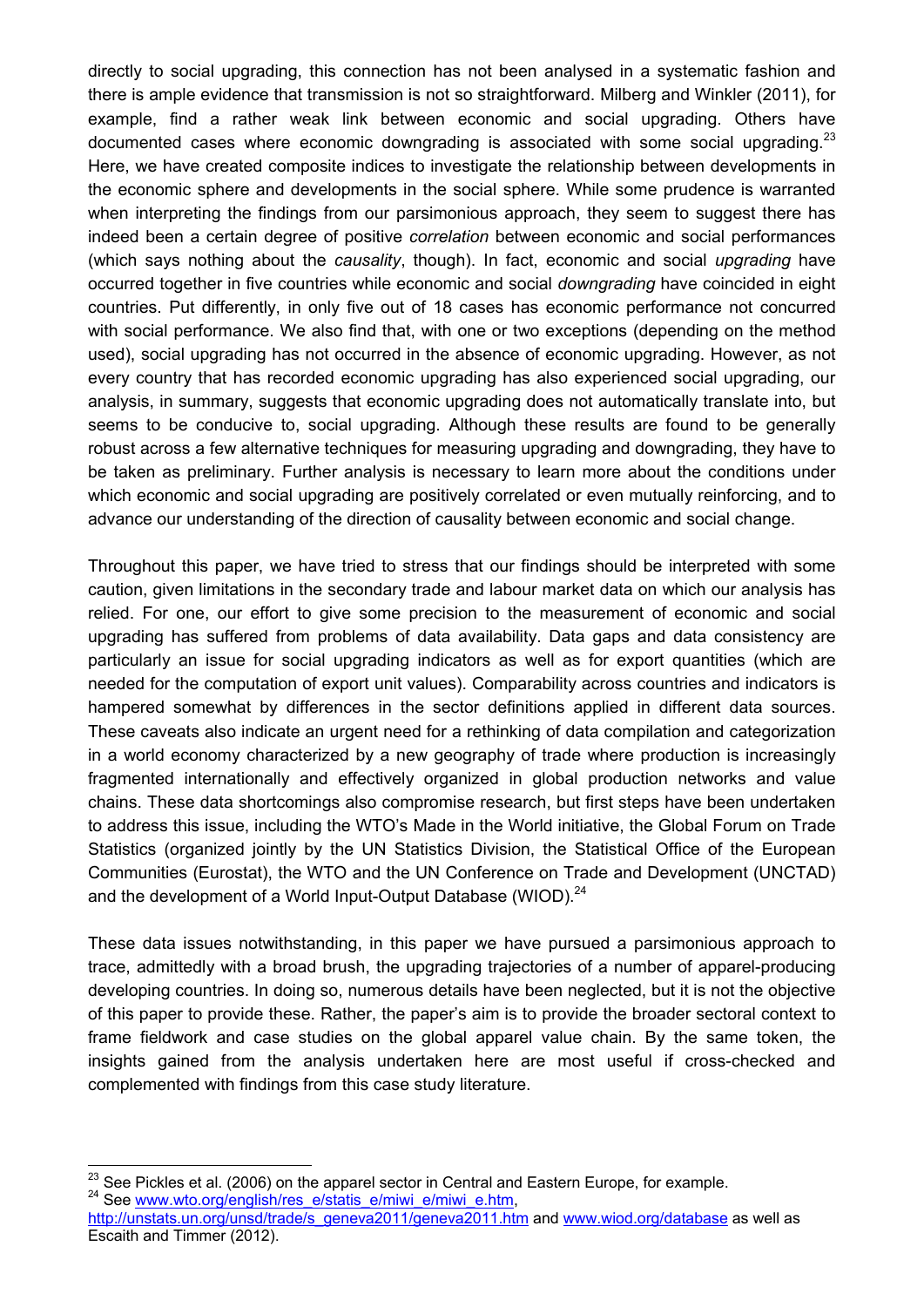#### **References**

Aiginger, K. (1997). 'The use of unit values to discriminate between price and quality competition'. *Cambridge Journal of Economics* 21(5): 571-592.

Aiginger, K. (1998). 'A framework for evaluating the dynamic competitiveness of countries'. *Structural Change and Economic Dynamics* 9(2): 159-188.

Amighini, A. (2006). 'Upgrading in international trade: Methods and evidence from selected sectors'. In Pietrobelli, C. and Rabelloti, R. (eds.), *Upgrading to Compete: Global Value Chains, Clusters, and SMEs in Latin America*. Washington, DC: IADB.

Arnold, D. (2011). 'Wage and workers' voice: Labour and global production in Cambodia'. Better Work Conference on 'Workers, Businesses and Government: Understanding Labour Compliance in Global Supply Chains', Washington, DC, 26-28 October.

ASIES (Association for Research and Social Studies) (2007). 'VI encuesta a la industria de vestuarios y textiles'. Guatemala: Konrad Adenauer Stiftung.

ASIES (Association for Research and Social Studies) (2010). 'Estudio de opinión de los empresarios de vestuario y textiles sobre el comportamiento de variables económicas y financieras de su actividad productive'. Guatemala: Konrad Adenauer Stiftung.

Bair, J. and Gereffi, G. (2011). 'Better Work in Central America: Assessing the opportunities for upgrading in Nicaragua's apparel sector'. Better Work Conference on 'Workers, Businesses and Government: Understanding Labour Compliance in Global Supply Chains', Washington, DC, 26-28 October.

Barrientos, S., Gereffi, G. and Rossi, A. (2011a). 'Economic and social upgrading in global production networks: A new paradigm for a changing world'*. International Labour Review* 150 (3- 4): 319-340.

Barrientos, S., Mayer, F., Pickles, J. and Posthuma, A. (2011b). 'Decent work in global production networks: Framing the policy debate'. *International Labour Review* 150(3-4): 299-318.

Bernhardt, T. and Milberg, W. (2011). 'Economic and social upgrading in global value chains: Analysis of horticulture, apparel, tourism and mobile telephones'. Capturing the Gains Working Paper 2011/06. Manchester: Brooks World Poverty Institute.

Bernhardt, T. and Milberg, W. (forthcoming). 'Does industrial upgrading generate employment and wage gains?' In Bardhan, A., Jaffee, D. and C. Kroll (eds.), *The Oxford Handbook of Offshoring and Global Employment*. New York: Oxford University Press.

Brown, D. and Deardoff, A. (2011). 'The apparel industry and the Jordanian economy. Calculating the domestic share of sector value added'. Report prepared for Better Work Jordan.

Brown, D., Dehejia, R. and Robertson, R. (2011). 'Working conditions and factory survival: Evidence from Better Factories Cambodia'. Better Work Discussion Paper 4. Geneva: ILO.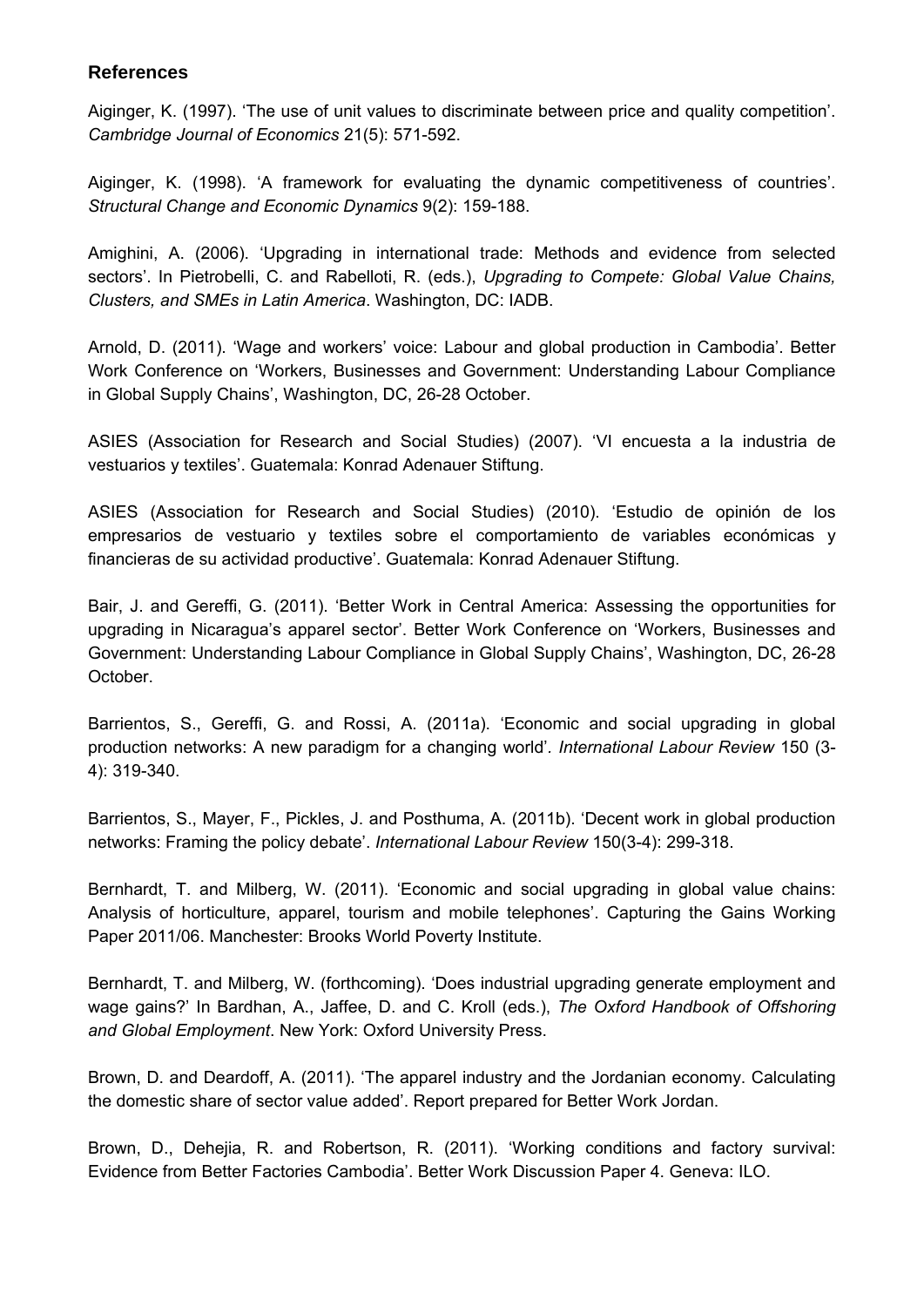Clark, H. and Milberg, W. (2010). 'After T-bills and T-shirts: China's role in 'high' and "low" fashion after the global economic crisis'. Working Paper 2010-2. New York: SCEPA, New School for Social Research.

CNZFE (National Free Zones Council) (2005). 'Informe estadístico del sector zonas francas de la República Dominicana 2005'. Santo Domingo: CNFZE.

CNZFE (National Free Zones Council) (2010). 'Informe del sector textil'. Santo Domingo: CNFZE.

EPZA (Export Processing Zones Authority) (2009). 'Annual performance report 2009'. Nairobi: EPZA.

Escaith, H. and Timmer, M. (2012). 'Global value chains*,* trade*,* jobs*,* and environment: The new WIOD database, 13 May' (available at http://voxeu.org/article/new-world-input-output-database). Accessed 22 July 2012.

Evgeniev, E. and Gereffi, G. (2008). 'Textile and apparel firms in Turkey and Bulgaria: Exports, local upgrading and dependency'. *Economic Studies* 17(3): 148-179.

Fernandez-Stark, K., Frederick, S. and Gereffi, G. (2011). 'The apparel global value chain: Economic upgrading and workforce development'. In Gereffi, G., Fernandez-Stark, K. and Psilos, P. (eds.), *Skills for Upgrading: Workforce Development and Global Value Chains in Developing Countries*. Durham, NC: Center on Globalization, Governance & Competitiveness, Duke University.

Flanagan, R.J. (2005). *Globalization and Labor Conditions: Working Conditions and Worker Rights in a Global Economy*. New York: Oxford University Press.

Forstater, M. (2010). 'Sectoral coverage of the global economic crisis: Implications of the global financial and economic crisis on the textile and clothing sector'. Working Paper. Geneva: ILO.

Frederick, S. and Gereffi, G. (2011). 'Upgrading and restructuring in the global apparel value chain: Why China and Asia are outperforming Mexico and Central America'. *International Journal of Technological Learning, Innovation and Development* 4(1/2/3): 67-95.

Frederick, S. and Staritz, C. (2012). 'Developments in the global apparel industry after the MFA phaseout'. In Lopez-Acevedo, G. and Robertson, R. (eds.), *Sewing Success? Employment, Wages, and Poverty Following the End of the Multi-fibre Arrangement*. Washington, DC: World Bank.

Gereffi, G. (1994). 'The organization of buyer-driven global commodity chains: How US retailers shape overseas production networks'. In Gereffi, G. and Korzeniewicz, M. (eds.), *Commodity Chains and Global Capitalism*. Westport, CT: Greenwood.

Gereffi, G. (2005). 'The global economy: Organization, governance and development'. In Smelser, N.J. and Swedberg, R. (eds), *Handbook of Economic Sociology*. Princeton, NJ: Princeton University Press and Russell Sage Foundation.

Gereffi, G. and Frederick, S. (2010). 'The global apparel value chain, Trade and the crisis: Challenges and opportunities for developing countries'. In Cattaneo, O., Gereffi, G. and Staritz, C.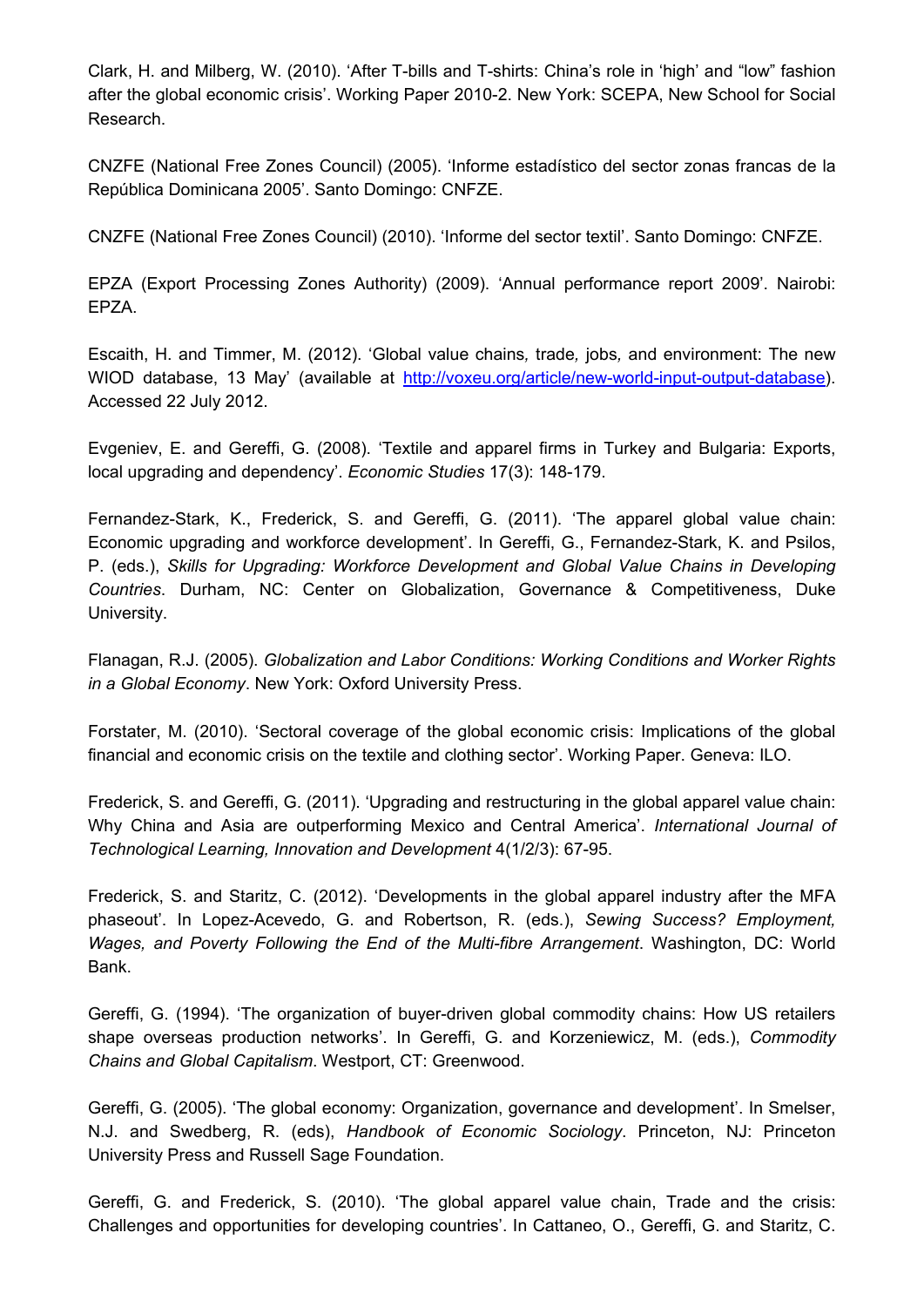(eds). *Global Value Chains in a Postcrisis World. A Development Perspective*. Washington DC: World Bank.

Gereffi, G., Humphrey, J. and Sturgeon, T. (2005). 'The governance of global value chains'. *Review of International Political Economy* 12(1): 78-104.

Gouvea Abras, A.L. (2012). 'Success and upgrading after the end of the MFA'. In Lopez-Acevedo, G. and Robertson, R. (eds.). *Sewing Success? Employment, Wages, and Poverty Following the End of the Multi-fibre Arrangement*. Washington, DC: World Bank.

Humphrey, J. (2004). 'Upgrading in global value chains'. Working Paper 28. Geneva: ILO.

Humphrey, J. and Schmitz, H. (2002). 'How does insertion in global value chains affect upgrading in industrial clusters?' *Regional Studies* 36(9): 1017-1027.

ILO (International Labour Organization) (1999). 'Decent Work'. Report of the Director-General to the 89<sup>th</sup> Session of the International Labour Conference.

IMF (International Monetary Fund), ILO (International Labour Organization), OECD (Organisation for Economic Co-operation and Development), Eurostat (Statistical Office of the European Communities), UNECE (UN Economic Commission for Europe) and World Bank (2009). 'Export and import price index manual. Theory and practice'. Washington, DC: IMF.

Jassin-O'Rourke Group (2002). 'Global competitiveness report: Selling to full package providers'. New York: Jassin-O'Rourke Group, LLC.

Jassin-O'Rourke Group (2008). 'Global apparel manufacturing labor cost analysis 2008'. New York: Jassin-O'Rourke Group, LLC.

Kaplinsky, R. and Readman, J. (2005). 'Globalization and upgrading: What can (and cannot) be learnt from international trade statistics in the wood furniture sector?' *Industrial and Corporate Change* 14(4): 679-703.

Lesotho Bureau of Statistics (2010). *Statistical Yearbook 2010*. Maseru: Lesotho Bureau of Statistics.

Li, K. and Song, L. (2011). 'The technological content of Chinese exports and the need for upgrading'. In Golley, J. and Song, L. (eds.), *Rising China: Global Challenges and Opportunities*. Canberra: ANU E Press.

Lopez-Acevedo, G. and Robertson, R. (eds.) (2012).*Sewing Success? Employment, Wages, and Poverty Following the End of the Multi-fibre Arrangement.* Washington, DC: World Bank.

Mas-Colell, A., Whinston, M. and Green, J. (1995). *Microeconomic Theory*. New York: Oxford University Press.

Milberg, W. and Winkler, D. (2011). 'Economic and social upgrading in global production networks: Problems of theory and measurement'. *International Labour Review* 150(3-4): 341-365.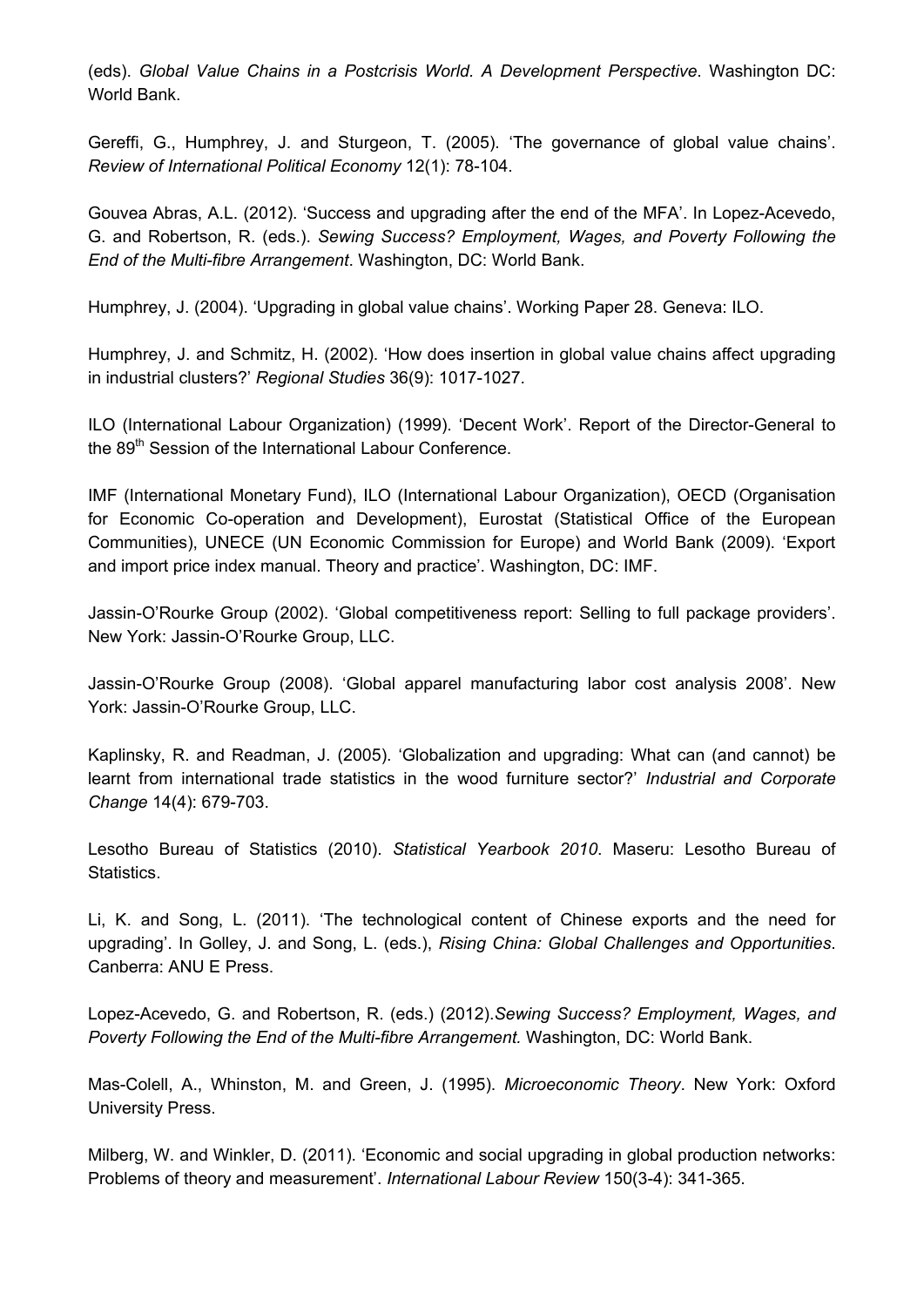Morris, M. and Barnes, J. (2009). 'Globalization, the changed global dynamics of the clothing and textile value chains and the impact on Sub-Saharan Africa'. Research and Statistics Branch Working Paper 10. Vienna: UNIDO.

Morris, M., Staritz, C. and Barnes, J. (2011). 'Value chain dynamics, local embeddedness, and upgrading in the clothing sectors of Lesotho and Swaziland'. *International Journal of Technological Learning, Innovation and Development* 4(1/2/3): 96-119.

MSN (Maquila Solidarity Network), EMIH (Honduran Independent Monitoring Team) and PASE (Professionals for Corporate Social Auditing) (2012). 'Can national competitiveness strategies include decent work? A comparative study of the garment export industries in Nicaragua and Honduras'. June.

Pickles, J., Smith, A., Bucěk, M., Roukova, P. and Begg, R. (2006). 'Upgrading, changing competitive pressure and diverse practices in the East and Central European apparel industry'. *Environment and Planning A* 38(12): 2305-2324.

ProNicaragua (2011). 'La industria de textiles y confección en Nicaragua'. Managua: ProNicaragua.

Robertson, R. (2011). 'Apparel wages before and after Better Factories Cambodia'. Better Work Discussion Paper 3. Geneva: ILO.

Sen, A. (1999). *Development as Freedom.* Oxford: Oxford University Press.

Sen, A. (2000). 'Work and rights'*. International Labour Review* 139(2): 119-128.

Staritz, C. (2011). 'Making the cut? Low-income countries and the global clothing value chain in a post-quota and post-crisis world'. Washington, DC: World Bank.

Staritz, C. and Frederick, S. (2012a). 'Summaries of the country case studies on apparel industry development, structure and policies: Bangladesh'. In Lopez-Acevedo, G. and Robertson, R. (eds.), *Sewing Success? Employment, Wages and Poverty Following the End of the Multi-fibre Arrangement*. Washington, DC: World Bank.

Staritz, C. and Frederick, S. (2012b). 'Vietnam'. In Lopez-Acevedo, G. and Robertson, R. (eds.), *Sewing Success? Employment, Wages, and Poverty Following the End of the Multi-fibre Arrangement*. Washington, DC: World Bank.

Staritz, C. and S. Frederick (2012c). 'Cambodia'. In Lopez-Acevedo, G. and Robertson, R. (eds.), *Sewing Success? Employment, Wages, and Poverty Following the End of the Multi-fibre Arrangement*. Washington, DC: World Bank.

Staritz, C. and S. Frederick (2012d). 'India'. In Lopez-Acevedo, G. and Robertson, R. (eds.), *Sewing Success? Employment, Wages, and Poverty Following the End of the Multi-fibre Arrangement*. Washington, DC: World Bank.

Staritz, C. and S. Frederick (2012e). 'Sri Lanka'. In Lopez-Acevedo, G. and Robertson, R. (eds.), *Sewing Success? Employment, Wages, and Poverty Following the End of the Multi-fibre Arrangement*. Washington, DC: World Bank.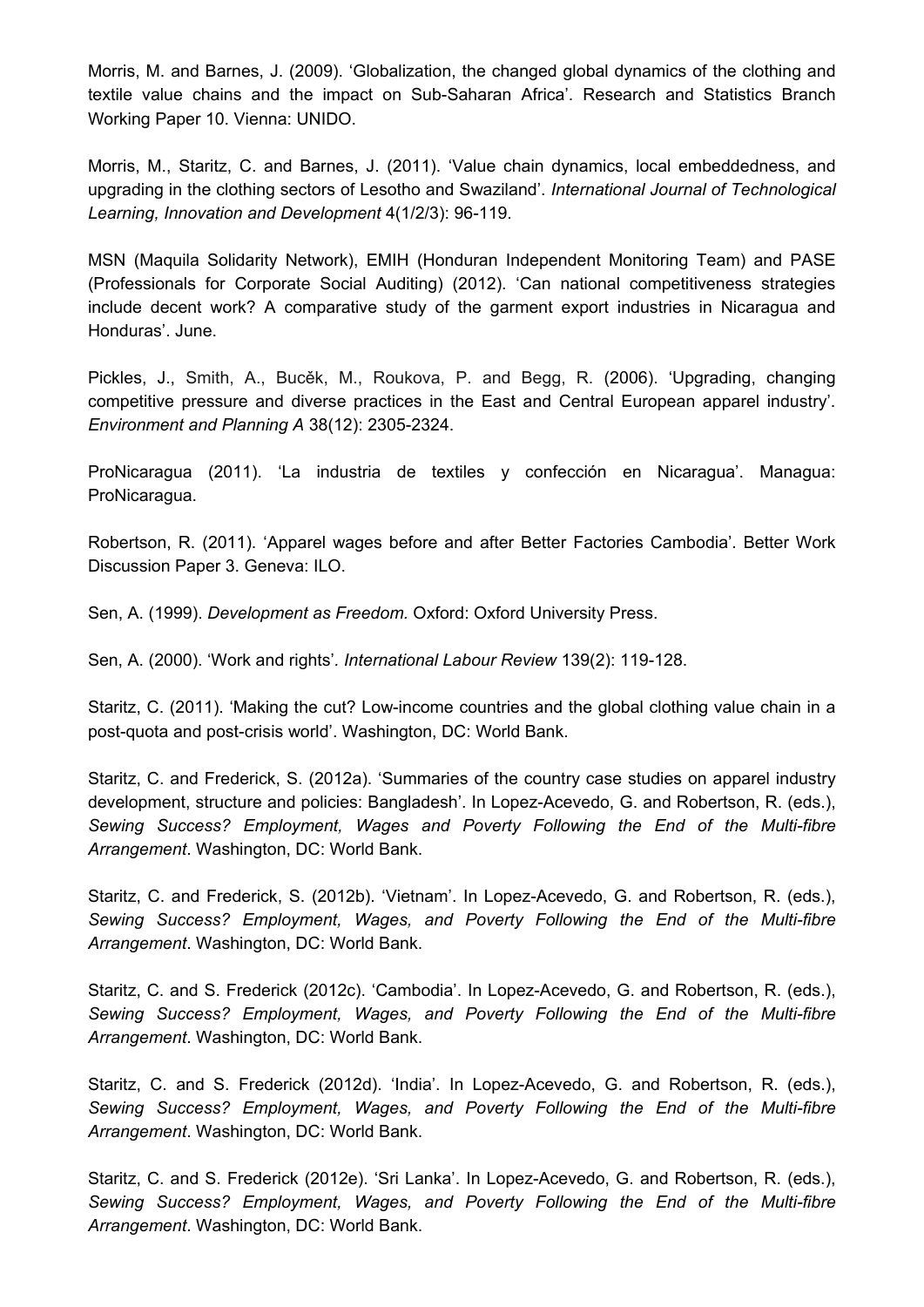Staritz, C. and S. Frederick (2012f). 'Mexico'. In Lopez-Acevedo, G. and Robertson, R. (eds.), *Sewing Success? Employment, Wages, and Poverty Following the End of the Multi-fibre Arrangement*. Washington, DC: World Bank.

Staritz, C. and Morris, M. (2012). 'Local embeddedness, upgrading, and skill development: Global value chains and foreign direct investment in Lesotho's apparel industry'. Working Paper 32. Vienna: ÖFSE.

Tewari, M. (2008). 'Varieties of global integration: Navigating institutional legacies and global networks in India's garment industry'. *Competition & Change* 12(1): 49-67.

Thoburn, J. (2010). 'The impact of world recession on the textile and garment industries in Asia'. Research and Statistics Branch Working Paper 17/2009. Vienna: UNIDO.

UNIDO (UN Industrial Development Organization) (2011). 'Industrial value chain diagnostics: An integrated tool'. Vienna: UNIDO.

Van Biesebrock, J. (2011). 'Wages equal productivity. Fact or fiction? Evidence from Sub-Saharan Africa'. *World Development* 39(8): 1333-1346.

Varian, H. (1992). *Microeconomic Analysis.* New York: W.W Norton & Company.

Warren, C. and Robertson, R. (2011). 'Globalization, wages, and working conditions: A case study of Cambodian garment factories'. Working Paper 267. Washington, DC: CGD.